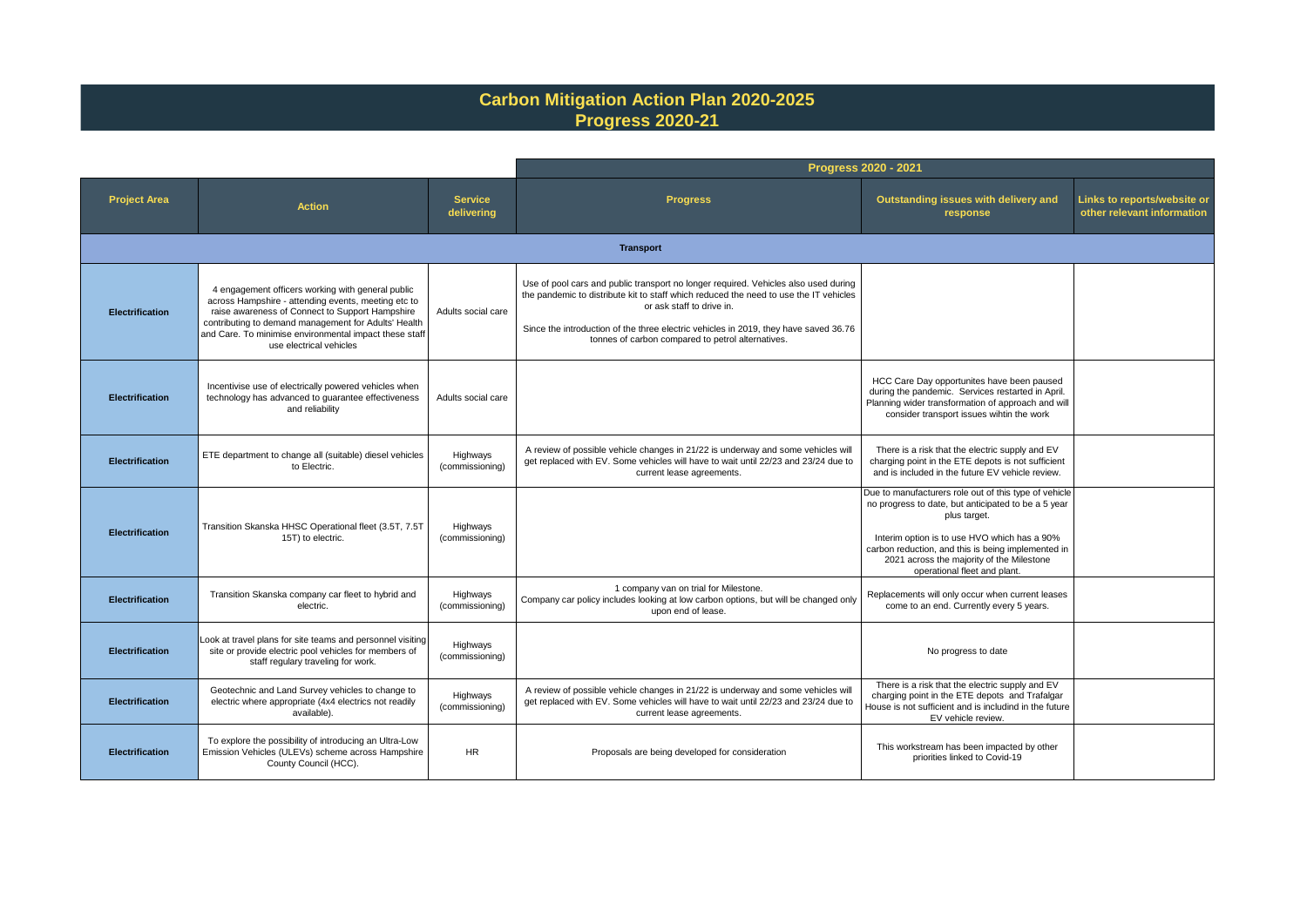|                                            |                                                                                                                                                                                                                                         |                              | Progress 2020 - 2021                                                                                                                                                                                                                                                                                                                                                                                                                                                                                           |                                                                                                                                                     |                                                                               |
|--------------------------------------------|-----------------------------------------------------------------------------------------------------------------------------------------------------------------------------------------------------------------------------------------|------------------------------|----------------------------------------------------------------------------------------------------------------------------------------------------------------------------------------------------------------------------------------------------------------------------------------------------------------------------------------------------------------------------------------------------------------------------------------------------------------------------------------------------------------|-----------------------------------------------------------------------------------------------------------------------------------------------------|-------------------------------------------------------------------------------|
| <b>Project Area</b>                        | <b>Action</b>                                                                                                                                                                                                                           | <b>Service</b><br>delivering | <b>Progress</b>                                                                                                                                                                                                                                                                                                                                                                                                                                                                                                | Outstanding issues with delivery and<br>response                                                                                                    | <b>Links to reports/website or</b><br>other relevant information              |
| <b>Electrification</b>                     | Actively trial and promote new vehicle technology when<br>it arrives on the market e.g. electric minibus                                                                                                                                | <b>CCBS</b>                  | We are seeking opportunities to test and trial new, or more green, vehicle<br>technologies. Technologies already being tested include HVO fuel and EV pool cars.                                                                                                                                                                                                                                                                                                                                               |                                                                                                                                                     |                                                                               |
| <b>Electrification</b>                     | Default position to be electric vehicles as part of the<br>HCC fleet replacement transition.<br>Now this has been agreed, there needs to be guidance<br>and challenge to departments on fleet replacements<br>and new vehicle requests. | <b>CCBS</b>                  | Policy change in HCC to commit to EV replacement as default approach for eligible<br>vehicles has been agreed. This applies to cars and small vans for which electric<br>vehicles are viable alternatives.<br>The County Council will now procure electric vehicles as default. By 2028, the cycle<br>should be complete and in-scope fossil fuel powered cars and vans (hybrids) will be<br>by exception only.<br>Went to CMT for agreement on 13/01/21 and approved at the executive member<br>decision day. |                                                                                                                                                     | https://democracy.hants.gov.uk/d<br>ocuments/s68218/Decision%20R<br>ecord.pdf |
| <b>Electrification</b>                     | Public facing EV charging points to be supplied by a<br>100% renewable supplier.<br>Provision of renewable energy EVCPs for HCC, subject<br>to HCC decision on REGOs.                                                                   | <b>CCBS</b>                  | Complete<br>All public facing EV charging points are supplied by a 100% renewable energy<br>provider under the Framework agreement.<br>All EV charging points supplied on the HCC Corporate Estate have provided 100%<br>renewable energy since the Renewable Energy of Guaranteed Origin (REGO)<br>arrangement came into place on 1st October 2020.                                                                                                                                                           |                                                                                                                                                     |                                                                               |
| Electrification                            | *NEW<br>Provision of pilot on-street residential electric vehicle<br>chargepoints                                                                                                                                                       | Highways (traffic)           | Phase 1 pilots (Winchester and Eastleigh) of installing 50 on-street residential<br>electric vehicle charge points complete (2020/21).<br>Phase 2 pilots (Aldershot) being designed (progress subject to OZEV funding bid<br>2021/22)                                                                                                                                                                                                                                                                          |                                                                                                                                                     | https://www.hants.gov.uk/transpo<br>rt/electric-vehicles                      |
| <b>Travel planning</b>                     | Bid for schemes that enable us to decarbonise transport<br>systems                                                                                                                                                                      | Strategic Transport          | Success in bidding for the emergency active travel fund                                                                                                                                                                                                                                                                                                                                                                                                                                                        |                                                                                                                                                     |                                                                               |
| <b>Travel planning (reduced</b><br>travel) | Review and implement HCC's own Corporate Travel<br>Plan to reduce car alone journeys for both commuter<br>trips and business trips.                                                                                                     | Strategic transport          |                                                                                                                                                                                                                                                                                                                                                                                                                                                                                                                | This project has paused due to the Covid situation<br>which has distrupted workplace travel patterns.<br>Project will be reinitiated post pandemic. |                                                                               |
| <b>Travel planning (reduced</b><br>travel) | Through travel planning measures, in both regulatory<br>and voluntary capacity, support residential<br>development, workplaces and schools on the reduction<br>in car alone journeys on Hampshire's roads                               | Strategic transport          | Have continued to engage with businesses, schools and residents where possible.<br>Schools have been supported with social distancing during the pandemic. School<br>Streets initiative launched. Active Travel Fund schemes delivered. Transforming<br>Cities Fund projects moved to delivery phase. Capability Fund bid submitted.                                                                                                                                                                           |                                                                                                                                                     |                                                                               |
| <b>Travel planning (reduced</b><br>travel) | Green scheduling of work/jobs to reduce carbon<br>emissions through travel, winter maintenance                                                                                                                                          | Highways<br>(commissioning)  |                                                                                                                                                                                                                                                                                                                                                                                                                                                                                                                | Recent change over in scheduling software which<br>has been the focus of integration.                                                               |                                                                               |
| <b>Travel planning (reduced</b><br>travel) | First time fix avoid duplicate visits. Also multi-skilled<br>gangs to avoid multiple visits.                                                                                                                                            | Highways<br>(commissioning)  |                                                                                                                                                                                                                                                                                                                                                                                                                                                                                                                | Delay in getting terms and conditions through.<br>Divestment/COVID                                                                                  |                                                                               |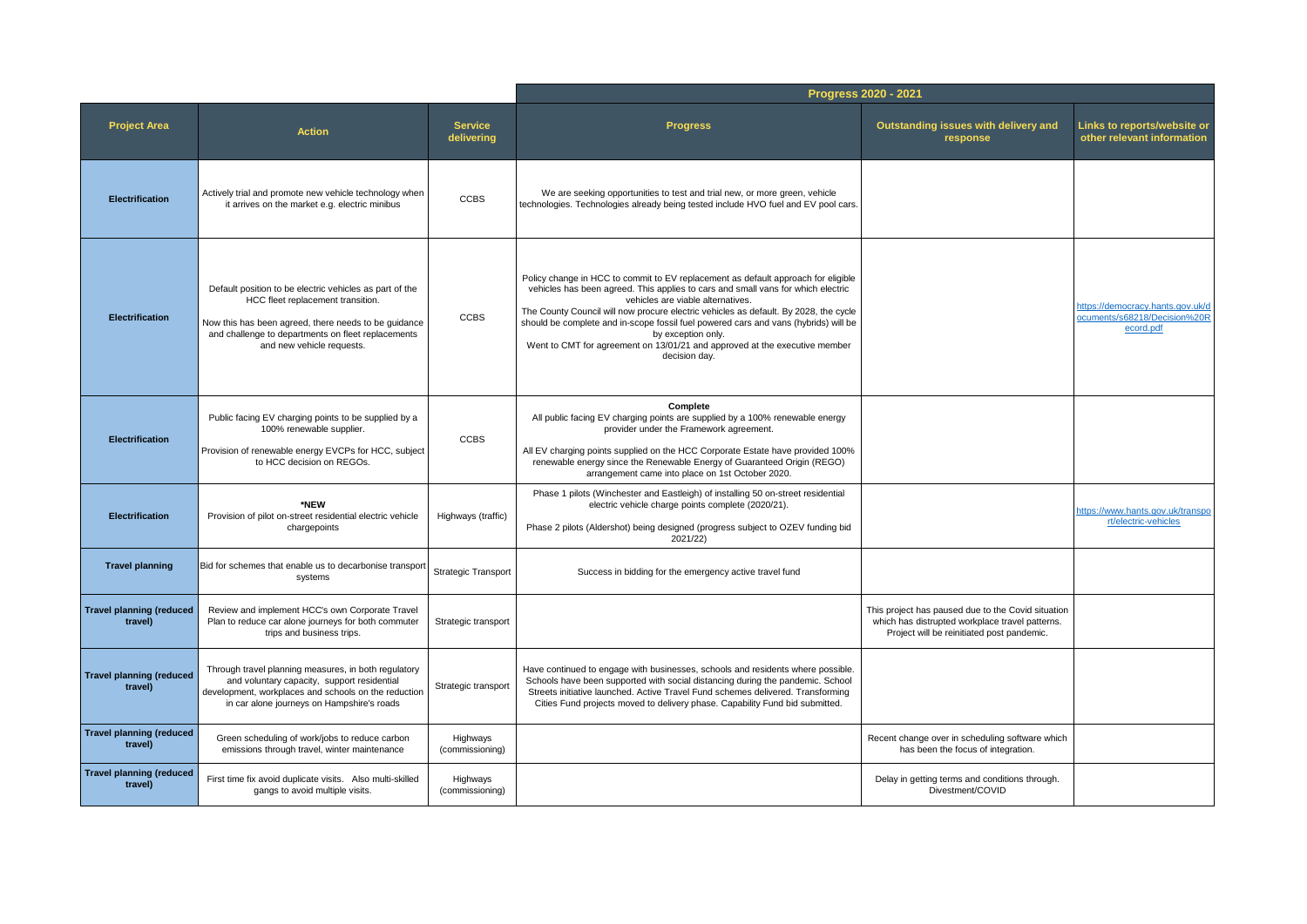|                                            |                                                                                                                                                                                                                                               |                              | Progress 2020 - 2021                                                                                                                                                                                                                                                                                                                                                                                                                         |                                                                                                                                                                                                                                                                                                                                                                                                                                                            |                                                                                                                                                                                                         |
|--------------------------------------------|-----------------------------------------------------------------------------------------------------------------------------------------------------------------------------------------------------------------------------------------------|------------------------------|----------------------------------------------------------------------------------------------------------------------------------------------------------------------------------------------------------------------------------------------------------------------------------------------------------------------------------------------------------------------------------------------------------------------------------------------|------------------------------------------------------------------------------------------------------------------------------------------------------------------------------------------------------------------------------------------------------------------------------------------------------------------------------------------------------------------------------------------------------------------------------------------------------------|---------------------------------------------------------------------------------------------------------------------------------------------------------------------------------------------------------|
| <b>Project Area</b>                        | <b>Action</b>                                                                                                                                                                                                                                 | <b>Service</b><br>delivering | <b>Progress</b>                                                                                                                                                                                                                                                                                                                                                                                                                              | Outstanding issues with delivery and<br>response                                                                                                                                                                                                                                                                                                                                                                                                           | Links to reports/website or<br>other relevant information                                                                                                                                               |
| <b>Travel planning (reduced</b><br>travel) | Transport and health needs assessment                                                                                                                                                                                                         | Public health                | LTP4 contains an evidence section and transport and health                                                                                                                                                                                                                                                                                                                                                                                   |                                                                                                                                                                                                                                                                                                                                                                                                                                                            |                                                                                                                                                                                                         |
| <b>Travel planning (reduced</b><br>travel) | Work with providers to develop provision according to<br>needs within the Hampshire boundaries.                                                                                                                                               | Childrens' services          | Working collaboratively with external providers protocol, retendering of contracts<br>that will support the development of this action.                                                                                                                                                                                                                                                                                                      | This action has been impacted by COVID-19.                                                                                                                                                                                                                                                                                                                                                                                                                 |                                                                                                                                                                                                         |
| <b>Travel planning (reduced</b><br>travel) | Increase the number of in house foster carers, and<br>increase occupancy in the in house residential<br>provision.                                                                                                                            | Childrens' services          | The Modernising Placements Programme is a Children's Services transformational<br>programme which had corporate funding agreed in February 2021. This programme<br>has objectives to achieve the actions highlighted. Further cost of change investment<br>has also been agreed to achieve 155 new fostering households by 31 March 2023.                                                                                                    |                                                                                                                                                                                                                                                                                                                                                                                                                                                            |                                                                                                                                                                                                         |
| <b>Travel planning (reduced</b><br>travel) | Consider the climate impact alongside safeguarding<br>when making decisions about placements.                                                                                                                                                 | Childrens' services          |                                                                                                                                                                                                                                                                                                                                                                                                                                              | This action has been impacted by COVID-19 with a<br>shortage of placements nationally and an increased<br>need for care for children with complex needs.<br>This action will be taken forwards as part of the<br>Modernising Placements Programme.                                                                                                                                                                                                         |                                                                                                                                                                                                         |
| <b>Travel planning (reduced</b><br>travel) | Increase the uptake of the use of pool cars when<br>travelling outside of Hampshire and sharing of vehicles<br>when staff are travelling to the same destination.<br>Increase the use of public transport where possible and<br>safe to do so | Childrens' services          |                                                                                                                                                                                                                                                                                                                                                                                                                                              | Travel has been by exception during the pandemic<br>so it is difficult to assess progress. Staff have also<br>not been allowed to car share with social distancing<br>rules. Staff travel claims by default have lowered.<br>Deputy Director has agreed as HCC children's<br>homes replace their house cars, these will be<br>electric. This will need to be picked up again once<br>social distancing is eased and behaviour change is<br>again possible. |                                                                                                                                                                                                         |
| <b>Travel planning (reduced</b><br>travel) | Provide accurate and timely travel information enabling<br>people to vary their travel time, route and mode to<br>minimise congestion                                                                                                         | Highways (traffic)           | The Intelligent Transport Systems team provide realtime traffic and travel information<br>via Twitter and the Romanse on-line website, coordinated through the County<br>Council's Traffic and Travel Information Centre.                                                                                                                                                                                                                    |                                                                                                                                                                                                                                                                                                                                                                                                                                                            | https://romanse.org.uk/                                                                                                                                                                                 |
| <b>Travel planning (reduced</b><br>travel) | Enhance on-street parking and loading controls to<br>reduce congestion                                                                                                                                                                        | Highways (traffic)           | The County Council delivers on-street parking services within Fareham, Gosport,<br>New Forest and Test Valley. The remaining district/borough councils (Winchester,<br>Havant, East Hampshire, Rushmoor, Hart, Basingstoke and Eastleigh) operate an<br>on-street parking service on the County Council's behalf under agency agreements.<br>Measures may be identified and prioritised for investigation subject to operational<br>funding. |                                                                                                                                                                                                                                                                                                                                                                                                                                                            |                                                                                                                                                                                                         |
| <b>Travel planning (reduced</b><br>travel) | Optimise traffic control assets to minimise stops and<br>delay                                                                                                                                                                                | Highways (traffic)           | Generally only undertaken in response to reported or observed concerns.                                                                                                                                                                                                                                                                                                                                                                      |                                                                                                                                                                                                                                                                                                                                                                                                                                                            |                                                                                                                                                                                                         |
| <b>Travel planning (reduced</b><br>travel) | To provide community transport using a minibus for<br>vulnerable older people who need transport e.g. for<br>shopping, Doctors appointments. The communal<br>transport provision reduces the need for individual trips<br>e.g. via taxis      | Adults social care           | At last return there had been 302 unique users of the service representing 912<br>individual journeys                                                                                                                                                                                                                                                                                                                                        | Due to COVID restrictions service has not been<br>operating as planned during lockdowns. As a result,<br>the funding period has been increased. During the<br>last lockdown, the service provided transport to<br>vaccination appointments for those that required it.                                                                                                                                                                                     | Agenda for Executive Member for<br><b>Countryside and Rural Affairs</b><br>Decision Day on Thursday, 19th<br>September, 2019, 2.00 pm<br>About the Council   Hampshire<br>County Council (hants.gov.uk) |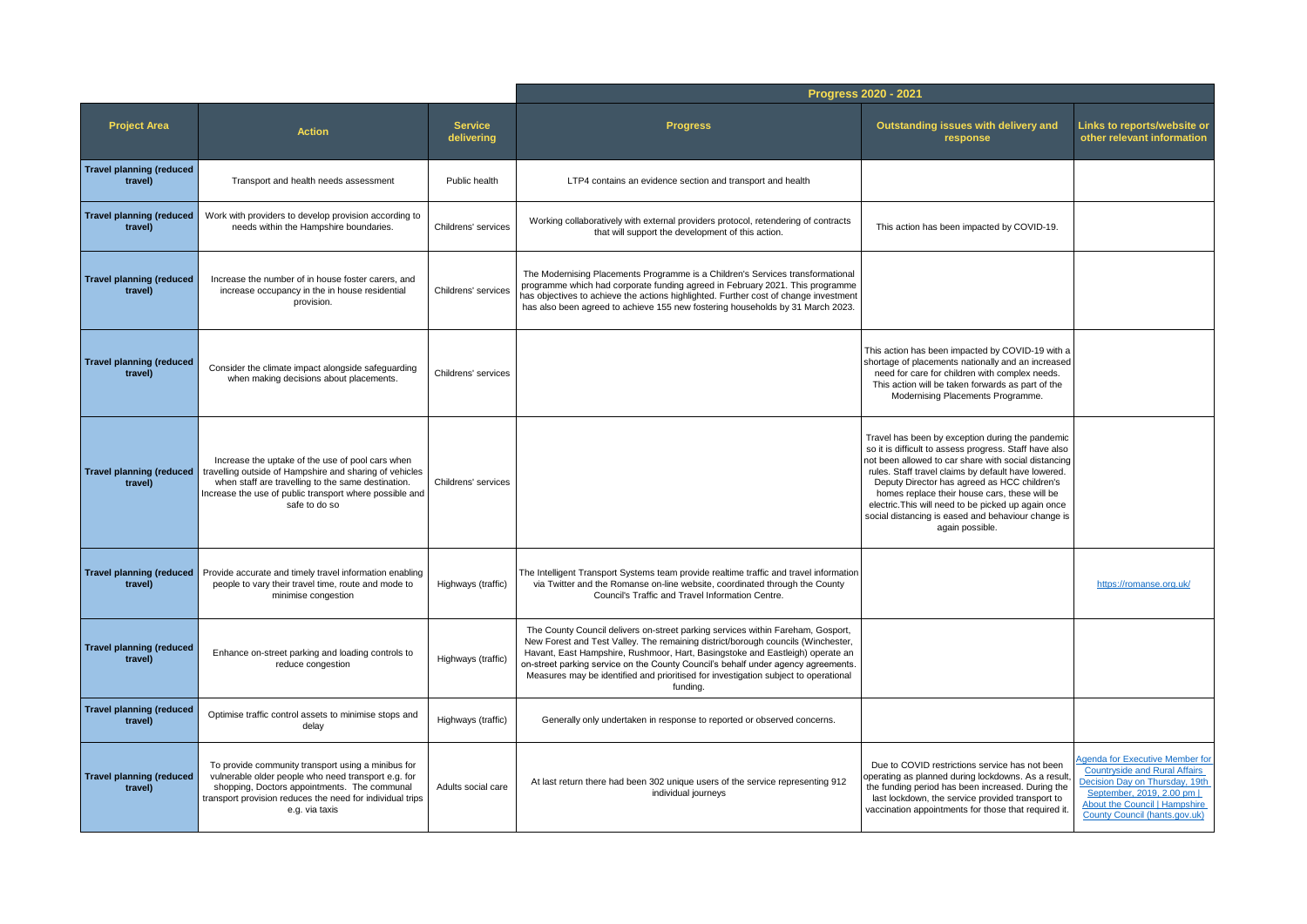|                         |                                                                                                                                                                                                                                                               |                              | Progress 2020 - 2021                                                                                                                                                                                                                                               |                                                                                                                                                                                                                                                                                                  |                                                           |  |
|-------------------------|---------------------------------------------------------------------------------------------------------------------------------------------------------------------------------------------------------------------------------------------------------------|------------------------------|--------------------------------------------------------------------------------------------------------------------------------------------------------------------------------------------------------------------------------------------------------------------|--------------------------------------------------------------------------------------------------------------------------------------------------------------------------------------------------------------------------------------------------------------------------------------------------|-----------------------------------------------------------|--|
| <b>Project Area</b>     | <b>Action</b>                                                                                                                                                                                                                                                 | <b>Service</b><br>delivering | <b>Progress</b>                                                                                                                                                                                                                                                    | Outstanding issues with delivery and<br>response                                                                                                                                                                                                                                                 | Links to reports/website or<br>other relevant information |  |
| <b>Digital enablers</b> | Writing in service specifications that providers need to<br>engage with service users through digital means (e.g.<br>sexual health services) reducing the need for travel to<br>clinics                                                                       | Public health                | All new Public Health service specifications now or will contain a requirement for<br>digital provision where this is safe and feasible.                                                                                                                           |                                                                                                                                                                                                                                                                                                  |                                                           |  |
| <b>Digital enablers</b> | *NEW<br>Using technology in care to support remote access                                                                                                                                                                                                     | Adults social care           | All facilities where possible have been implemented                                                                                                                                                                                                                |                                                                                                                                                                                                                                                                                                  |                                                           |  |
| <b>Digital enablers</b> | Provision of Technology Enabled care (TEC) services in<br>people's own homes. Enables the reduction or delay of<br>more intensive Home Care with relies on staff visiting<br>sevice users at home, therefore a reduction on<br>car/transport usage for staff. | Adults social care           | TEC dashboard figure show there is an increase in home care assessments where<br>TYEC is also considered and delivered as part of the POC. Annual performance<br>figures show an ongoing impact in the hours of HomeCare delivered as a<br>consiguence of TEC POC. |                                                                                                                                                                                                                                                                                                  | https://argenti.co.uk/hampshire/                          |  |
| <b>Digital enablers</b> | Consider greater use of tele-conferencing to reduce<br>time wasted travelling to/from meetings and vehicle use<br>anyway.                                                                                                                                     | highways<br>(commissioning)  | COVID has made this mandatory, whilst working from home. Need to work out what<br>the new normal will be post-covid restrictions.<br>Business case being created for better audio-visual set ups in each of the principle<br>depots and Trafalgar House.           | Survey to be created to capture travel<br>arrangements per person.                                                                                                                                                                                                                               |                                                           |  |
| <b>Digital enablers</b> | Consider HCC managed Design working at home to<br>reduce commuting in and out of Winchester.                                                                                                                                                                  | highways<br>(commissioning)  | COVID has made this mandatory, whilst working from home. Need to work out what<br>the new normal will be post-covid restrictions.                                                                                                                                  | Survey to be created to capture travel<br>arrangements per person.                                                                                                                                                                                                                               |                                                           |  |
| <b>Digital enablers</b> | Flexible working practices including teleconferencing,<br>the use of drop-in centres and working from home                                                                                                                                                    | Public health                | Flexible working arrangements was already common practice in PH and WFH<br>became mandated practice due to Covid-19                                                                                                                                                |                                                                                                                                                                                                                                                                                                  |                                                           |  |
| <b>Digital enablers</b> | Embed a culture of working flexibly through the use of<br>devices, Microsoft Teams, conferencing, Skype etc.                                                                                                                                                  | Childrens' services          | This has been fully achieved during the pandemic through necessity. The branch is<br>now considering a set of rules and principles to enable this to be embedded as<br>business as usual.                                                                          |                                                                                                                                                                                                                                                                                                  |                                                           |  |
| <b>Digital enablers</b> | Using technology including telephone conference calls<br>to enable flexible working whilst reducing emmisions<br>and avoiding fossil fuel consumption in travel. Using<br>mobile technology as an alternative to home visits                                  | Adults social care           |                                                                                                                                                                                                                                                                    | As the Department moves into new ways of<br>working following the panedmic, it will be important<br>to avoid a return to pre-COVID BAU and to<br>maxmise potential for staff to work efficiently and<br>limit unecessary travel. This remains a focus under<br>the Working Different workstream. |                                                           |  |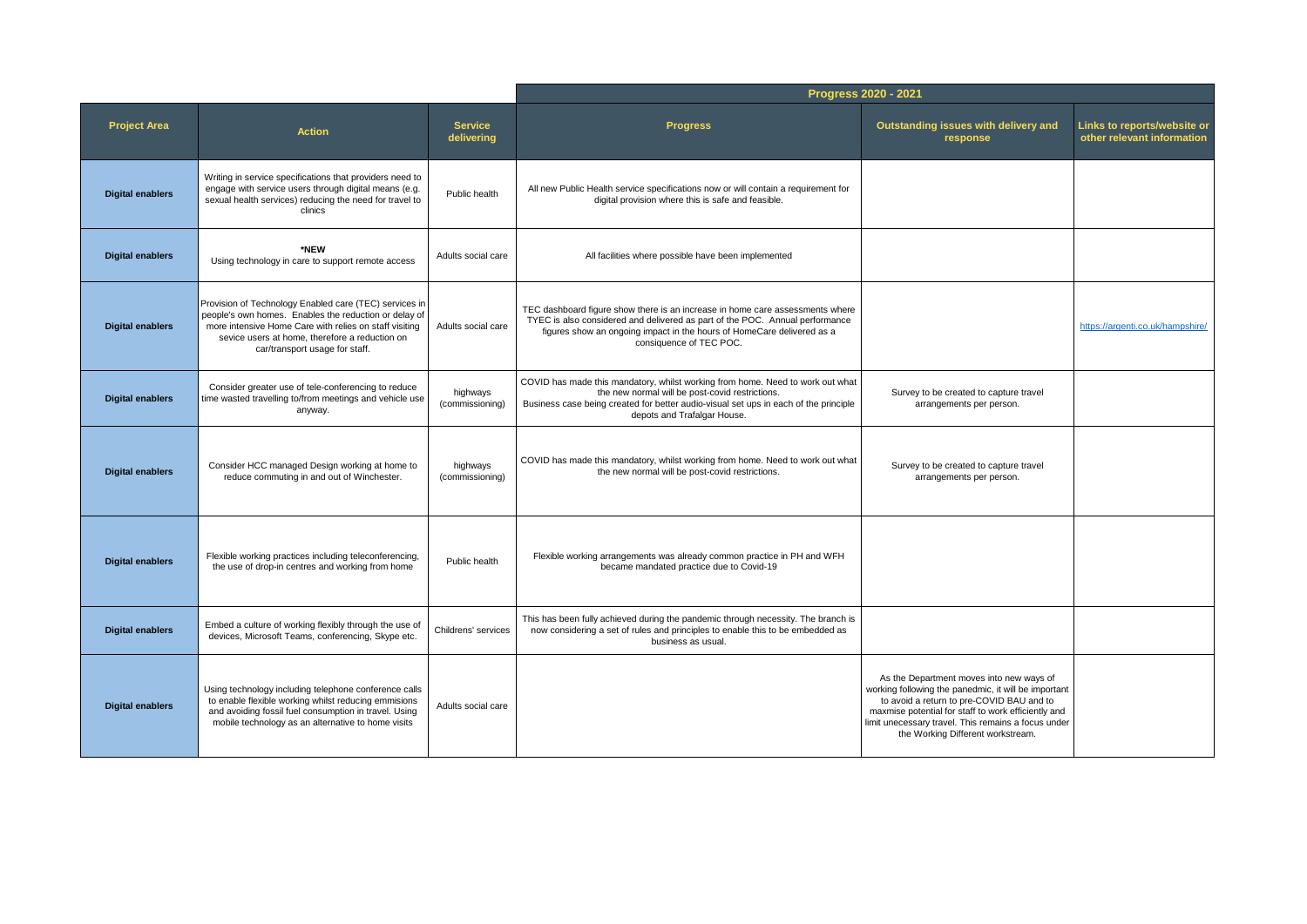|                      |                                                                                                                                                                                                                                                                                                                                                                                                                                                                                       |                              | Progress 2020 - 2021                                                                                                                                                                                                                                                                                                  |                                                  |                                                                   |
|----------------------|---------------------------------------------------------------------------------------------------------------------------------------------------------------------------------------------------------------------------------------------------------------------------------------------------------------------------------------------------------------------------------------------------------------------------------------------------------------------------------------|------------------------------|-----------------------------------------------------------------------------------------------------------------------------------------------------------------------------------------------------------------------------------------------------------------------------------------------------------------------|--------------------------------------------------|-------------------------------------------------------------------|
| <b>Project Area</b>  | <b>Action</b>                                                                                                                                                                                                                                                                                                                                                                                                                                                                         | <b>Service</b><br>delivering | <b>Progress</b>                                                                                                                                                                                                                                                                                                       | Outstanding issues with delivery and<br>response | Links to reports/website or<br>other relevant information         |
| <b>Active travel</b> | To explore the possibility of introducing a Cycle to Work<br>scheme across Hampshire County Council (HCC).<br>[n.b. Hampshire Fire and Rescue Service and<br>Hampshire Constabulary already have a Cycle to Work<br>scheme in place]                                                                                                                                                                                                                                                  | <b>HR</b>                    | Proposals are being developed for consideration; this workstream has been<br>impacted by other priorities linked to Covid-19                                                                                                                                                                                          |                                                  |                                                                   |
| <b>Active travel</b> | Developing evidence on health benefits of alternatives<br>for transport                                                                                                                                                                                                                                                                                                                                                                                                               | Public health                | LTP4 contains an evidence section and transport and health                                                                                                                                                                                                                                                            |                                                  |                                                                   |
| <b>Active travel</b> | Active travel to schools including travel audits, transition<br>from early years to primary and primary to secondary.<br>This work is targeted to areas with poor air quality,<br>higher deprivation and higher levels of obesity).<br>Scootability training in schools. Also, the active travel<br>team project to engaged with schools and local<br>businesses (e.g segensworth) around drop-off and pick-<br>up practices through monitoring air quality around the<br>school site | Public health                | School Streets' pilots with 6 schools. 3 of these have school street closures and 3<br>do not. Evaluation to follow. PH (with ETE) looking at forward planning active travel<br>for workplaces and schools                                                                                                            |                                                  |                                                                   |
| <b>Active travel</b> | Supporting active travel team with community travel<br>plans (White Hill and Borden new developments)                                                                                                                                                                                                                                                                                                                                                                                 | Public health                | Community Travel Plans for Whitehill and Borden now established. PH (with ETE)<br>looking at forward planning active travel for workplaces and schools in target areas.                                                                                                                                               |                                                  |                                                                   |
| <b>Active travel</b> | Encouraging staff to walk or cycle to workor use park<br>and ride facilities                                                                                                                                                                                                                                                                                                                                                                                                          | Public health                | Covid19 has meant staff generally encouraged to stay at home                                                                                                                                                                                                                                                          |                                                  |                                                                   |
| <b>Active travel</b> | Work with ETE to provide input into Hampshire's local<br>transport plan and district movement strategies - give<br>advice and guidance on air quality, active travel and<br>health benefits                                                                                                                                                                                                                                                                                           | Public health                | This work is ongoing as part of BAU. PH continues to contribute t the LTP4 procecss<br>which has an active travel focus. PH and ETE looking to be key contrubutors to a<br>Cente of Active Travel Excellence. PHE hosts the Active Travel Task Force, of<br>which PH is a member, in order to identify good practice. |                                                  |                                                                   |
| <b>Active travel</b> | Deveop an active travel topic paper for LTP4 including<br>developing HCC design principles for implementing<br>better walking or cycling schems.                                                                                                                                                                                                                                                                                                                                      | Strategic transport          | Active travel conference has been run to test design principles. Other stages of<br>work relate to the LTP4 engagement and then consultation and adoption by<br>December 2021                                                                                                                                         |                                                  | Local Transport Plan   Hampshire<br>County Council (hants.gov.uk) |
| <b>Active travel</b> | School travel planning and measures (e.g cycle training)                                                                                                                                                                                                                                                                                                                                                                                                                              | Public health                | This work continues in both general comms but in the PH active travel work targeted<br>at schools, commissioned by PH. .                                                                                                                                                                                              |                                                  |                                                                   |
| <b>Active travel</b> | Encourage developers to consider better routes to<br>schools in all new development to ensure they promote<br>active travel and reduced car alone journeys.                                                                                                                                                                                                                                                                                                                           | Strategic transport          | Ongoing as part of development planning process                                                                                                                                                                                                                                                                       |                                                  |                                                                   |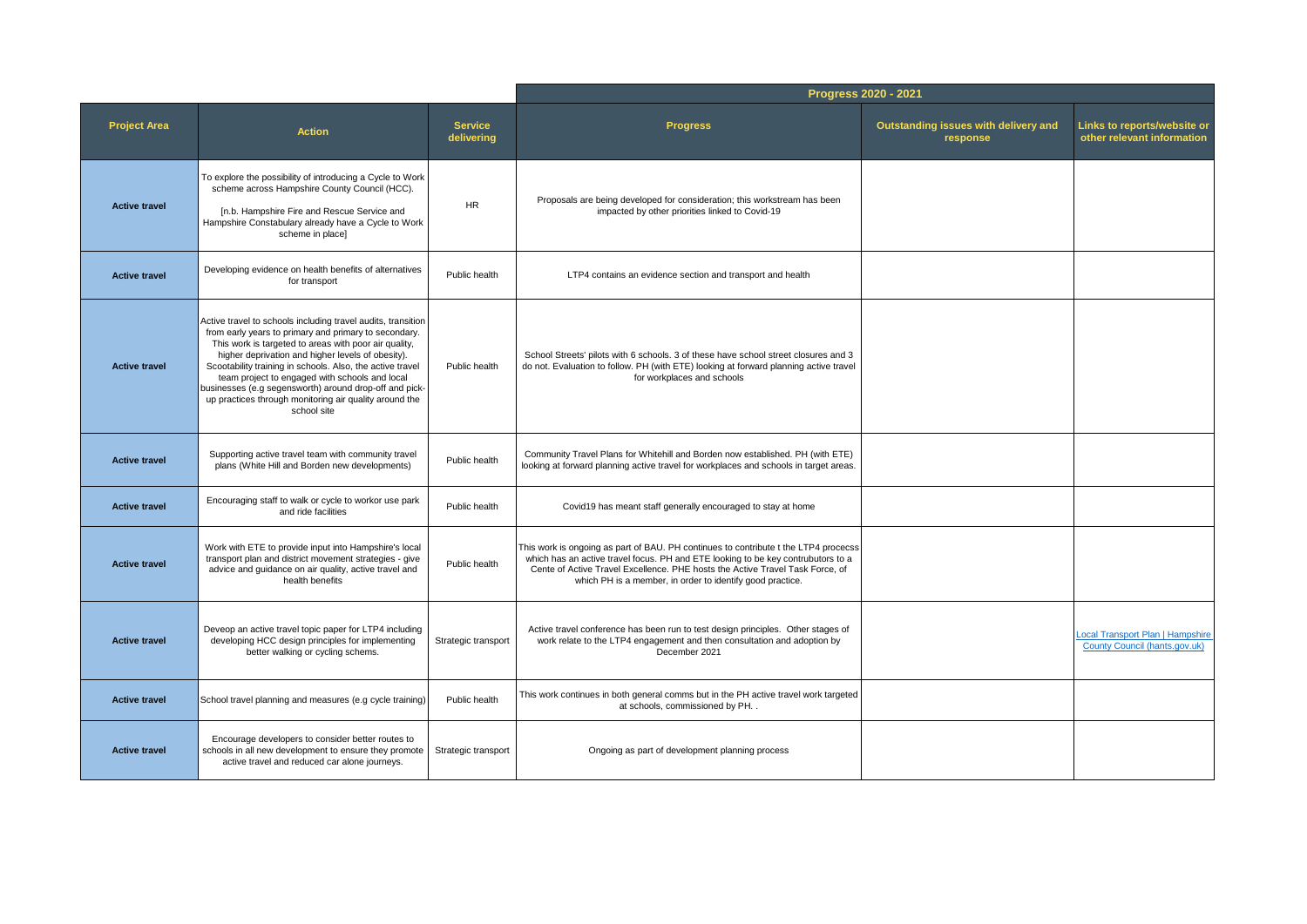|                                          |                                                                                                                                                                                                                                                                                                                                                                                                                                                                                      |                              | Progress 2020 - 2021                                                                                                                                                                                                                                                                                                           |                                                  |                                                                          |
|------------------------------------------|--------------------------------------------------------------------------------------------------------------------------------------------------------------------------------------------------------------------------------------------------------------------------------------------------------------------------------------------------------------------------------------------------------------------------------------------------------------------------------------|------------------------------|--------------------------------------------------------------------------------------------------------------------------------------------------------------------------------------------------------------------------------------------------------------------------------------------------------------------------------|--------------------------------------------------|--------------------------------------------------------------------------|
| <b>Project Area</b>                      | <b>Action</b>                                                                                                                                                                                                                                                                                                                                                                                                                                                                        | <b>Service</b><br>delivering | <b>Progress</b>                                                                                                                                                                                                                                                                                                                | Outstanding issues with delivery and<br>response | Links to reports/website or<br>other relevant information                |
| <b>Travel - Delivery</b><br>efficiencies | Deliver the reduction in GHG emissions from the<br>integration of Couriers and County Supplies fleets                                                                                                                                                                                                                                                                                                                                                                                | <b>CCBS</b>                  | The merger of County Supplies and Couriers took place on 1st June 2020. A<br>baseline (pre-merger) carbon footprint for 19-20 has been set which will be<br>compared to the post-merger carbon footprint 20-21. The mileage, fuel and carbon<br>savings will be calculated when the data is available (from June 2021 onwards) |                                                  |                                                                          |
| <b>Public transport</b>                  | To continue to offer staff incentives on public transport,<br>such as discounts on railway / bus travel (i.e. South<br>Western Railway currently offer discounts of up to 20%<br>on season tickets)                                                                                                                                                                                                                                                                                  | <b>HR</b>                    | Options to be considered and reviewed as appropriate                                                                                                                                                                                                                                                                           |                                                  |                                                                          |
| <b>Public transport</b>                  | Partnerships with bus operators to improve vehicle<br>emissions through new vehicle investment or retrofit<br>existing buses with clean exhaust technology.                                                                                                                                                                                                                                                                                                                          | Strategic Transport          | Developing proposals for advanced partnerships with operators.                                                                                                                                                                                                                                                                 |                                                  |                                                                          |
| <b>Public transport</b>                  | Continued operation and investment in public transport<br>infrastructure (e.g. bus stops and priority measures),<br>information (e.g. real time displays and leaflets) and<br>promotion.                                                                                                                                                                                                                                                                                             | <b>Strategic Transport</b>   | Ongoing                                                                                                                                                                                                                                                                                                                        |                                                  |                                                                          |
| <b>Public transport</b>                  | Continued membership and engagement in Transport<br>for the South East - Transport Strategy to 2050                                                                                                                                                                                                                                                                                                                                                                                  | Strategic Transport          | Ongoing                                                                                                                                                                                                                                                                                                                        |                                                  |                                                                          |
| <b>Public transport</b>                  | Develop a new public transport Strategy as part of LTP<br>•Develop and promote concepts for rapid bus inc. bus<br>priority measures<br>•Develop and interchange plan for rail stations<br>•Enhance existing integrated ticketing system<br>•Enhance bus stop infrastructure across Hampshire<br>.Grant fund tap on tap off bus technology to improve the<br>customer experience<br>. Implement enforcement of bus lanes and use<br>hypothecated income to subsidise public transport | Strategic transport          | Stages of work relate to the LTP4 engagement and then consultation and adoption<br>by December 2021                                                                                                                                                                                                                            |                                                  | <b>Local Transport Plan   Hampshire</b><br>County Council (hants.gov.uk) |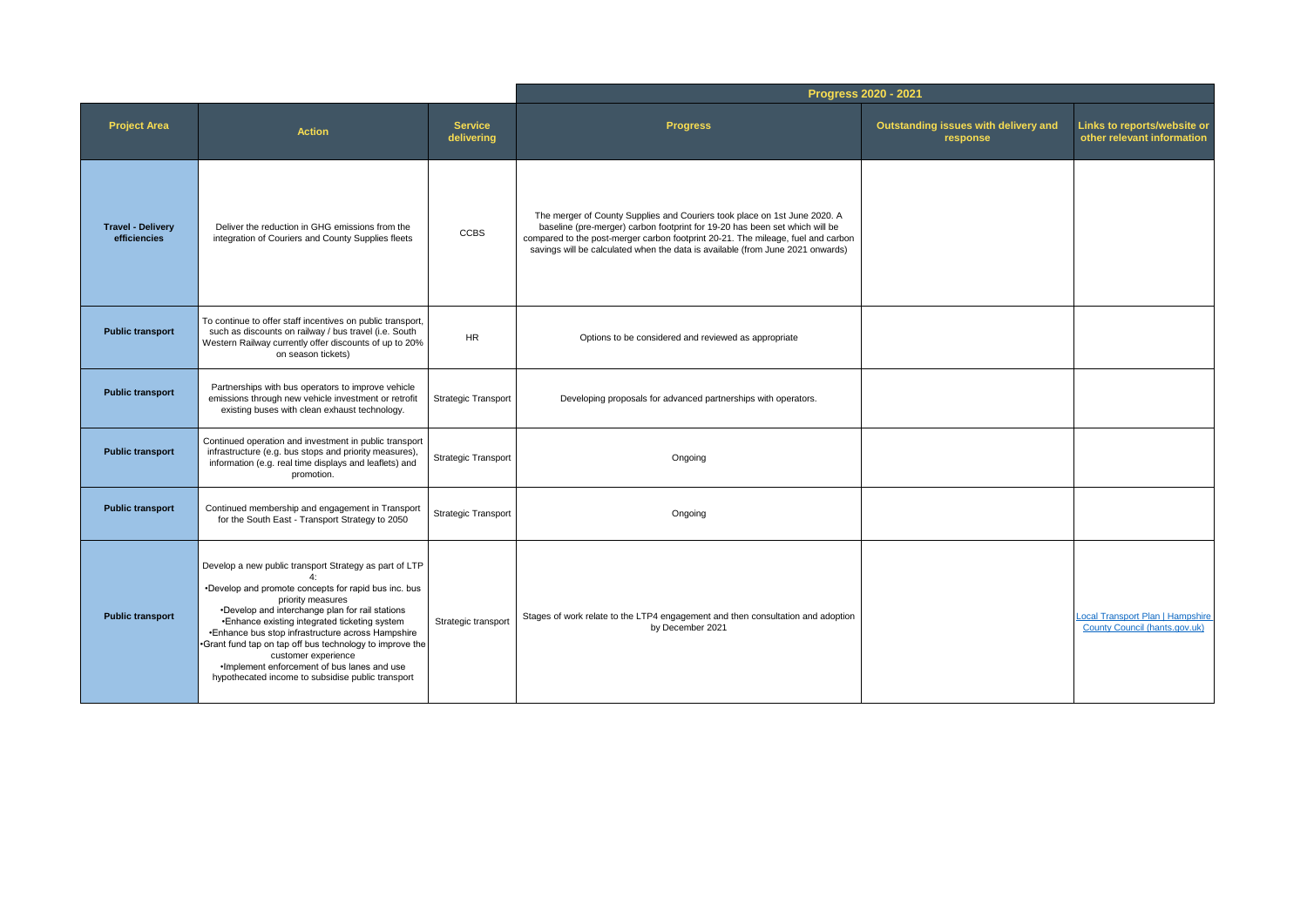|                         |                                                                                                                                                                                                                                                                                                                                                                                                                                                                                                                                                                              |                              | Progress 2020 - 2021                                                                                                                                                                                                                                                                                                                                                                                                                                       |                                                                                                                                     |                                                           |  |
|-------------------------|------------------------------------------------------------------------------------------------------------------------------------------------------------------------------------------------------------------------------------------------------------------------------------------------------------------------------------------------------------------------------------------------------------------------------------------------------------------------------------------------------------------------------------------------------------------------------|------------------------------|------------------------------------------------------------------------------------------------------------------------------------------------------------------------------------------------------------------------------------------------------------------------------------------------------------------------------------------------------------------------------------------------------------------------------------------------------------|-------------------------------------------------------------------------------------------------------------------------------------|-----------------------------------------------------------|--|
| <b>Project Area</b>     | <b>Action</b>                                                                                                                                                                                                                                                                                                                                                                                                                                                                                                                                                                | <b>Service</b><br>delivering | <b>Progress</b>                                                                                                                                                                                                                                                                                                                                                                                                                                            | Outstanding issues with delivery and<br>response                                                                                    | Links to reports/website or<br>other relevant information |  |
| <b>Public transport</b> | Delivery of recently won funding bids such as the<br>Transforming Cities Programmes of work accross South<br>Hampshire, Future Transport Zones, Tranche 1 and 2 of<br>the DfT's emergency active travel funding. Schemes<br>include: Bus Rapid Transit, public transport ticketing<br>schemes, cycling and walking infrastructure; transport<br>interchanges; mobility hubs; smart logisitics trials<br>including use of drones, public realm improvements,<br>Mobility as a Service (MaaS) products, Demand<br>Responsive Transport (DRT) and possible e-scooter<br>trials. | <b>Strategic Transport</b>   | Good progress being made on multiple programmes . For detail see ETE capital<br>programme reports and updates for progress.                                                                                                                                                                                                                                                                                                                                |                                                                                                                                     |                                                           |  |
| <b>Fuel type</b>        | Trial fuel additives / fuel alternatives to Skanska<br>vehicles on HHSC.                                                                                                                                                                                                                                                                                                                                                                                                                                                                                                     | Highways<br>(commissioning)  | Looking at data from other Milestone contracts to for HVO use in Hampshire to<br>reduce carbon emissions. Working with HTM to implement this.<br>Anticipated Milestone savings only of a 83% carbon reduction, 1,061 tCO2e saved<br>annually. Exact figures to be confirmed.                                                                                                                                                                               | HTM looking to secure county wide decision to<br>move to HVO. Milestone could go stand-alone if no<br>county-wide decision is made. |                                                           |  |
| <b>Fuel type</b>        | Change the Skanska Dragon Patcher burners from<br>Diesel to Kerosene.                                                                                                                                                                                                                                                                                                                                                                                                                                                                                                        | Highways<br>(commissioning)  | Currently being investigated for kerosene tanks being stored in the depots.                                                                                                                                                                                                                                                                                                                                                                                | Awaiting business case to be presented to<br>commissioning team.                                                                    |                                                           |  |
| <b>Fuel type</b>        | Pilot of a Hydrotreated Vegetable Oil (HVO) fuel for 4<br>vehicles in County Supplies / HTM / Highways lab<br>fleets, with HVO supply (fuel bowser) to HTM<br>Micheldever site. If HVO trials are successful, transition<br>to a HVO fuel for the HCC diesel fleet.                                                                                                                                                                                                                                                                                                          | <b>CCBS</b>                  | A HVO pilot study was initiated in August 2020 using 4 vehicles. The 4 vehicles will<br>operate on HVO fuel instead of diesel for the duration of the year-long study and are<br>inspected at regular intervals. The study has been successful to date with no vehicle<br>issues or faults reported as a result of the fuel.                                                                                                                               |                                                                                                                                     |                                                           |  |
| Air quality             | Shaping air quality communication messages and<br>campaigns                                                                                                                                                                                                                                                                                                                                                                                                                                                                                                                  | Public health                | Supporting HCC branded comms on days such as National Clean Air Day, and<br>working with District/Borough LA EH colleagues in achieveing consistent messaging,<br>liaising with ETE colleagues in order to ensure corporate consistency.                                                                                                                                                                                                                   |                                                                                                                                     |                                                           |  |
| Air quality             | Developing an air quality position statement to increase<br>dialoque between ETE and public health                                                                                                                                                                                                                                                                                                                                                                                                                                                                           | Public health                | The AQPS has been drafted and evolved. In essence, this has been superceded<br>with open supportive dialogue between ETE and PH. A future meeting, post<br>Covid19, needs to occur between ETE and PH to determine whether a stakeholder<br>facing PS is still needed as this too may have been superceded by TCPA SPD event<br>support for stakeholders and an ETE & PH presence at District/Borough LA EH<br>hosted working groups covering air quality. |                                                                                                                                     |                                                           |  |
| Air quality             | AQMA - districts produce action plans on which PH may<br>be invited to provide advice, guidance and data. The<br>DPH also approves final AQMA's.                                                                                                                                                                                                                                                                                                                                                                                                                             | Public health                | This is ongoing as part of BAU                                                                                                                                                                                                                                                                                                                                                                                                                             |                                                                                                                                     |                                                           |  |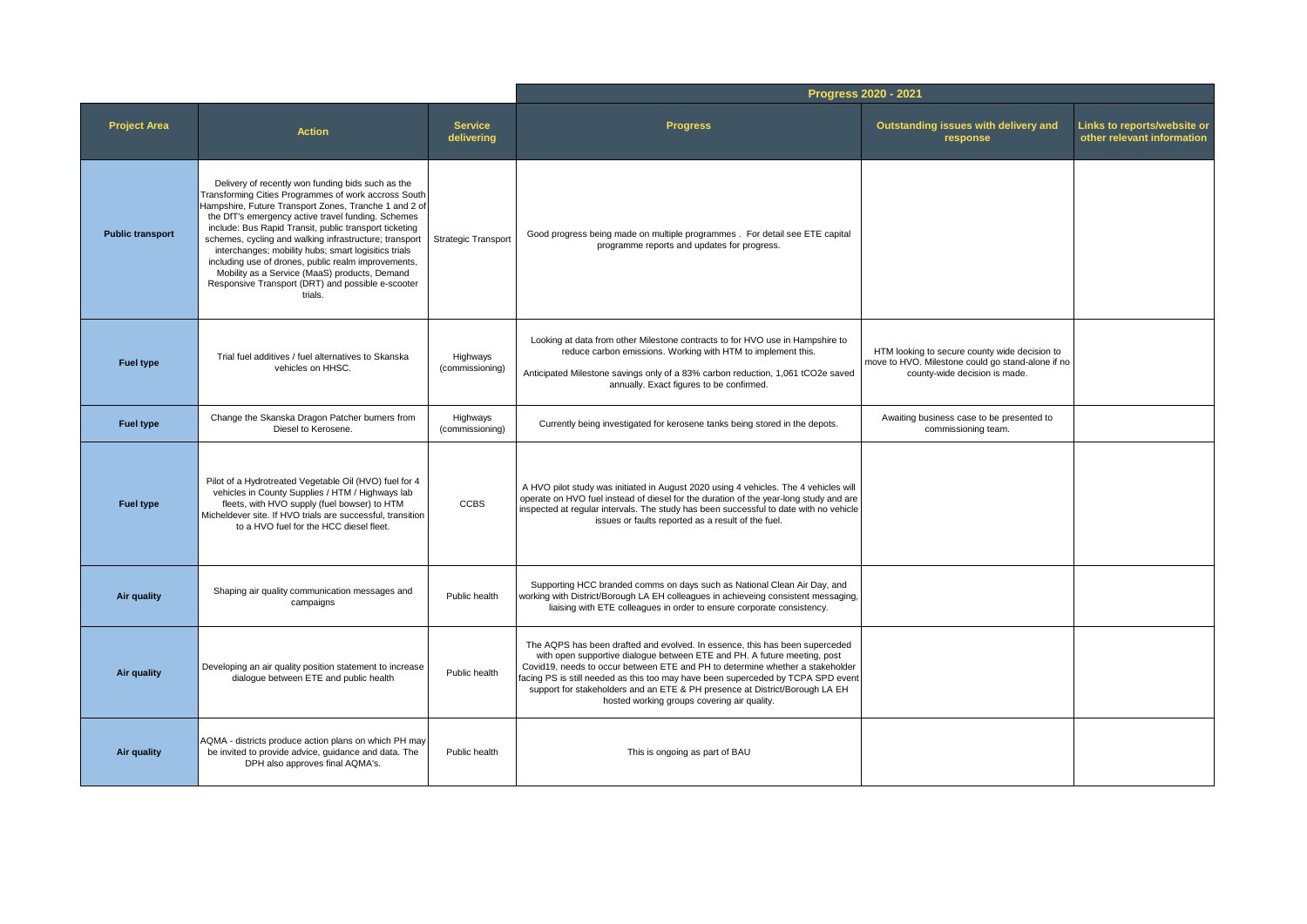|                     |                                                                                                                                                                      | Progress 2020 - 2021         |                                                                                                                                                                                                                                                                                                                                                                                                                       |                                                                                                                                 |                                                           |
|---------------------|----------------------------------------------------------------------------------------------------------------------------------------------------------------------|------------------------------|-----------------------------------------------------------------------------------------------------------------------------------------------------------------------------------------------------------------------------------------------------------------------------------------------------------------------------------------------------------------------------------------------------------------------|---------------------------------------------------------------------------------------------------------------------------------|-----------------------------------------------------------|
| <b>Project Area</b> | <b>Action</b>                                                                                                                                                        | <b>Service</b><br>delivering | <b>Progress</b>                                                                                                                                                                                                                                                                                                                                                                                                       | Outstanding issues with delivery and<br>response                                                                                | Links to reports/website or<br>other relevant information |
| Air quality         | *Complete<br>Air quality sub group of the Environmental Health Chief<br>Officers group - present data and PHE toolkit on health<br>benefits of AQ for every district | Public health                | Complete. This data/presentation has been provided.                                                                                                                                                                                                                                                                                                                                                                   |                                                                                                                                 |                                                           |
| Air quality         | Supplementary Planning Document guidance on air<br>quality and spatial planning (links with transport and<br>environment)                                            | Public health                | A PH commissioned, TCPA hosted, event for planners, EH, PH and ETE has<br>occurred. The purpose was to develop shared understanding of the need for and the<br>means of achieveing a common approach to drafting SPD's for large developments<br>impacting on local air quality at District/Borough level. TCPA recommendations are<br>now being reviewed by PH/ETE in order to identify salient stakeholder actions. |                                                                                                                                 |                                                           |
| Air quality         | Developing an Strategic Environmental Assessment for<br>the STP and Sustainability Appraisal for the HWMP<br>incorporating air quality                               | Adults social care           |                                                                                                                                                                                                                                                                                                                                                                                                                       | This action will be reviewed and refined as part of<br>work to develop the Department's strategic<br>approach to climate change |                                                           |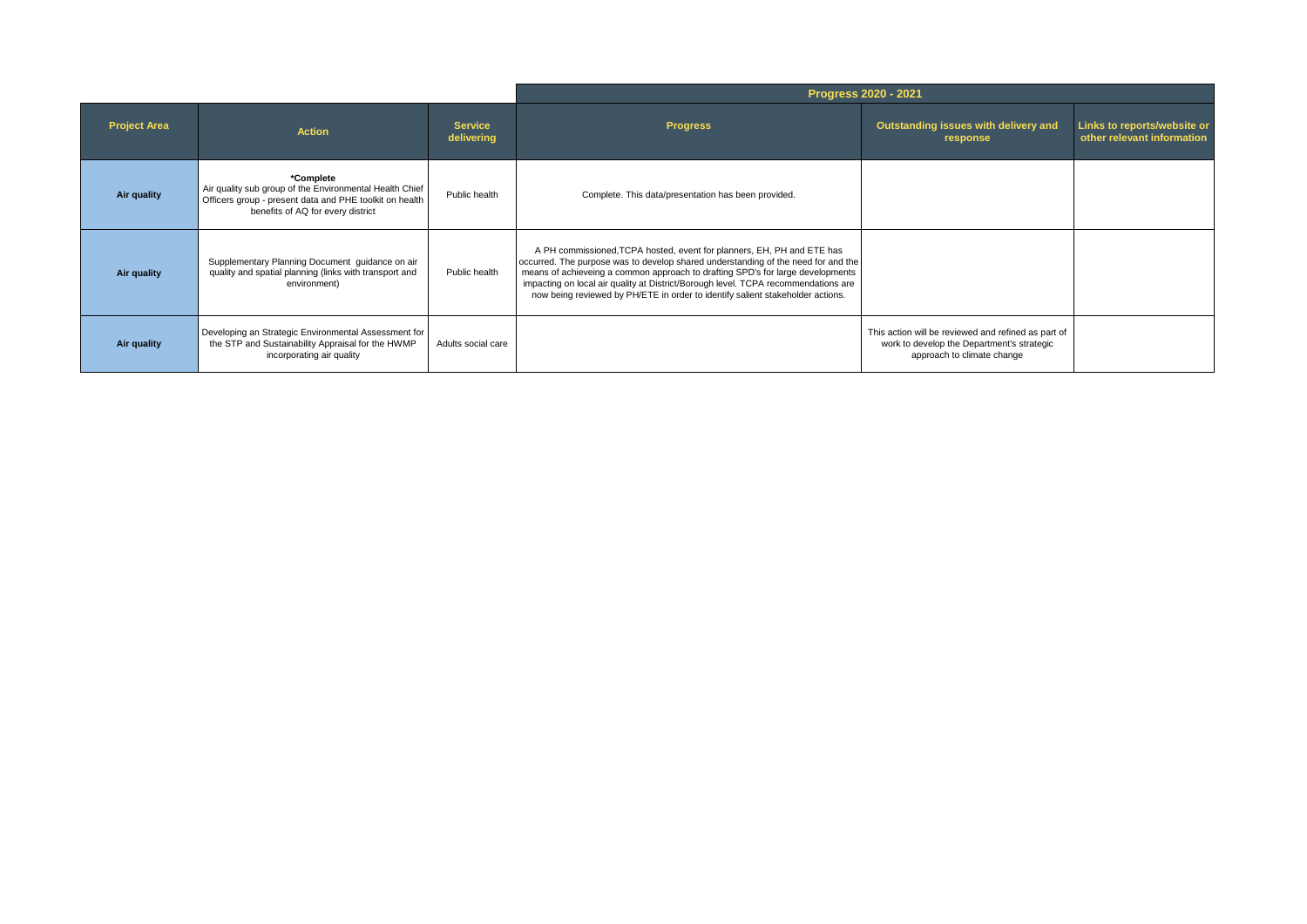|                          |                                                                                                                                                                                                                    |                                | Progress 2020 - 2021                                                                                                                                                                                                                                                                                        |                                                                                                                                                                             |  |
|--------------------------|--------------------------------------------------------------------------------------------------------------------------------------------------------------------------------------------------------------------|--------------------------------|-------------------------------------------------------------------------------------------------------------------------------------------------------------------------------------------------------------------------------------------------------------------------------------------------------------|-----------------------------------------------------------------------------------------------------------------------------------------------------------------------------|--|
| <b>Project Area</b>      | <b>Action</b>                                                                                                                                                                                                      | <b>Service</b><br>delivering   | <b>Progress</b>                                                                                                                                                                                                                                                                                             | Outstanding issues with delivery and<br>Links to reports/website or<br>other relevant information<br>response                                                               |  |
|                          |                                                                                                                                                                                                                    |                                | <b>Energy Distribution and Generation</b>                                                                                                                                                                                                                                                                   |                                                                                                                                                                             |  |
| <b>Renewable energy</b>  | Where effective, using solar panels to reduce energy<br>consumption                                                                                                                                                | Adults social care             | All facilities where possible have been implemented                                                                                                                                                                                                                                                         |                                                                                                                                                                             |  |
| <b>Renewable energy</b>  | Install PV panels on ETE depot buildings.                                                                                                                                                                          | Highways<br>(commissioning)    | Milestone surveys ongoing across all ETE depots.                                                                                                                                                                                                                                                            |                                                                                                                                                                             |  |
| <b>Renewable energy</b>  | Install PV panels on Trafalgar House building roof.                                                                                                                                                                | Highways<br>(commissioning)    | 400tCO2e carbon saved through life of contract with Trafalgar House building.                                                                                                                                                                                                                               | May be limited with property ownership (including<br>recent change to ownership), need to check<br>relevant agreements.                                                     |  |
| <b>Renewable energy</b>  | Install EV charging points in Trafalgar House Car Park.                                                                                                                                                            | Highways<br>(commissioning)    | Ongoing work on this with plans for implementation within 2021.                                                                                                                                                                                                                                             | Survey of power proved sufficient to install. Now<br>working with landlords to seek lease approvals.<br>Need to determine what ECPs are being installed<br>linked to lease. |  |
| <b>Renewable energy</b>  | All HCC instructed temporary site offices & messes to<br>have PV panels and or wind turbines to be carbon<br>efficient for medium sized sites (I.E. sites in excess of 4<br>months duration) or consider all sites | Highways<br>(commissioning)    |                                                                                                                                                                                                                                                                                                             | No progress to date                                                                                                                                                         |  |
| <b>Renewable energy</b>  | *Complete<br>Transition of energy supply for HCC estate to 100%<br>renewables                                                                                                                                      | <b>CCBS</b>                    | Complete<br>Provision of renewable energy supply has been added to the energy framework for<br>HCC from October 2020 to April 2022. HCC's electricity is 100% renewable due to<br>Renewable Energy of Guaranteed Origin (REGO) agreement, following the Council's<br>commitment to this in the autumn 2020. |                                                                                                                                                                             |  |
| <b>Renewable energy</b>  | *Complete<br>Provision of renewable energy supply to be added to the<br>next energy frameworks by September 2020. Fully<br>renewable energy to be included as optional in contracts<br>for HCC & schools           | <b>CCBS</b>                    | Complete<br>Provision of renewable energy supply has been added to the energy framework.<br>Fully renewable energy has been included as optional in contracts for HCC &<br>schools.<br>Work is underway with schools to encourage them to join the REGO.                                                    |                                                                                                                                                                             |  |
| <b>Energy efficiency</b> | Using LED light bulbs to reduce energy consumption<br>whilst maintaining safety                                                                                                                                    | Adults social care             |                                                                                                                                                                                                                                                                                                             | Requires prioritisation by landlord                                                                                                                                         |  |
| <b>Energy efficiency</b> | *NEW<br>Ensuring that all computer equipment (laptops,<br>monitors, etc.) are turned off when not in use and not<br>left on standby overnight                                                                      | <b>ETE Business</b><br>Support | Colleagues encouraged to switch off devises when not in use.                                                                                                                                                                                                                                                | Ongoing in EII West due to COVID - 19 retrictions                                                                                                                           |  |
| <b>Energy efficiency</b> | Changing policy for lighting new developments to<br>reduce the extent to which street lighting increases over<br>time                                                                                              | Highways (traffic)             |                                                                                                                                                                                                                                                                                                             | No change in policy at this time.                                                                                                                                           |  |
| <b>Energy efficiency</b> | Transition Skanska equipment / plant to electric                                                                                                                                                                   | Highways<br>(commissioning)    | Some trials have been undertaken.<br>Low carbon catalogue released by Milestone central procurement team, so will be<br>transitioning out equipment at end of lease timeframes.                                                                                                                             | Roll-out depends on lease timescales. More<br>complex for subcontractors to change their<br>equipment/tool use.                                                             |  |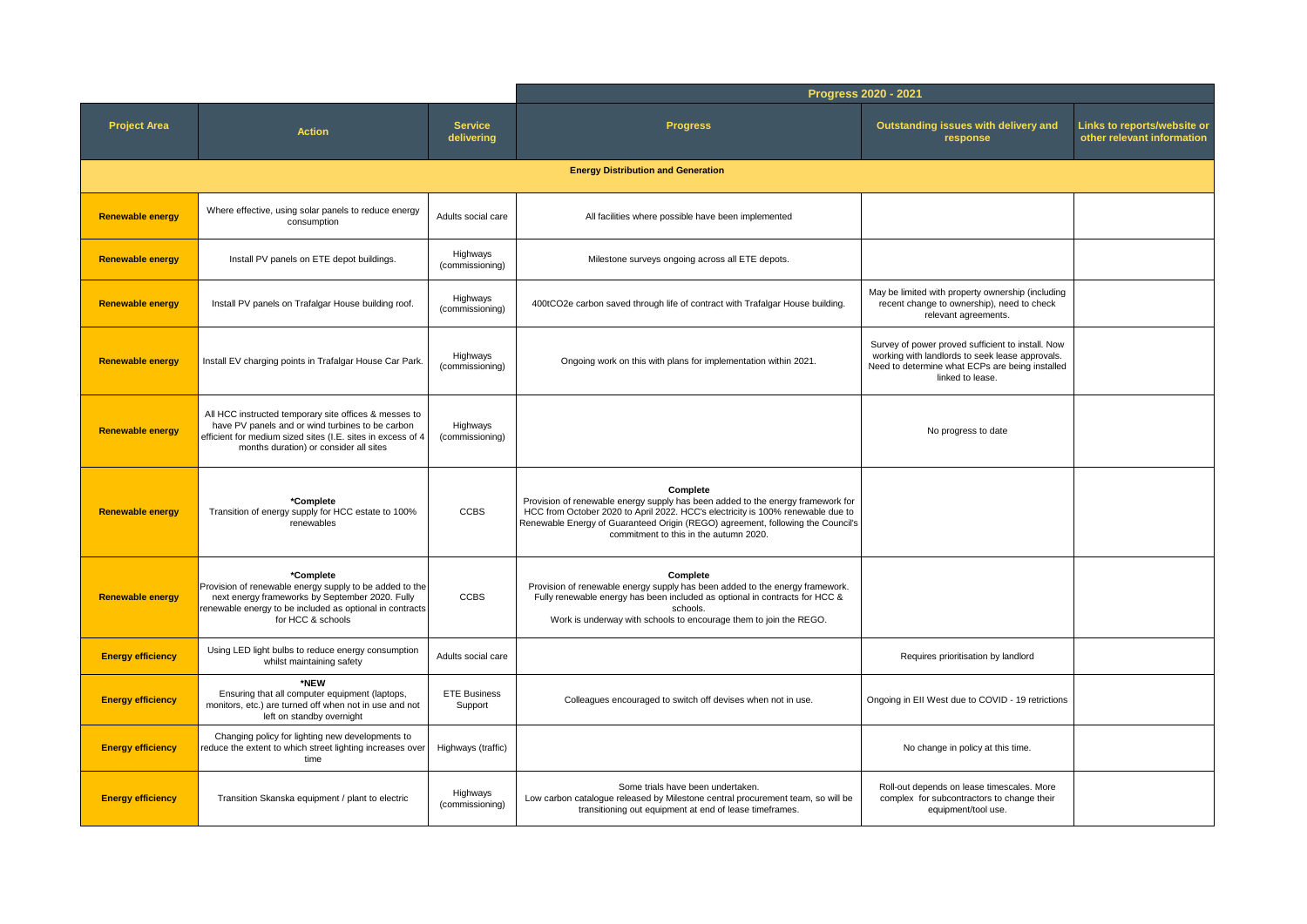|                          |                                                                                                                                                                                                                                                                                                                                                                                                       |                              |                                                                                                                                                                                                                                                                                                                                                                                                                                 | Progress 2020 - 2021                                                                                                                 |                                                           |
|--------------------------|-------------------------------------------------------------------------------------------------------------------------------------------------------------------------------------------------------------------------------------------------------------------------------------------------------------------------------------------------------------------------------------------------------|------------------------------|---------------------------------------------------------------------------------------------------------------------------------------------------------------------------------------------------------------------------------------------------------------------------------------------------------------------------------------------------------------------------------------------------------------------------------|--------------------------------------------------------------------------------------------------------------------------------------|-----------------------------------------------------------|
| <b>Project Area</b>      | <b>Action</b>                                                                                                                                                                                                                                                                                                                                                                                         | <b>Service</b><br>delivering | <b>Progress</b>                                                                                                                                                                                                                                                                                                                                                                                                                 | Outstanding issues with delivery and<br>response                                                                                     | Links to reports/website or<br>other relevant information |
| <b>Energy efficiency</b> | Retrofit LED lights in ETE depots and Skanska's<br><b>Trafalgar House</b>                                                                                                                                                                                                                                                                                                                             | Highways<br>(commissioning)  | Depot assessments being organised for 2021 to ascertain extent of options for<br>carbon reduction.                                                                                                                                                                                                                                                                                                                              | Awaiting surveys and business case.                                                                                                  |                                                           |
| <b>Energy efficiency</b> | Replacement of high-pressure sodium street lights with<br>low energy LEDs                                                                                                                                                                                                                                                                                                                             | Highways (traffic)           | 13,000 street lights in Hampshire are LED. Contract negotiations underway with the<br>street lighting PFI service provider to faciliate the replacement of a further 12,000<br>approx high power street lights with LEDs.                                                                                                                                                                                                       |                                                                                                                                      |                                                           |
| <b>Energy efficiency</b> | Replacement of incandescent traffic signal lanterns with<br>low energy LEDs (will in some cases require whole sites<br>to be upgraded to ELV, not just the lanterns to LED)                                                                                                                                                                                                                           | Highways (traffic)           | New installations will be LED. At existing sites, incandescent lamps are replaced with<br>LEDs when sites are refurbished.                                                                                                                                                                                                                                                                                                      |                                                                                                                                      |                                                           |
| <b>Energy efficiency</b> | De-illumination of traffic signs (where permitted in the<br>Regs).                                                                                                                                                                                                                                                                                                                                    | Highways (traffic)           |                                                                                                                                                                                                                                                                                                                                                                                                                                 | No projects currently underway.                                                                                                      |                                                           |
| <b>Energy efficiency</b> | Installation of low energy LED street lights at new<br>developments (policy in place and now to only accept<br>LED lighting for new developments)                                                                                                                                                                                                                                                     | Highways (traffic)           | Limited pilot trial of solar powered street lights underway.                                                                                                                                                                                                                                                                                                                                                                    |                                                                                                                                      |                                                           |
| <b>Energy efficiency</b> | Conversion to LED lighting across all Countryside<br>service maintained depots over next 5 years.<br>New buildings to be fitted with LED Light fittings & PIRs                                                                                                                                                                                                                                        | <b>CCBS</b>                  | As of April 2021, the proportion of Countryside Service maintained depots with<br>LEDs was 68%.                                                                                                                                                                                                                                                                                                                                 |                                                                                                                                      |                                                           |
| <b>Energy efficiency</b> | Completion of current LED programme (EPP4). LED<br>lighting programme scheduled to continue for corporate<br>estate buildings which did not meet EPP4 criteria.                                                                                                                                                                                                                                       | <b>CCBS</b>                  | Most projects for EPP4 are now complete. The EPP4 Programme is to continue past<br>31st March to ensure completion of the final project.<br>Over 1.6 million kWh have been saved as a result of the Programme and emissions<br>reductions total ~600tCO2e from 2017/18 to 20/21                                                                                                                                                 | No issues to report. The Programme running past<br>the 31st March target date is to ensure that final<br>project has been completed. |                                                           |
| <b>Energy efficiency</b> | Continuation of schools' Energy Performance<br>Programme.<br>The Schools Energy Performance Programme provides<br>an opportunity to look at energy improvement works to<br>reduce energy use, carbon and revenue cost by<br>installing various measures and improvement works<br>such as LED Lighting, pipework insulation, heating<br>controls etc, following an energy survey being carried<br>out. | <b>CCBS</b>                  | 28 schools have been completed through the schools' Energy Performance<br>Programme by end of March 2021. Five schools were completed during 20/21. At<br>least 6 schools are lined up for 21-22 and more may join during the year.<br>Over 1.25 million kWh have been saved as a result of the schools' Energy<br>Performance Programme so far and emissions reductions so far total ~390tCO2e<br>saved from 2017/18 to 20/21. |                                                                                                                                      |                                                           |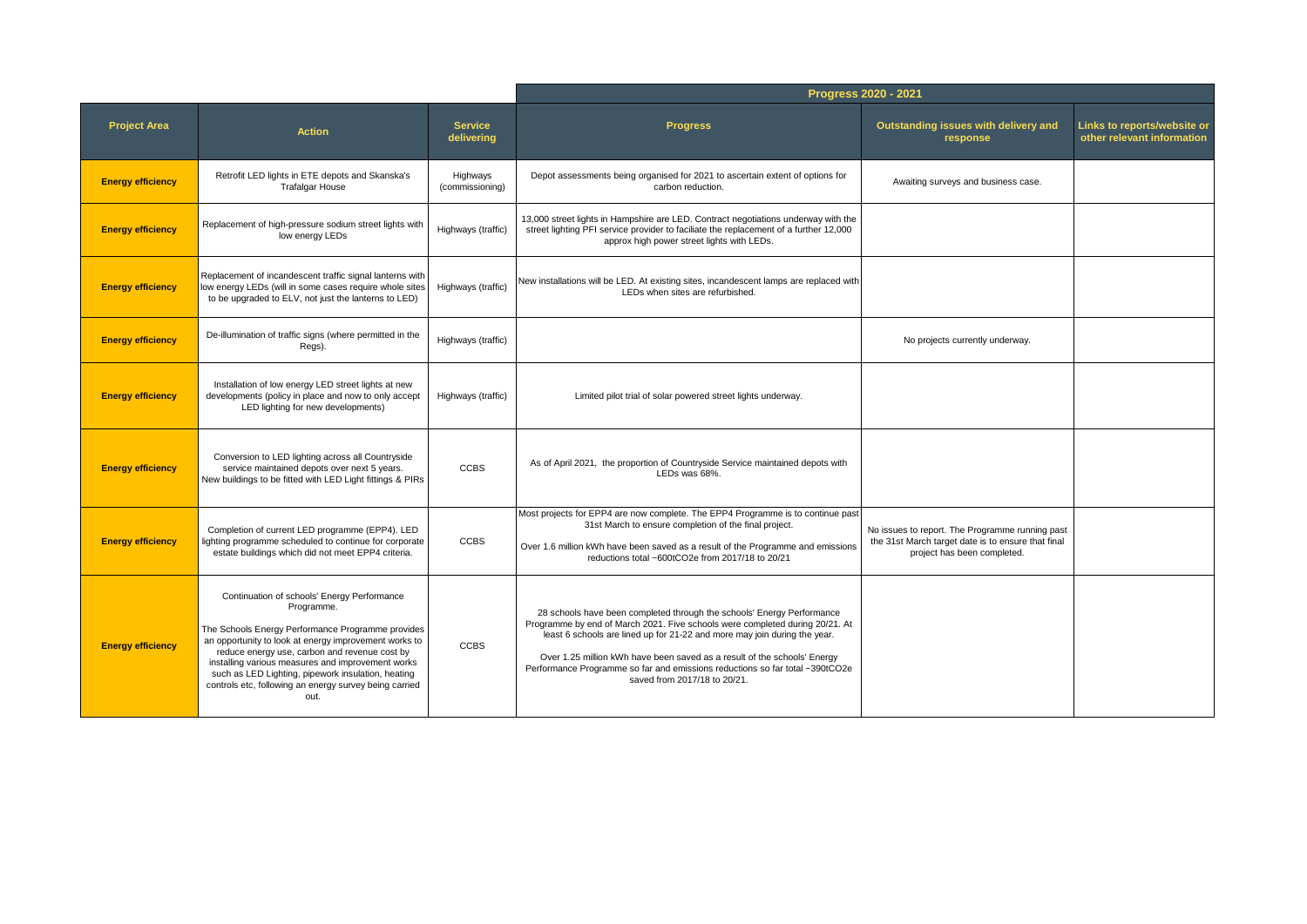|                        |                                                                                                                                                                                                                |                              | <b>Progress 2020 - 2021</b>                                                                                                                                                                                                                                                                                                                                                                                                                        |                                                  |                                                                                           |  |
|------------------------|----------------------------------------------------------------------------------------------------------------------------------------------------------------------------------------------------------------|------------------------------|----------------------------------------------------------------------------------------------------------------------------------------------------------------------------------------------------------------------------------------------------------------------------------------------------------------------------------------------------------------------------------------------------------------------------------------------------|--------------------------------------------------|-------------------------------------------------------------------------------------------|--|
| <b>Project Area</b>    | <b>Action</b>                                                                                                                                                                                                  | <b>Service</b><br>delivering | <b>Progress</b>                                                                                                                                                                                                                                                                                                                                                                                                                                    | Outstanding issues with delivery and<br>response | Links to reports/website or<br>other relevant information                                 |  |
| <b>Decarbonisation</b> | *NEW<br>Public Sector Decarbonisation Scheme Programme                                                                                                                                                         | <b>CCBS</b>                  | New action<br>£29.3m has been secured from Central Government for decarbonisation schemes to<br>reduce carbon emissions on our built estate (corporate and school buildings).<br>HCC decarbonisation Programme has been launched by Property Services, with<br>completion expected in Autumn 2021.<br>Projects include window replacements (£16.9m), Solar PV installation (£6.75m) Oil to<br>gas transition (£2.8m) and heating controls (£2.84m) |                                                  |                                                                                           |  |
| <b>HCC</b> emissions   | Calculate carbon footprint (scope 1, 2 & 3) of HCC<br>Corporate Estate annually, in a 'State of the Estate'<br>report, in order to develop a targeted plan to tackle<br>worst performing assets as a priority. | <b>CCBS</b>                  | An initial estimated HCC carbon footprint (scopes 1, 2 & 3) was published in a<br>County Council report to Cabinet in February 2021.<br>A 'State of the estate' report is to be developed with a targeted plan to tackle worst<br>performing assets as a priority.                                                                                                                                                                                 |                                                  | https://democracy.hants.gov.uk/d<br>ocuments/s65896/Internal%20Ca<br>rbon%20Reduction.pdf |  |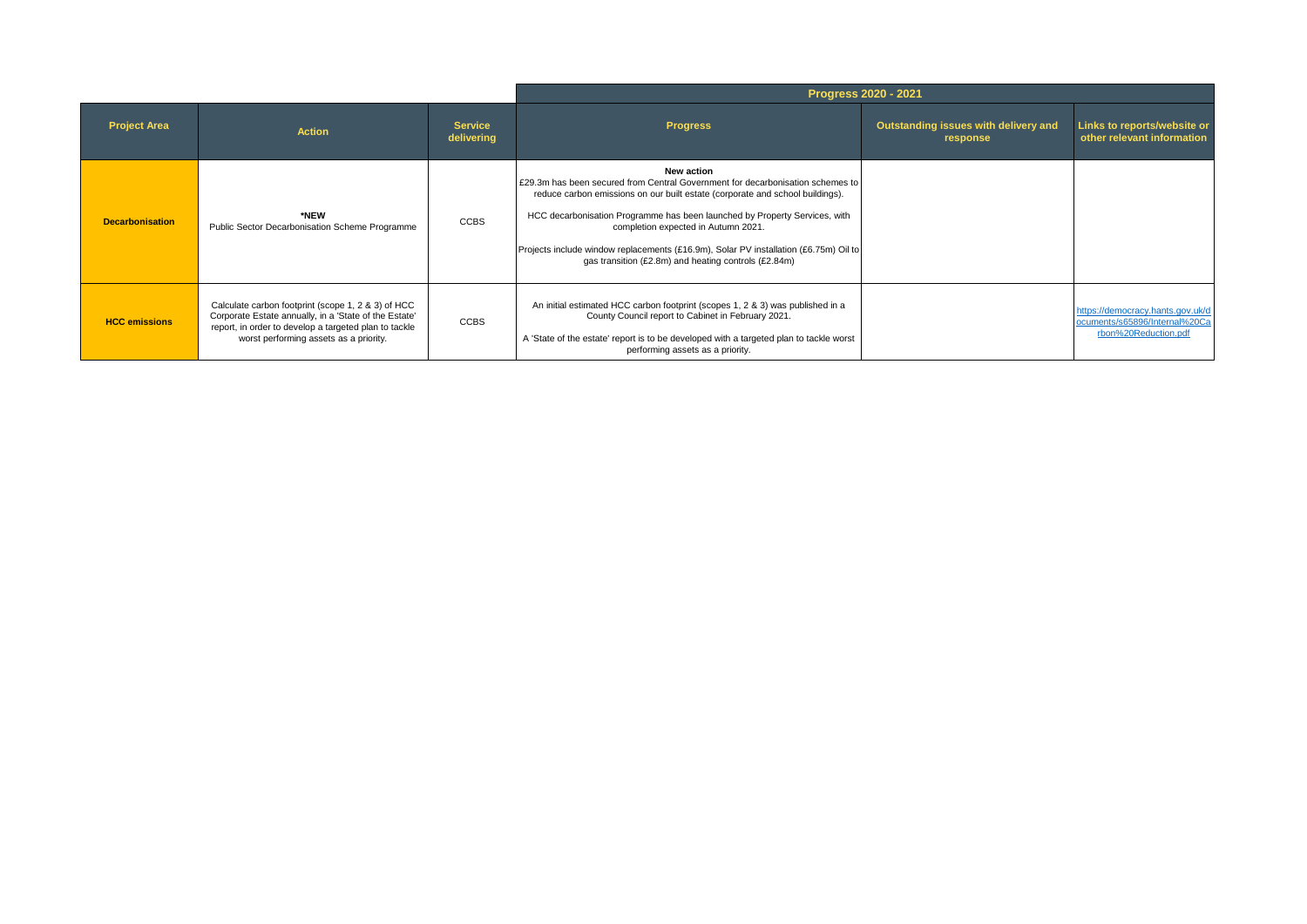|                                           |                                                                                                                                                                                                     |                              | Progress 2020 - 2021                                                                                                                                                                                   |                                                                                                                                                                                                                                                                                                  |                                                           |
|-------------------------------------------|-----------------------------------------------------------------------------------------------------------------------------------------------------------------------------------------------------|------------------------------|--------------------------------------------------------------------------------------------------------------------------------------------------------------------------------------------------------|--------------------------------------------------------------------------------------------------------------------------------------------------------------------------------------------------------------------------------------------------------------------------------------------------|-----------------------------------------------------------|
| <b>Project Area</b>                       | <b>Action</b>                                                                                                                                                                                       | <b>Service</b><br>delivering | <b>Progress</b>                                                                                                                                                                                        | Outstanding issues with delivery and<br>response                                                                                                                                                                                                                                                 | Links to reports/website or<br>other relevant information |
|                                           |                                                                                                                                                                                                     |                              | <b>Buildings and Infrastructure</b>                                                                                                                                                                    |                                                                                                                                                                                                                                                                                                  |                                                           |
| <b>Energy efficiency</b>                  | Repairing, upgrading and investing in buildings                                                                                                                                                     | Adults social care           | Energy efficient glazing project underway - facilities that would benefit identified.                                                                                                                  |                                                                                                                                                                                                                                                                                                  |                                                           |
| <b>Energy efficiency</b>                  | Reduce reliance and demand for energy consumption in<br>static buildings as well as reduce fossil fuel<br>consumtpion in travel to specific office base                                             | Adults social care           | Based on staff survey results from October 2020, there has been an increase of<br>69% in the number of AHC staff who now work mostly or entirely at home. (4% pre<br>COVID-19 and 73% at October 2020) | As the Department moves into new ways of<br>working following the panedmic, it will be important<br>to avoid a return to pre-COVID BAU and to<br>maxmise potential for staff to work efficiently and<br>limit unecessary travel. This remains a focus under<br>the Working Different workstream. |                                                           |
| <b>Highways</b><br>construction/materials | Providing input into local plans to promote walkable<br>streets through creating safe, attractive and convenient<br>routes                                                                          | Public health                | This is ongoing as each District renews and consults on thier 'Local Plan'. A number<br>of 'Local Plans' have now been contributed to.                                                                 |                                                                                                                                                                                                                                                                                                  |                                                           |
| Highways<br>construction/materials        | Planning of asset location to accommodate future road<br>work and maintenance implications - Already<br>undertaken but could look at improving this with<br>Developers.                             | Highways<br>(commissioning)  | Updating at Technical Guidance for HCC and developers                                                                                                                                                  |                                                                                                                                                                                                                                                                                                  |                                                           |
| <b>Highways</b><br>construction/materials | Change all (suitable) Hot machine laid materials to<br>'Warm Mixes' for use on the highway network.                                                                                                 | Highways<br>(commissioning)  | Trials and discussions with industry complete- Instructions to be issued to ETE staff.                                                                                                                 |                                                                                                                                                                                                                                                                                                  |                                                           |
| <b>Highways</b><br>construction/materials | Increased incorporation of RAP (Recycled asphalt<br>pavement) into all hot asphalt.                                                                                                                 | Highways<br>(commissioning)  |                                                                                                                                                                                                        | No progress to date                                                                                                                                                                                                                                                                              |                                                           |
| <b>Highways</b><br>construction/materials | Change all (suitable) Hot binder course materials to<br>'cold lay' for use on the highway network.                                                                                                  | Highways<br>(commissioning)  | Trials and discussions with industry ongoing - to be furter discussed across ETE<br>services and then added to technical guidance and conracts specifications.                                         |                                                                                                                                                                                                                                                                                                  |                                                           |
| <b>Highways</b><br>construction/materials | Use HBM as base and binder course material wherever<br>possible on highway network.                                                                                                                 | Highways<br>(commissioning)  | Trials and discussions with industry ongoing - to be furter discussed across ETE<br>services and then added to technical guidance and conracts specifications.                                         |                                                                                                                                                                                                                                                                                                  |                                                           |
| Highways<br>construction/materials        | Use recycled plastic kerbs and plastic gully covers for<br>use on the highway network.                                                                                                              | Highways<br>(commissioning)  | Plastic kerbs being used on HHSC contract but not yet standard spec. Business<br>case is being progressed.                                                                                             | No longer looking at plastic gully covers as these<br>are not viable.<br>Look at incorporating recycled iron work<br>covers/frames.                                                                                                                                                              |                                                           |
| <b>Highways</b><br>construction/materials | Use recycled plastic street furniture, and recycled<br>plastic traffic management equipment for use on the<br>highway network. Produce more locally sourced<br>materials for use on highway network | Highways<br>(commissioning)  |                                                                                                                                                                                                        | Awaiting information from Procurement Manager.<br>Info delayed due to ongoing divestment.                                                                                                                                                                                                        |                                                           |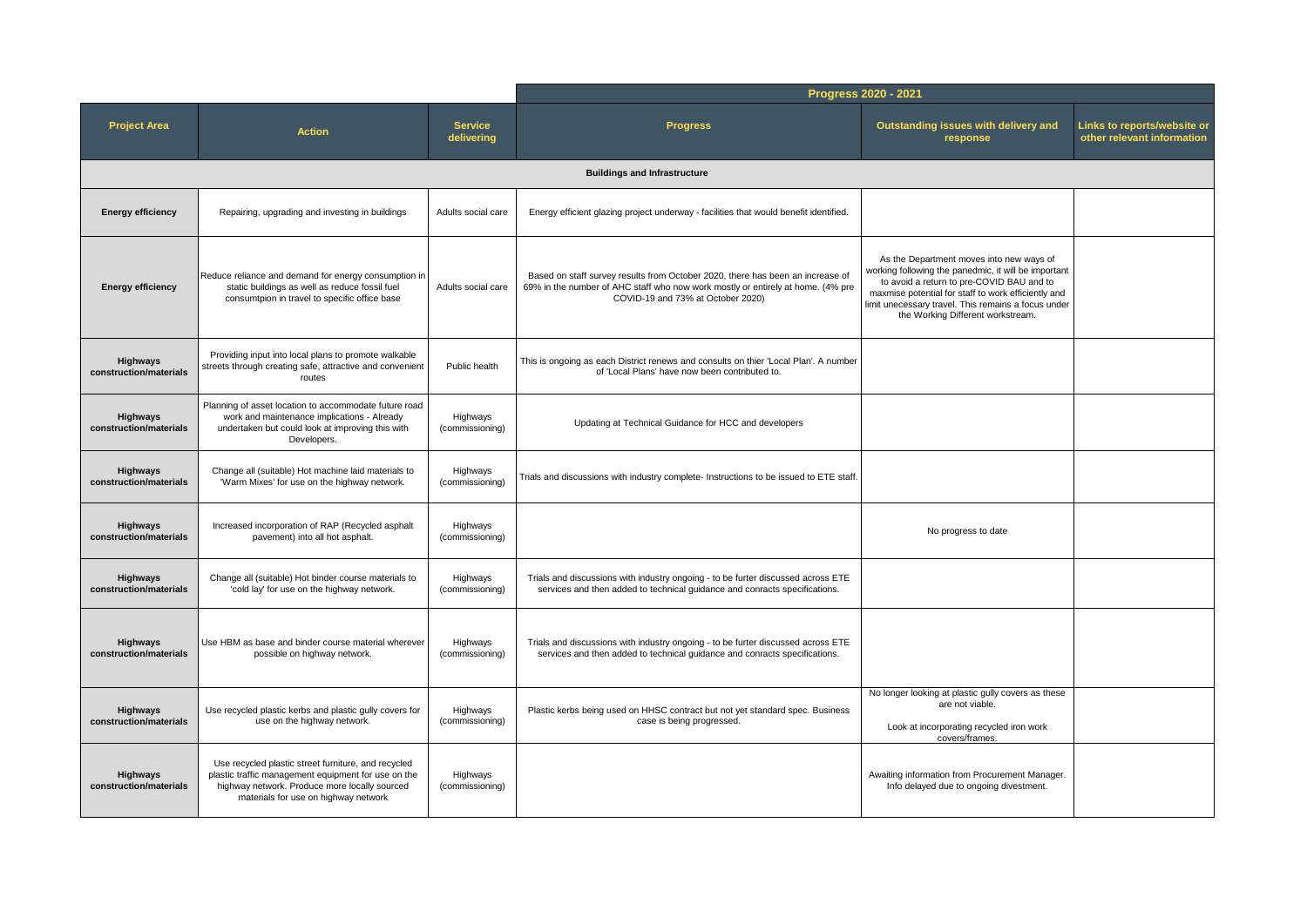|                                           |                                                                                                                                                                                                                                                                                                                                         |                                  |                                                                                                                                                                                                                                                                                                                      | Progress 2020 - 2021                                   |                                                                                    |
|-------------------------------------------|-----------------------------------------------------------------------------------------------------------------------------------------------------------------------------------------------------------------------------------------------------------------------------------------------------------------------------------------|----------------------------------|----------------------------------------------------------------------------------------------------------------------------------------------------------------------------------------------------------------------------------------------------------------------------------------------------------------------|--------------------------------------------------------|------------------------------------------------------------------------------------|
| <b>Project Area</b>                       | <b>Action</b>                                                                                                                                                                                                                                                                                                                           | <b>Service</b><br>delivering     | <b>Progress</b>                                                                                                                                                                                                                                                                                                      | Outstanding issues with delivery and<br>response       | Links to reports/website or<br>other relevant information                          |
| <b>Highways</b><br>construction/materials | Use of above ground sensors at traffic signals - i.e. no<br>loop detectors in the carriageway to minimise impact to<br>maintenance and disruption to road users and number<br>of site visits required and amount of disruption required                                                                                                 | Highways (Traffic)               | Above ground detection routinely used in place of inductive loop detection within the<br>carriageway where appropriate. Anticipated technology innovation is likely to expand<br>use beyond current limitations.                                                                                                     |                                                        |                                                                                    |
| Highways<br>construction/materials        | Cement and lime stabilisation, use where ground<br>conditions are poor - reduction in requirement to bring<br>materials into and off of site.                                                                                                                                                                                           | Engineering<br>Consultancy       |                                                                                                                                                                                                                                                                                                                      | Not yet being measured for environmental<br>assessment |                                                                                    |
| Highways<br>construction/materials        | Innovation quality questions in tender selection, to<br>encourage carbon reduction                                                                                                                                                                                                                                                      | Engineering<br>Consultancy       |                                                                                                                                                                                                                                                                                                                      | Not yet being measured for environmental<br>assessment |                                                                                    |
| Highways<br>construction/materials        | Update/Change all ETE technical guidance, surfacing<br>options documents, Model contract docs, and all other<br>Highway and infrastructure related policies, procedures,<br>guidance and advise to specify carbon reduced<br>materials, methods or working, use of recycled materials<br>etc in all future projects/works and the like. | highways<br>(commissioning)      |                                                                                                                                                                                                                                                                                                                      | No progress to date                                    |                                                                                    |
| <b>Highways</b><br>construction/materials | Ensure technical teams have the appropriate training<br>and skills to facilitate the development of low carbon<br>solutions.                                                                                                                                                                                                            | Highways<br>(commissioning)      | Carbon training being developed with aim of 95% of all staff and operatives on<br>Hampshire Highways contract by end of 2021. Lunch and Learns also being<br>introduced to bring further understanding on low carbon alternatives.                                                                                   | Need to consider how this is rolled out across ETE     |                                                                                    |
| <b>Minerals infrastructure</b>            | Establish baseline emission data and monitoring<br>schemes for minerals infrastructure proposals.                                                                                                                                                                                                                                       | <b>Strategic Planning</b>        | Authority to proceed with a partial update of HMWP given by Cabinet and Council in<br>Jan/Feb 2021 with Local Development Scheme agreed. Agreement from all<br>partners also now in place. Work has also commenced on the revised validation<br>checklist which will look at climate change assessment requirements. |                                                        | https://democracy.hants.gov.uk/ie<br>ListDocuments.aspx?CId=163&M<br>Id=6561&Ver=4 |
| <b>Minerals infrastructure</b>            | Review and update the Hampshire Minerals & Waste<br>Plan and its policies to enable establishment of carbon<br>baseline, monitoring and implementation of carbon<br>reduction measures.                                                                                                                                                 | <b>Strategic Planning</b>        | Authority to proceed with a partial update of HMWP given by Cabinet and Council in<br>Jan/Feb 2021 with Local Development Scheme agreed. Agreement from all<br>partners also now in place. Work has also commenced on the revised validation<br>checklist which will look at climate change assessment requirements. |                                                        | https://democracy.hants.gov.uk/ie<br>ListDocuments.aspx?Cld=163&M<br>Id=6561&Ver=5 |
| <b>Waste Infrastructure</b>               | Review, baseline and develop plans. Emissions from<br>throughput monitored daily, input material part of review.<br>Consideration of regional infrastructure options.                                                                                                                                                                   | Waste and resource<br>management | Continues as part of both consistency agenda and review of disposal contracts.<br>Climate change impacts will be considered as part of decisions making going<br>forward. Engage with the forthcoming Minerals & Waste Plan update in 2021.                                                                          |                                                        |                                                                                    |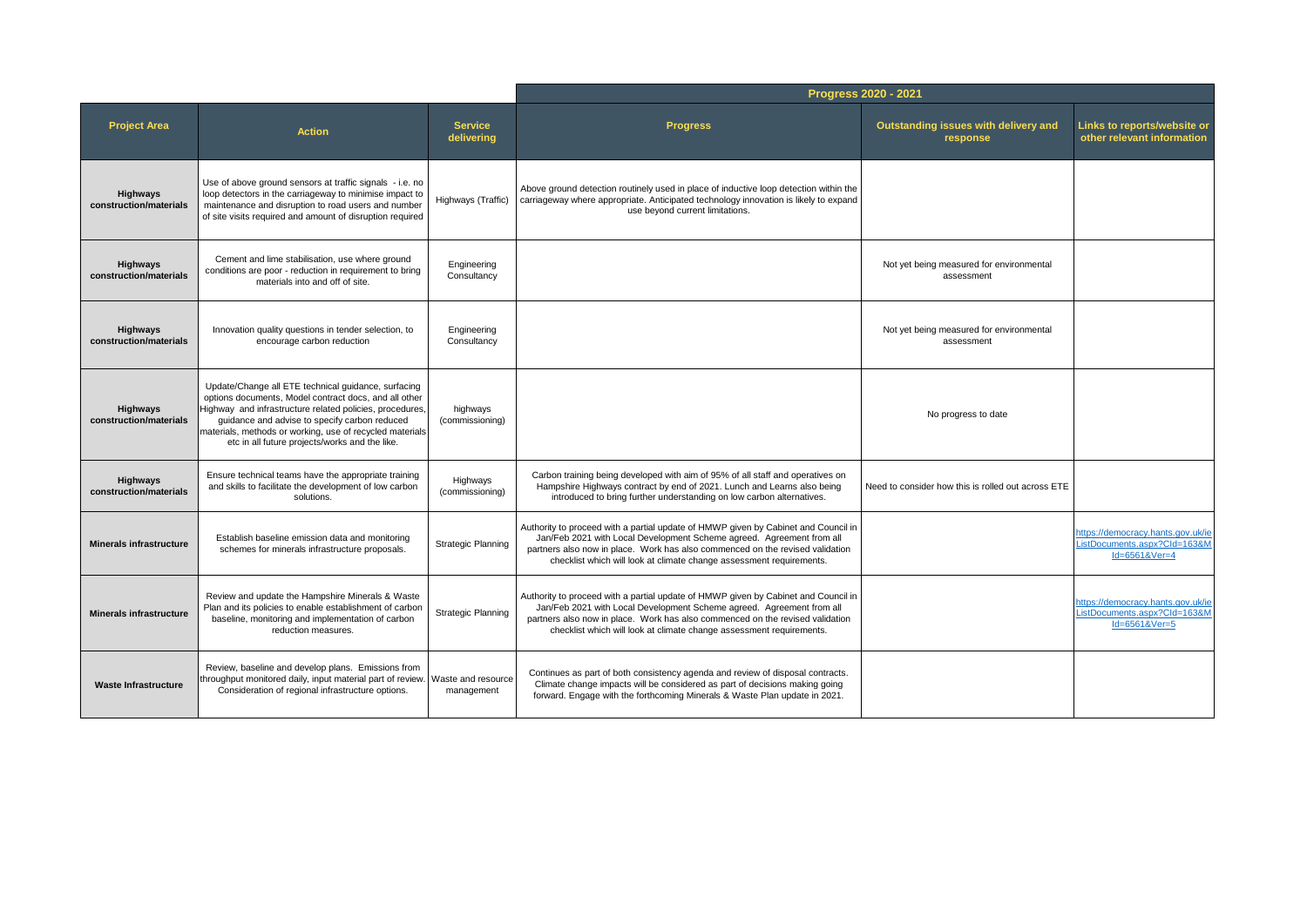|                                           |                                                                                                                                                                                                                                                                                                                       |                              |                                                                                                                                                                                                                                                                                                                                                                                                                                                                                                                                                                                                                                                                                                                                                         | Progress 2020 - 2021                                                                                                              |                                                                              |
|-------------------------------------------|-----------------------------------------------------------------------------------------------------------------------------------------------------------------------------------------------------------------------------------------------------------------------------------------------------------------------|------------------------------|---------------------------------------------------------------------------------------------------------------------------------------------------------------------------------------------------------------------------------------------------------------------------------------------------------------------------------------------------------------------------------------------------------------------------------------------------------------------------------------------------------------------------------------------------------------------------------------------------------------------------------------------------------------------------------------------------------------------------------------------------------|-----------------------------------------------------------------------------------------------------------------------------------|------------------------------------------------------------------------------|
| <b>Project Area</b>                       | <b>Action</b>                                                                                                                                                                                                                                                                                                         | <b>Service</b><br>delivering | <b>Progress</b>                                                                                                                                                                                                                                                                                                                                                                                                                                                                                                                                                                                                                                                                                                                                         | Outstanding issues with delivery and<br>response                                                                                  | Links to reports/website or<br>other relevant information                    |
|                                           |                                                                                                                                                                                                                                                                                                                       |                              | <b>Residential</b>                                                                                                                                                                                                                                                                                                                                                                                                                                                                                                                                                                                                                                                                                                                                      |                                                                                                                                   |                                                                              |
| <b>Energy efficiency and</b><br>reduction | Providing advice and heating solutions for those who<br>struggle to heat their homes, particularly those most<br>vulnerable to the cold (Hitting the Cold Spots).                                                                                                                                                     | Adults Social care           | Estimated lifetime carbon savings resulting from energy efficiency measures installed<br>(tCO2e): 1,031.46<br>. No. of people assisted by advice line: 791 (including some who continued<br>to receive support from previous year)<br>• Practical measures installed: 95<br>• Level of external funding leveraged: £134,077<br>• Training: 20 attendees<br>• Number of clients experiencing an improved financial situation: 117                                                                                                                                                                                                                                                                                                                        | Challenges in delivering training to other<br>organisations due to Covid, however online training<br>is currently being produced. |                                                                              |
| <b>Energy efficiency and</b><br>reduction | A freephone advice line and online advice service.<br>Providing straightforward advice about climate change<br>and sustainability, including energy efficiency and home<br>insulation, to support communities, including those<br>involved with the Greening Campaign                                                 | Climate Change               | The Environment Centre have responded to 376 telephone enquiries, have received<br>688 unique website views and have facilitated wide social media engagement<br>(approx. 55k 'impressions' (views/likes etc.))<br>The greatest proportion of enquiries were in relation to the Government's Green<br>Homes Grant schemes (308), followed by energy efficiency (224) and renewable<br>energy generation (98) enquiries. Approximately 40% of both energy efficiency<br>enquiries and renewable energy generation enquiries were subsequently referred for<br>further specialist installation advice.                                                                                                                                                    |                                                                                                                                   | Freephone advice line  <br><b>Hampshire County Council</b><br>(hants.gov.uk) |
| <b>Community energy</b>                   | Supporting and enabling local communities to be more<br>energy efficient and to build their own capacity for<br>renewable energy by establishing a Community Energy<br>Network across Hampshire. A pilot project will find start-<br>up projects for community groups                                                 | Climate Change               | A survey received 80 responses, and helped to identify five community groups.<br>Community Energy South hosted an online 'Masterclass' in May 2021, attended by<br>up to 90 participants, to share the training, guidance and best practice across all<br>Hampshire groups.<br>Community Energy South are now working with one community group in-depth to<br>assist them to take their community projects to the next stage. This will include<br>developing technical and feasibility aspects, project financing and financial feasibility,<br>production of a business plan and the establishment of a legal entity. Other<br>frontrunner communities will also be supported through the development of a<br>bespoke 'Kick-Start' mentoring package. |                                                                                                                                   | Community energy   Hampshire<br>County Council (hants.gov.uk)                |
| <b>Community energy</b>                   | Solar Together group buying scheme. Providing the<br>opportunity for selected homeowners and small to<br>nedium businesses to buy high quality solar panels at a<br>highly competitive price. Reverse-auction scheme which<br>usually favours local suppliers                                                         | Climate Change               | Registration for Solar Together Hampshire was open from 15 February to 23 March<br>and 8,007 residents registered for the scheme. The supplier auction, held on the 23<br>March, attracted an average 36% discount across all systems compared to<br>prevailing market rates. Following the action, 1,436 registrants accepted their Solar<br>PV quotation and 131 accepted their battery quotation for installation. The<br>acceptance rate for solar PV was 19% versus a target of 15%.<br>Detailed surveys are now being undertaken by the winning installer and installations<br>are planned to be completed by the end of October 2021.                                                                                                            |                                                                                                                                   | Solar buving scheme   Hampshire<br>County Council (hants.gov.uk)             |
| <b>Behaviour change</b>                   | Greening Campaign - supporting community groups, via<br>parish councils, progress through a series of phases to<br>make carbon savings in their homes and within<br>communities. Each Phase contains an Information<br>Pack, on-line resources, videos and supports residents<br>by email. Training is also provided. | Climate Change               | In the last year, the Greening Campaign has engaged with 40 groups in Hampshire.<br>Of these, 16 groups are currently active, and 2 groups have completed Phase 1 –<br>and these groups have already outlined their interest to commence Phase 2<br>(rewilding, retrofit and health & wellbeing). The groups are distributed across 7 of the<br>District and Borough Council areas.                                                                                                                                                                                                                                                                                                                                                                     |                                                                                                                                   | http://www.greening-<br>campaign.org/                                        |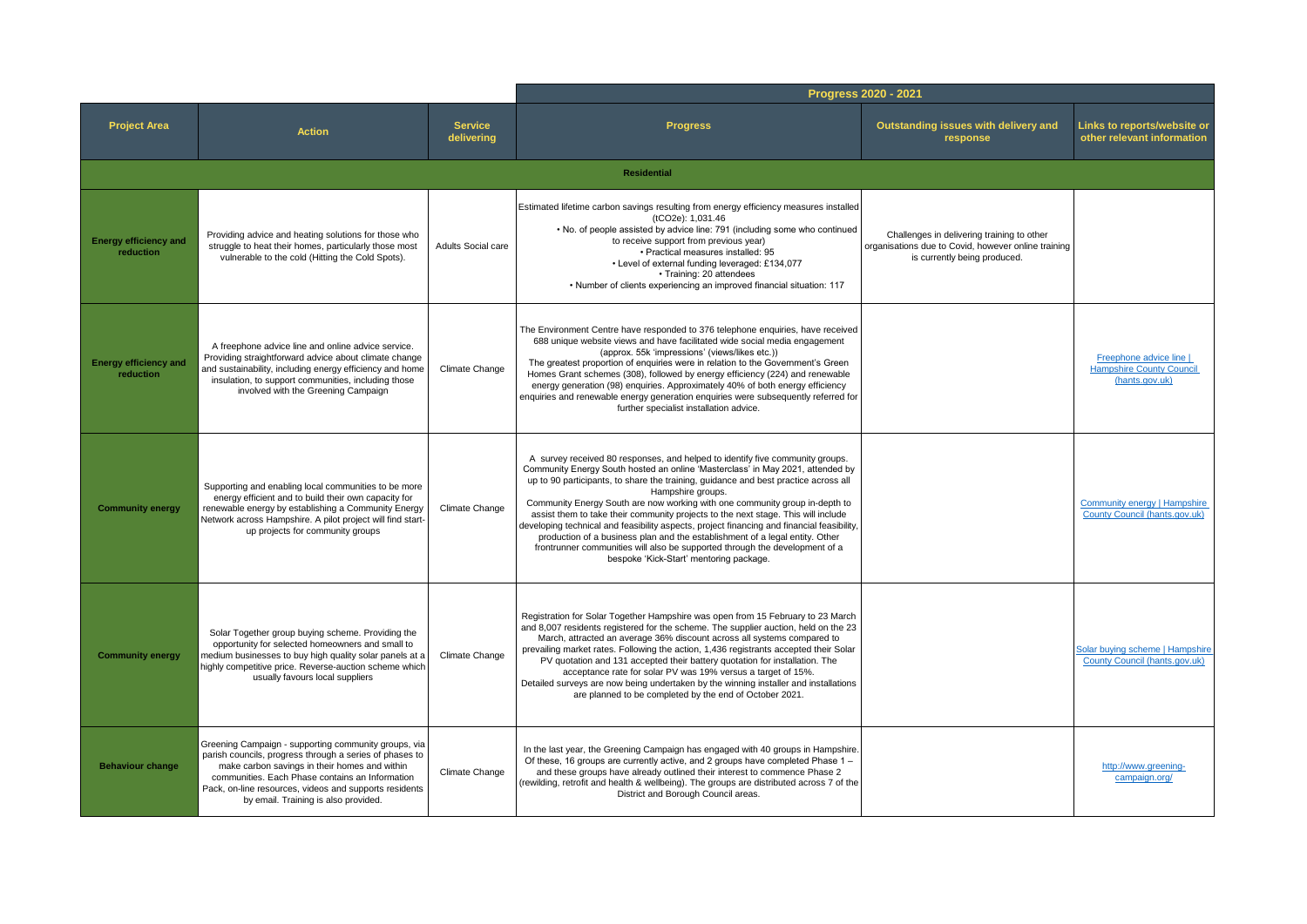|                                                   |                                                                                                                                                                                                                                                        |                                |                                                                                                                                                                                                                                                                                                                                              | Progress 2020 - 2021                                                                  |                                                           |  |  |  |  |  |
|---------------------------------------------------|--------------------------------------------------------------------------------------------------------------------------------------------------------------------------------------------------------------------------------------------------------|--------------------------------|----------------------------------------------------------------------------------------------------------------------------------------------------------------------------------------------------------------------------------------------------------------------------------------------------------------------------------------------|---------------------------------------------------------------------------------------|-----------------------------------------------------------|--|--|--|--|--|
| <b>Project Area</b>                               | <b>Action</b>                                                                                                                                                                                                                                          | <b>Service</b><br>delivering   | <b>Progress</b>                                                                                                                                                                                                                                                                                                                              | Outstanding issues with delivery and<br>response                                      | Links to reports/website or<br>other relevant information |  |  |  |  |  |
| <b>Waste and Circular Economy</b>                 |                                                                                                                                                                                                                                                        |                                |                                                                                                                                                                                                                                                                                                                                              |                                                                                       |                                                           |  |  |  |  |  |
| <b>Catering waste prevention</b>                  | Single use (non-recyclable) plastics will be eliminated<br>from catering front of house of CCBS services.                                                                                                                                              | <b>CCBS</b>                    | An audit has taken place to identify any plastic items in use in front of house which<br>are not recyclable, compostable or biodegradable. Targets have been set by the<br>services involved to eliminate single-use plastics from catering front of house by end<br>of December 2025.                                                       |                                                                                       |                                                           |  |  |  |  |  |
| <b>Waste prevention</b>                           | Winter Maintenance - route optimisation.                                                                                                                                                                                                               | Highways<br>(commissioning)    | This is under review but is very challenging. This is also linked to SP23 work.                                                                                                                                                                                                                                                              |                                                                                       |                                                           |  |  |  |  |  |
| <b>Waste prevention</b>                           | *Complete<br>Adopting paperless methods of record management                                                                                                                                                                                           | Adults social care             | Electronic recording of case notes and assessments has been in place since 2005<br>with the introduction of SWIFT and was extended in 2009 with ESCR. There are<br>currently 5 million AHC documents in ESCR and c. 400,000 added per year.                                                                                                  | Introduction of Care Director should further improve<br>electronic record management/ |                                                           |  |  |  |  |  |
| <b>Waste prevention</b>                           | *NEW<br>Being a paperless function                                                                                                                                                                                                                     | <b>ETE Business</b><br>Support | Succesful whilst working remotely, to be continued in an office environment.                                                                                                                                                                                                                                                                 |                                                                                       |                                                           |  |  |  |  |  |
| <b>Waste prevention</b>                           | *NEW<br>Reuse equipment, for example PPE items                                                                                                                                                                                                         | <b>ETE Business</b><br>Support | Some progress has been made, however this will increase once we are more office<br>based.                                                                                                                                                                                                                                                    |                                                                                       |                                                           |  |  |  |  |  |
| <b>Waste prevention</b>                           | *NEW<br>Avoid creating future waste products where feasible;<br>recover and reuse waste from essential products.                                                                                                                                       | Highways (traffic)             | In HCC directly delivered areas, Penalty Charge Notice (PCN) holders are made<br>from biodegradable material.<br>In HCC directly delivered areas, digital residents parking permit scheme to replace<br>paper-based permit application process and paper parking permits.                                                                    |                                                                                       |                                                           |  |  |  |  |  |
| <b>Waste reduction and</b><br>increased recycling | Validation and analysis of waste collection data for<br>CCBS services to establish their baseline waste<br>generation and assess the realistic potential for<br>recycling. Liaison with CCBS services to set waste<br>reduction and recycling targets. | <b>CCBS</b>                    | Waste data for 2019-20 has been obtained and cleansing has taken place. The data<br>analysis is taking place currently. The next stage will be to and identify opportunities<br>and work with services to set waste reduction and recycling targets to drive<br>improvements. A phased approach to working with services has been developed. |                                                                                       |                                                           |  |  |  |  |  |
| <b>Recycled materials</b>                         | Create a recycled cold binder and base materials from<br>planings/waste to use in the highway network.                                                                                                                                                 | Highways<br>(commissioning)    |                                                                                                                                                                                                                                                                                                                                              | No progress to date                                                                   |                                                           |  |  |  |  |  |
| <b>Recycled materials</b>                         | Create a recycled aggregate sub-base materials from<br>waste to use back in the highway network.                                                                                                                                                       | Highways<br>(commissioning)    |                                                                                                                                                                                                                                                                                                                                              | No progress to date                                                                   |                                                           |  |  |  |  |  |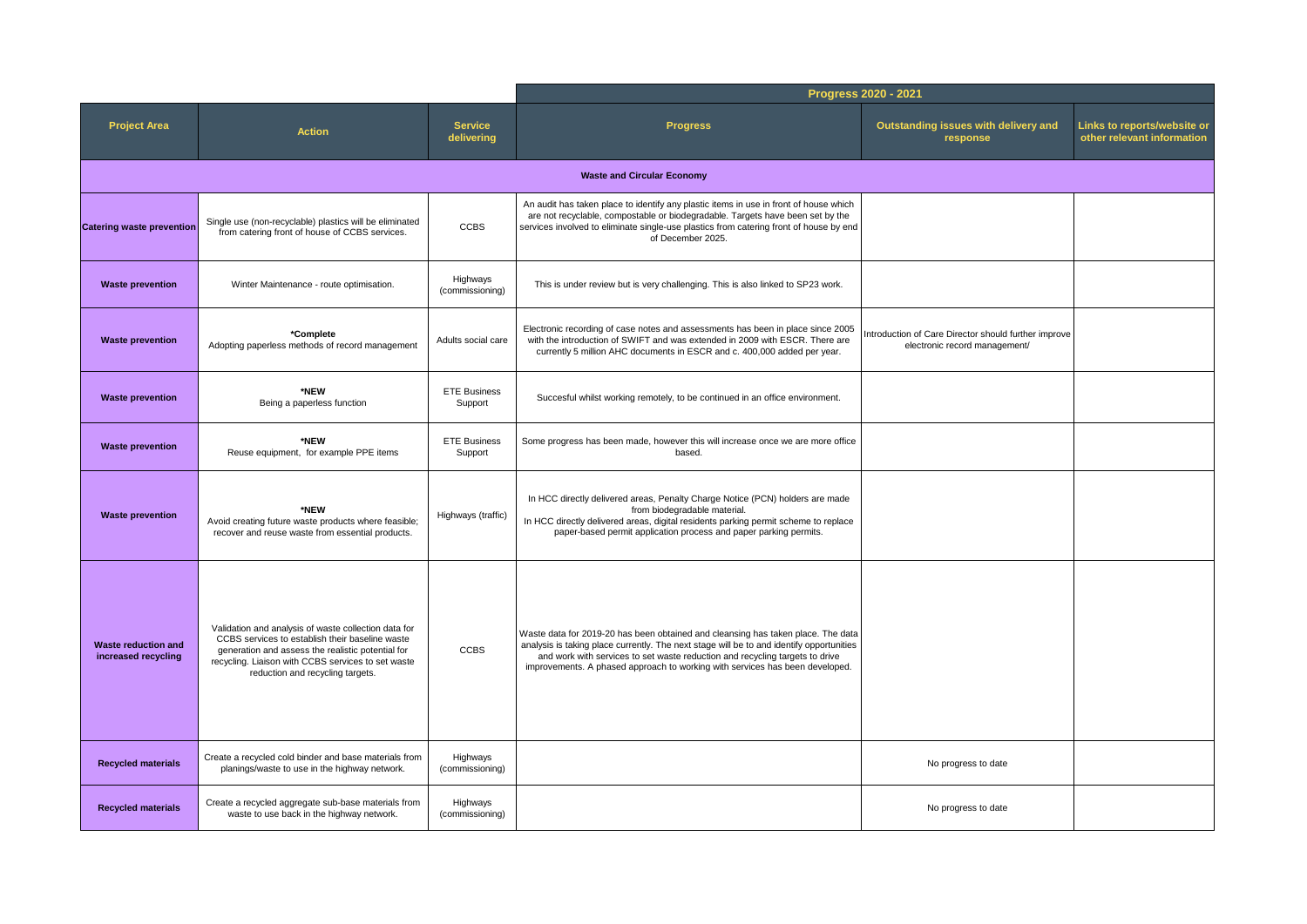|                              |                                                                                                                                                                                                                                                                                                             |                                                         |                                                                                                                                                                                                                                                                                                                                            | Progress 2020 - 2021                                                                                                                                                                                                                                          |                                                                                    |
|------------------------------|-------------------------------------------------------------------------------------------------------------------------------------------------------------------------------------------------------------------------------------------------------------------------------------------------------------|---------------------------------------------------------|--------------------------------------------------------------------------------------------------------------------------------------------------------------------------------------------------------------------------------------------------------------------------------------------------------------------------------------------|---------------------------------------------------------------------------------------------------------------------------------------------------------------------------------------------------------------------------------------------------------------|------------------------------------------------------------------------------------|
| <b>Project Area</b>          | <b>Action</b>                                                                                                                                                                                                                                                                                               | <b>Service</b><br>delivering                            | <b>Progress</b>                                                                                                                                                                                                                                                                                                                            | Outstanding issues with delivery and<br>response                                                                                                                                                                                                              | Links to reports/website or<br>other relevant information                          |
| <b>Recycled materials</b>    | Safequard exising recycing capacity and support new<br>aggregate recycling proposals.                                                                                                                                                                                                                       | Strategic Planning                                      | Authority to proceed with a partial update of HMWP given by Cabinet and Council in<br>Jan/Feb 2021 with Local Development Scheme agreed. Agreement from all<br>partners also now in place.                                                                                                                                                 |                                                                                                                                                                                                                                                               | https://democracy.hants.gov.uk/ie<br>ListDocuments.aspx?Cld=163&M<br>Id=6561&Ver=4 |
| <b>Recycled materials</b>    | Strategy to commit to ensuring that all collateral is made<br>from sustainable materials and wherever possible<br>recyclable or biodegradable.                                                                                                                                                              | Childrens' services                                     |                                                                                                                                                                                                                                                                                                                                            | This is ongoing. No new collateral has been<br>ordered during COVID-19 as events have not taken<br>place and all information has been provided<br>electronically. To be addressed as society opens<br>again and face to face events once again take<br>place. |                                                                                    |
| <b>Recycled materials</b>    | Already encourage use of recycled materials for<br>pavement construction (roads and footways of new<br>developments and major schemes) egg IBAA and Type<br>1 Materials, HBM, already in standard details but could<br>emphasise.                                                                           | Engineering<br>Consultancy                              |                                                                                                                                                                                                                                                                                                                                            | No progress to date                                                                                                                                                                                                                                           |                                                                                    |
| <b>Recycled materials</b>    | HBM and use of road chippings to be used back on new<br>roads, and kept within Hampshire. i.e road surfacing<br>chippings removed from roads, is used for HBM                                                                                                                                               | Highways<br>(commissioning)                             |                                                                                                                                                                                                                                                                                                                                            | No progress to date                                                                                                                                                                                                                                           |                                                                                    |
| <b>Disposal</b>              | Review alterantive methods, consider longer-term<br>feasibility and implementation within boundaries of<br>exisiting contracts and future aims                                                                                                                                                              | Waste and resource<br>management                        | Continues as part of both consistency agenda and review of disposal contracts.<br>Climate change impacts will be considered as part of decisions making going<br>forward. Engage with the forthcoming Minerals & Waste Plan in 2021.                                                                                                       |                                                                                                                                                                                                                                                               |                                                                                    |
| <b>Disposal</b>              | Review alterantive methods, consider longer-term<br>feasibility and implementation within boundaries of<br>exisiting contracts and future aims                                                                                                                                                              | Strategic<br>Planning/Waste &<br>Resource<br>Management | Strategic Planning: Authority to proceed with a partial update of HMWP given by<br>Cabinet and Council in Jan/Feb 2021 with Local Development Scheme agreed.<br>Agreement from all partners also now in place.                                                                                                                             |                                                                                                                                                                                                                                                               | https://democracy.hants.gov.uk/ie<br>ListDocuments.aspx?CId=163&N<br>Id=6561&Ver=4 |
| <b>Collections</b>           | Work with Waste Collection Authorities through<br>Hampshire Waste Partnership/Project Integra to<br>consider alternative whole system approaches, reducing Waste and resource<br>carbon impacts and improving efficiency and<br>compliance with Gov objectives (Env Bill and Resources<br>& Waste Strategy) | management                                              | The Woods report has assessed preferred collection methods for Hampshire<br>authorities in line with the consistency agenda. This work included carbon impacts as<br>a key scoring criteria. The outcomes have been shared with PI partners.                                                                                               | Implementation from 2023.                                                                                                                                                                                                                                     |                                                                                    |
| <b>Food waste collection</b> | Explore the feasibility of expanding food waste<br>collections to Schools.                                                                                                                                                                                                                                  | <b>CCBS</b>                                             | We have obtained waste collection data for 2019-20. 2020-21 data is to be obtained<br>when available.<br>The 2019-20 data is to be analysed, and local intelligence will be used, to identify<br>locations where food waste is likely to be generated. The feasibility of introducing<br>new food waste collections will then be explored. |                                                                                                                                                                                                                                                               |                                                                                    |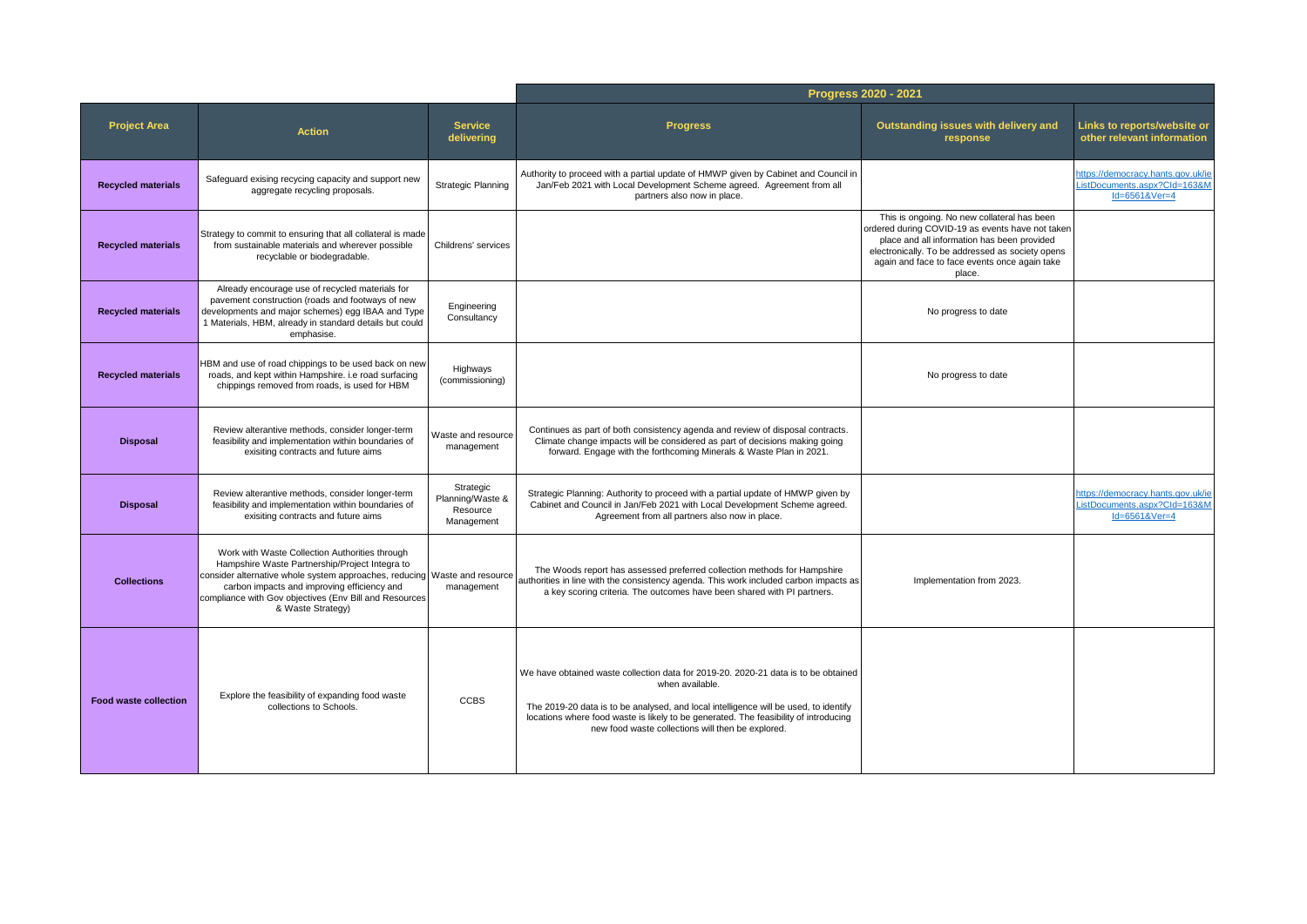|                              |                                                                                                                                       |                                  |                                                                                                                                                                                                                                                                                                                                                                                                                                                                                                                                                                                                                                                                                     | Progress 2020 - 2021                                                                                                |                                                           |
|------------------------------|---------------------------------------------------------------------------------------------------------------------------------------|----------------------------------|-------------------------------------------------------------------------------------------------------------------------------------------------------------------------------------------------------------------------------------------------------------------------------------------------------------------------------------------------------------------------------------------------------------------------------------------------------------------------------------------------------------------------------------------------------------------------------------------------------------------------------------------------------------------------------------|---------------------------------------------------------------------------------------------------------------------|-----------------------------------------------------------|
| <b>Project Area</b>          | <b>Action</b>                                                                                                                         | <b>Service</b><br>delivering     | <b>Progress</b>                                                                                                                                                                                                                                                                                                                                                                                                                                                                                                                                                                                                                                                                     | Outstanding issues with delivery and<br>response                                                                    | Links to reports/website or<br>other relevant information |
| <b>Food waste collection</b> | Explore the feasibility of expanding food waste<br>collections in CCBS' managed locations e.g. Offices,<br>CCBS sites.                | <b>CCBS</b>                      | We have obtained waste collection data for 2019-20, 2020-21 data is to be obtained<br>when available.<br>The 2019-20 data is to be analysed, and local intelligence will be used, to identify<br>locations where food waste is likely to be generated. The feasibility of introducing<br>new food waste collections will then be explored.<br>A food waste pilot study has begun at a Country Park which is intended to<br>demonstrate the benefits of expanding food waste collections.<br>Potential for additional pilot studies in the future are being explored e.g. a food waste<br>composter at 2 Country Park sites, where the compost created would then be used<br>onsite. |                                                                                                                     |                                                           |
| <b>Reuse</b>                 | Drive material up the hierarchy, enable reuse ahead of Waste and resource<br>recycling; support local organisations that enable reuse | management                       | Work continues with Veolia to drive reuse of material taken to HWRCs.                                                                                                                                                                                                                                                                                                                                                                                                                                                                                                                                                                                                               | Work to update the webpages refocussing disposal<br>options on reuse and prevention has been moved<br>back to 2021. |                                                           |
| <b>Closed Landfill</b>       | Closed Landfill: Manage and monitor closed landfills incl<br>landfill gas - reuse gas where feasible and minimise<br>carbon impacts   | Waste and resource<br>management |                                                                                                                                                                                                                                                                                                                                                                                                                                                                                                                                                                                                                                                                                     | Site visits have been limited due to the pandemic.<br>Future decisions will incorporate climate change<br>impacts.  |                                                           |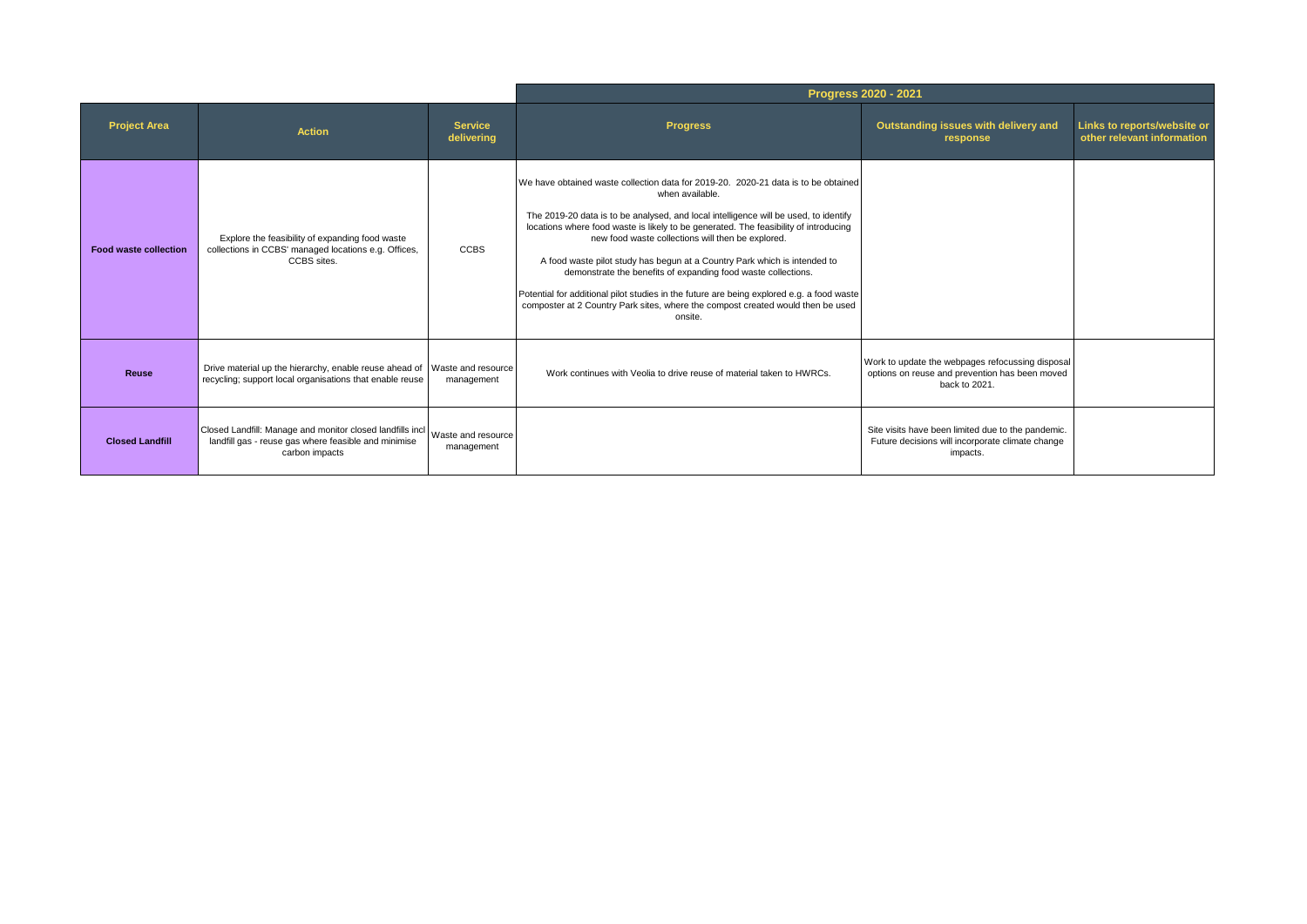|                             |                                                                                                                                                                                                                                                                                                              |                              |                                   | Progress 2020 - 2021                                                                                                                                                                                                                                                                              |                                                           |
|-----------------------------|--------------------------------------------------------------------------------------------------------------------------------------------------------------------------------------------------------------------------------------------------------------------------------------------------------------|------------------------------|-----------------------------------|---------------------------------------------------------------------------------------------------------------------------------------------------------------------------------------------------------------------------------------------------------------------------------------------------|-----------------------------------------------------------|
| <b>Project Area</b>         | <b>Action</b>                                                                                                                                                                                                                                                                                                | <b>Service</b><br>delivering | <b>Progress</b>                   | Outstanding issues with delivery and<br>response                                                                                                                                                                                                                                                  | Links to reports/website or<br>other relevant information |
|                             |                                                                                                                                                                                                                                                                                                              |                              | <b>Business and Green Economy</b> |                                                                                                                                                                                                                                                                                                   |                                                           |
| <b>Business Emissions</b>   | Establish what our business membership and<br>representative organisations are doing in relation to<br>carbon reduction. Ask them to undertake inelligence of<br>members, e.g. Carnival, Exxon Mobil to learn what<br>those companies' priorities are and how we can work<br>together on this shared agenda. | Economic<br>development      |                                   | No progress to date                                                                                                                                                                                                                                                                               |                                                           |
| <b>Business Emissions</b>   | Act as a strategic partner to the ERDF LoCASE project<br>which will deliver business support, guidance and grant<br>funding to SMEs                                                                                                                                                                          | Economic<br>development      |                                   | No progress to date                                                                                                                                                                                                                                                                               |                                                           |
| <b>Locally sourced food</b> | Developing a Hampshire eating out heathily award<br>which will incorporate a sustainaility element prioritising<br>locally sourced food                                                                                                                                                                      | Public health                |                                   | This has been paused due to Covid19. Criteria, EH<br>engagement, branding and web infrastructure were<br>established prior to Covid19. However, further<br>stakeholder engagement and immediate vialibility<br>are to be considered in light of Covid19 impact on<br>businesses and EH resources. |                                                           |
| Green technology            | Establish a marine innovation 'catapult' at Fawley - a<br>national centre of excellence for industry to develop low<br>carbon solutions for the future.                                                                                                                                                      | Economic<br>development      |                                   | No progress to date                                                                                                                                                                                                                                                                               |                                                           |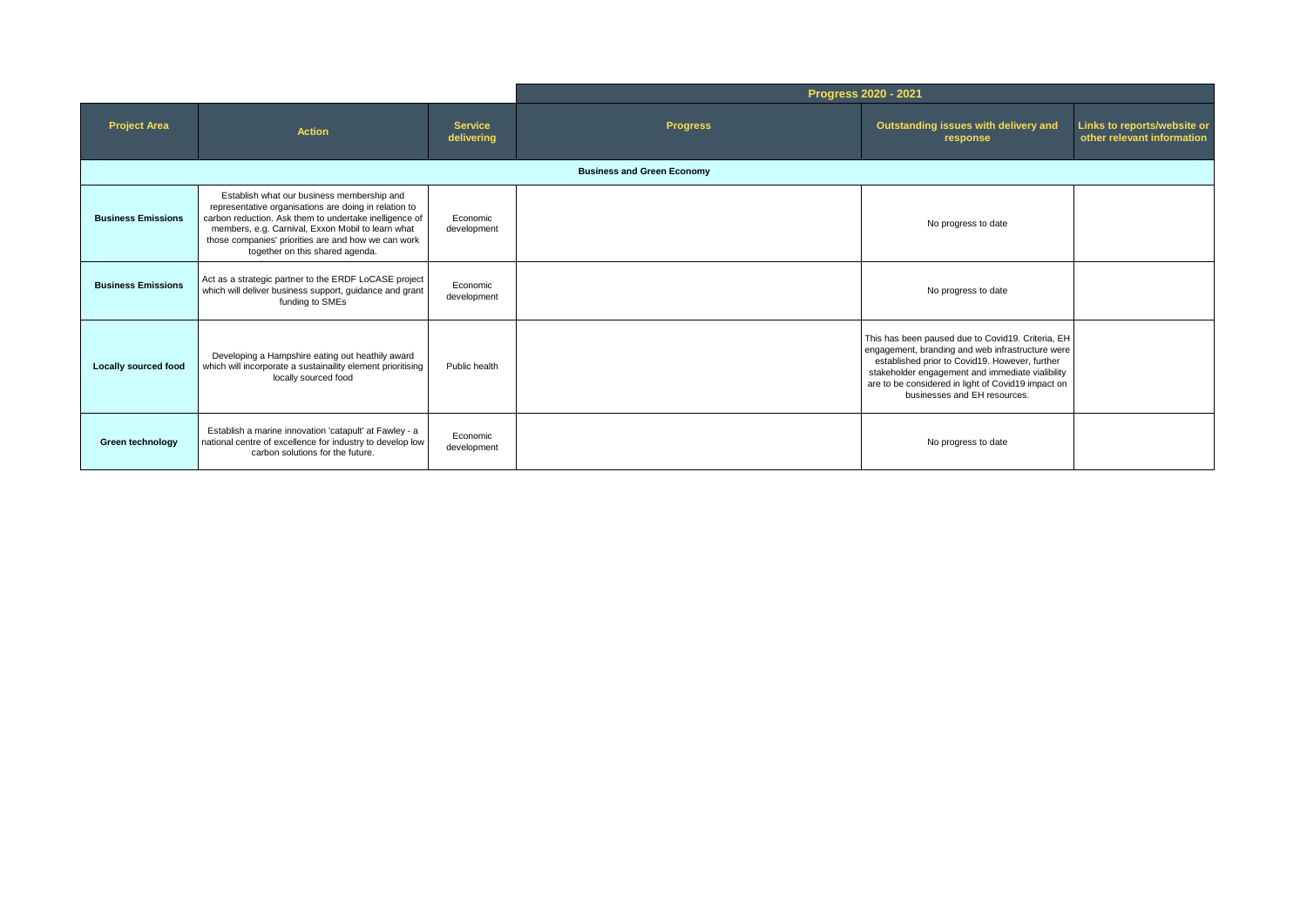|  |                                                     |                                                                                                                                                                                                                                                                                                                                                                                                                                                                                                                                                                                                                                                                                                                                                                                                                                                                                                                           |                              | Progress 2020 - 2021                                                                                                                                                                                                                                                                                                                                                                                                                                                                                                                                                                                                                                                                                                                                                                                                                                                                                                                                                                                                                                                                                                                                                                                          |                                                                                                                                                                                                                                                                                                                                                                                                                                                                                                                                                                                                                                                                                                                                                                                                                                                                                                                |                                                           |
|--|-----------------------------------------------------|---------------------------------------------------------------------------------------------------------------------------------------------------------------------------------------------------------------------------------------------------------------------------------------------------------------------------------------------------------------------------------------------------------------------------------------------------------------------------------------------------------------------------------------------------------------------------------------------------------------------------------------------------------------------------------------------------------------------------------------------------------------------------------------------------------------------------------------------------------------------------------------------------------------------------|------------------------------|---------------------------------------------------------------------------------------------------------------------------------------------------------------------------------------------------------------------------------------------------------------------------------------------------------------------------------------------------------------------------------------------------------------------------------------------------------------------------------------------------------------------------------------------------------------------------------------------------------------------------------------------------------------------------------------------------------------------------------------------------------------------------------------------------------------------------------------------------------------------------------------------------------------------------------------------------------------------------------------------------------------------------------------------------------------------------------------------------------------------------------------------------------------------------------------------------------------|----------------------------------------------------------------------------------------------------------------------------------------------------------------------------------------------------------------------------------------------------------------------------------------------------------------------------------------------------------------------------------------------------------------------------------------------------------------------------------------------------------------------------------------------------------------------------------------------------------------------------------------------------------------------------------------------------------------------------------------------------------------------------------------------------------------------------------------------------------------------------------------------------------------|-----------------------------------------------------------|
|  | <b>Project Area</b>                                 | <b>Action</b>                                                                                                                                                                                                                                                                                                                                                                                                                                                                                                                                                                                                                                                                                                                                                                                                                                                                                                             | <b>Service</b><br>delivering | <b>Progress</b>                                                                                                                                                                                                                                                                                                                                                                                                                                                                                                                                                                                                                                                                                                                                                                                                                                                                                                                                                                                                                                                                                                                                                                                               | Outstanding issues with delivery and<br>response                                                                                                                                                                                                                                                                                                                                                                                                                                                                                                                                                                                                                                                                                                                                                                                                                                                               | Links to reports/website or<br>other relevant information |
|  |                                                     |                                                                                                                                                                                                                                                                                                                                                                                                                                                                                                                                                                                                                                                                                                                                                                                                                                                                                                                           |                              | <b>Natural Environment</b>                                                                                                                                                                                                                                                                                                                                                                                                                                                                                                                                                                                                                                                                                                                                                                                                                                                                                                                                                                                                                                                                                                                                                                                    |                                                                                                                                                                                                                                                                                                                                                                                                                                                                                                                                                                                                                                                                                                                                                                                                                                                                                                                |                                                           |
|  | <b>Carbon sequestration and</b><br>public education | Develop a climate positive Country Park at River<br>Hamble                                                                                                                                                                                                                                                                                                                                                                                                                                                                                                                                                                                                                                                                                                                                                                                                                                                                | <b>CCBS</b>                  | Thinking has begun on the climate positive park project and a project manager has<br>been appointed to the project.<br>A workshop has taken place to establish initial scope and parameters of project and<br>themes have been laid out.<br>Early actions already implemented includes: a) Changes to the roof design on the<br>new visitor centre building at River Hamble CP providing greater insulation. b)<br>Arrangements for Photo Voltaics to be retro fitted to the visitor centre to generate<br>electricity and hot water on site c) Materials for the visitor Centre are locally sourced,<br>wooden cladding for the visitor centre has been sourced from River Hamble Country<br>Park.                                                                                                                                                                                                                                                                                                                                                                                                                                                                                                           |                                                                                                                                                                                                                                                                                                                                                                                                                                                                                                                                                                                                                                                                                                                                                                                                                                                                                                                |                                                           |
|  | <b>Carbon sequestration and</b><br>public education | Develop the Sir Harold Hillier Gardens Frontier Garden.<br>using it as a climate change educational tool.<br>The Frontier Garden will be a major capital project to<br>enable growth and development of the Garden and<br>forms a fundamental part of the Gardens' masterplan. It<br>will be a development of the East end of the Gardens<br>which will enhance the Garden's plants collection and<br>provide opportunities for the public to enjoy, and learn<br>about, plants<br>currently considered to be at, or even beyond, the limits<br>of outdoor hardiness in the British Isles but which may<br>become more familiar and widely-grown in the future as<br>our climate changes. The Garden currently grows over<br>12,500 different plant types and holds 14 National Plant<br>Collections, and it is anticipated that the Frontier<br>Garden will enhance the reputation of the Sir Harold<br>Hillier Gardens. | <b>CCBS</b>                  | The Frontier Garden will be a landmark project introducing new plants which haven't<br>been grown in the UK before. The Frontier Garden project will include development<br>of a new area of the Garden including state of the art new propagation unit, a staff<br>room, tool store, and volunteer hub and potentially catering, retail and other facilities<br>so forms a major capital project. The propagation unit will also be key to conserving<br>both the SHHG rare collections and supporting other sites with species preservation.<br>In light of the changes to the original idea, further consultation will be needed with<br>the designer and HCC colleagues. The Gardens are planning to launch a major<br>fundraising campaign during 2021 and the timescale is to be determined. Work<br>continues on aspects of the project, most notably research into the planting content<br>of the Garden and we are seeking to ensure that the materials used in the<br>developing have high environmental credentials. This development aligns strongly<br>with the identity of the gardens and it is anticipated that the Frontier Garden will<br>enhance the world-class reputation of the Garden. | Delivery start date of April 2021 postponed due to<br>the significant amount of funding required to<br>develop the Frontier Garden and the impact of<br>Covid-19. The estimated cost of the project has<br>risen as thinking has developed and new<br>opportunities have emerged in relation to the<br>original concept.<br>Funding sources are being explored and a fund<br>raising initiative is likely to commence in 2021. The<br>project has now been broken down into various<br>phases rather than one project. Each of these<br>phases will offer benefits to the Gardens and<br>presents a more manageable approach.<br>Phase 1 (Extension to Jermyn's House and visitor<br>infrastructure) are due for completion in Summer<br>2021. Other aspects of the development, such as<br>the state of the art propagation unit, will benefit the<br>both current Gardens and the future Frontier<br>Garden. |                                                           |
|  | <b>Carbon sequestration and</b><br>public education | *Complete<br>Develop Runway's End outdoors centre into a carbon<br>neutral eco-centre                                                                                                                                                                                                                                                                                                                                                                                                                                                                                                                                                                                                                                                                                                                                                                                                                                     | <b>CCBS</b>                  | Complete<br>Carbon footprints have been calculated for 2019-20 and 2020-21 (scopes 1, 2 & 3).<br>An offsetting provider has been identified and Runway's End's emissions have been<br>offset for both 2019-20 and 2020-21. Runway's End is the first operation within<br>CCBS that is operating carbon neutrally.<br>A Carbon management plan is to be developed for Runway's End.<br>Infrastructure improvements for decarbonisation are being considered, including<br>glazing, LED lighting and solar panels which are being investigated and scoped<br>currently.<br>The team at Runway's End are currently introducing additional environmental<br>activities to residential programmes. During the next 12 months, they will be looking<br>to develop signage to inform customers about their environmental credentials and<br>energy use onsite.<br>Runway's End are establishing better biodiversity areas within the site. Areas of<br>interest include a pond, and 440 new native hedge saplings to arrive in April 2021.<br>Volunteers from the Rushmoor Borough community to help with planting.                                                                                                  |                                                                                                                                                                                                                                                                                                                                                                                                                                                                                                                                                                                                                                                                                                                                                                                                                                                                                                                |                                                           |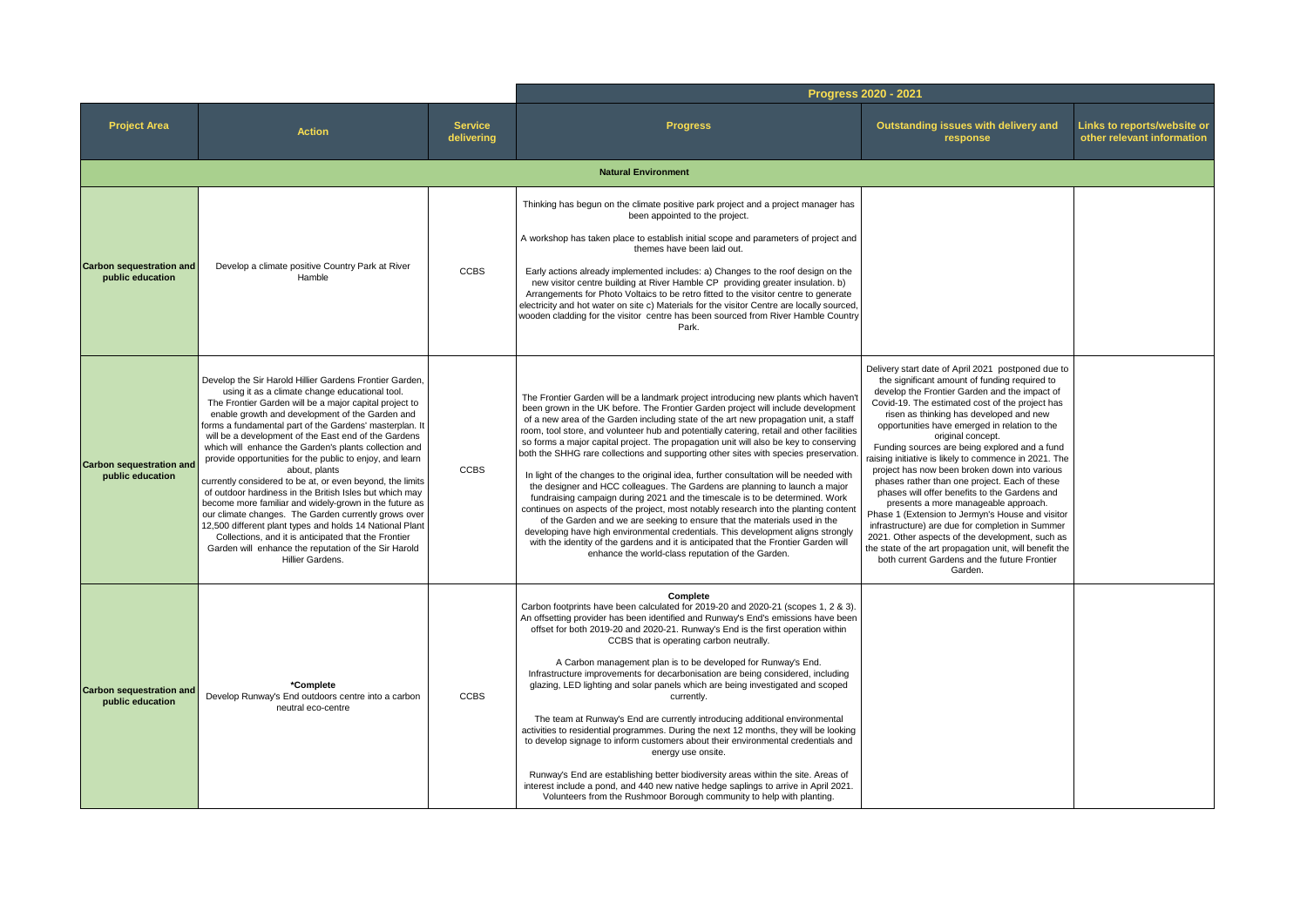|                                     |                                                                                                                                                                                                                                                                                                                                                                                                                                                                                                                                                                                                                                                                                                              |                              |                                                                                                                                                                                                                                                                                                                                                                                                                                                                                                                                                                                                                                                                                                                                                                                                                                                                                                                                                                                                                                                                                        | Progress 2020 - 2021                                                                                                                                                                                                                                                                                                                                                                                                                                                                                                                                                |                                                                                                                                                         |
|-------------------------------------|--------------------------------------------------------------------------------------------------------------------------------------------------------------------------------------------------------------------------------------------------------------------------------------------------------------------------------------------------------------------------------------------------------------------------------------------------------------------------------------------------------------------------------------------------------------------------------------------------------------------------------------------------------------------------------------------------------------|------------------------------|----------------------------------------------------------------------------------------------------------------------------------------------------------------------------------------------------------------------------------------------------------------------------------------------------------------------------------------------------------------------------------------------------------------------------------------------------------------------------------------------------------------------------------------------------------------------------------------------------------------------------------------------------------------------------------------------------------------------------------------------------------------------------------------------------------------------------------------------------------------------------------------------------------------------------------------------------------------------------------------------------------------------------------------------------------------------------------------|---------------------------------------------------------------------------------------------------------------------------------------------------------------------------------------------------------------------------------------------------------------------------------------------------------------------------------------------------------------------------------------------------------------------------------------------------------------------------------------------------------------------------------------------------------------------|---------------------------------------------------------------------------------------------------------------------------------------------------------|
| <b>Project Area</b>                 | <b>Action</b>                                                                                                                                                                                                                                                                                                                                                                                                                                                                                                                                                                                                                                                                                                | <b>Service</b><br>delivering | <b>Progress</b>                                                                                                                                                                                                                                                                                                                                                                                                                                                                                                                                                                                                                                                                                                                                                                                                                                                                                                                                                                                                                                                                        | Outstanding issues with delivery and<br>response                                                                                                                                                                                                                                                                                                                                                                                                                                                                                                                    | Links to reports/website or<br>other relevant information                                                                                               |
| <b>Information and</b><br>education | Develop projects and initiatives to raise awareness of:<br>-The climate impacts on the natural environment<br>-Steps HCC are taking to increase carbon capture and<br>storage<br>-The action individuals, organisations and other<br>authorities can take to support positive carbon<br>sequestration activity. (e.g. Parish Pollinator Project)                                                                                                                                                                                                                                                                                                                                                             | <b>CCBS</b>                  | An education and engagement task force has been set up to investigate areas for<br>improvement in the departments' environmental engagement and education<br>activities. The current focus is around how we are educating the public and our<br>service users on climate change and the environment.<br>The taskforce have surveyed educational staff within the services to identify<br>strengths, opportunities, and areas for improvement for delivering environmental<br>education to customers.<br>School teachers have been surveyed to understand environmental topics of interest<br>for education campaigns.<br>A virtual education and learning resources library is being developed for staff to<br>access.<br>Pollinator project set up with six Parishes. Engagement with Parishes to carry out<br>enhancements for pollinators within Parishes.<br>River Hamble Country Park reestablishment of conservation wildlife headlands to go<br>ahead. This was also completed last year. Small wildflower plot has been<br>established outside the River Hamble rangers depot. |                                                                                                                                                                                                                                                                                                                                                                                                                                                                                                                                                                     |                                                                                                                                                         |
| <b>Carbon sequestration</b>         | Understand our carbon sequestration and risks to it.<br>Use this as a baseline from which to increase carbon<br>sequestration and make informed decisions about our<br>land use and land management to support this:<br>-Determine the extent of the carbon currently being<br>sequestered and increase carbon capture and storage<br>across CCBS landholdings.<br>-Calculate the current and future risks to carbon<br>sequestration.<br>-Develop a decision making tool for increasing carbon<br>sequestration against taking into account other benefits.<br>-Develop a strategy for increasing carbon sequestration<br>across the CCBS green estate.<br>-Share the learning and learn from our partners. | <b>CCBS</b>                  | Stored and annual carbon sequestration figures and habitat mapping are completed<br>for the whole of the Countryside Service Estate which acts as baseline for habitat<br>management and how adaptation may be applied where appropriate. Carbon<br>sequestration is currently being calculated for the wider HCC green estate (including<br>the County Farms Estate, Properties, Childrens Services (schools estate) and ETE)<br>with results expected during Spring 2021.<br>Initial risks to carbon sequestration have been identified. To quantify the risks from<br>climate change on HCC Land and estate, the corporate mitigation tool has been<br>reviewed. The principles of this tool can be used but will need some amendments to<br>provide a decision making tool for changes to land use and adaptation and will<br>incorporate data produced by Natural England on climate vulnerability and changes<br>to habitat and species.                                                                                                                                         | Calculating current and future risks to carbon<br>sequestration will be more time consuming than<br>initially thought. Using existing data from Natural<br>England and through use of the Farm toolkit for<br>farms can bring together the required information<br>but will however demand a greater focus on<br>analysis and interpretation. Once these have been<br>completed, this can then be taken in combination<br>with storage and sequestration figures to determine<br>what land management actions are feasible thus<br>forming the basis of a strategy. |                                                                                                                                                         |
| <b>Tree planting</b>                | Investigate green screen concept and include in<br>schemes as appropriate.                                                                                                                                                                                                                                                                                                                                                                                                                                                                                                                                                                                                                                   | Highways<br>(commissioning)  |                                                                                                                                                                                                                                                                                                                                                                                                                                                                                                                                                                                                                                                                                                                                                                                                                                                                                                                                                                                                                                                                                        | No progress to date                                                                                                                                                                                                                                                                                                                                                                                                                                                                                                                                                 |                                                                                                                                                         |
| <b>Tree planting</b>                | Increase tree planting and re-wilding of appropriate<br>areas, the goal being to increase canopy cover<br>percentages and the associated carbon sequestration.                                                                                                                                                                                                                                                                                                                                                                                                                                                                                                                                               | Highways<br>(commissioning)  | 1351 new trees planted by ETE arboriculture in 20/21                                                                                                                                                                                                                                                                                                                                                                                                                                                                                                                                                                                                                                                                                                                                                                                                                                                                                                                                                                                                                                   |                                                                                                                                                                                                                                                                                                                                                                                                                                                                                                                                                                     |                                                                                                                                                         |
| <b>Biodiversity Net Gain</b>        | Increase amount of semi-natural habitat including tree<br>planting and woodland/habitat creation through capital<br>schemes, planning advice on HCC development<br>schemes and LPA planning applications to increase<br>carbon sequestration                                                                                                                                                                                                                                                                                                                                                                                                                                                                 | Environment                  | State of Natural Environment report published.<br>Hampshire Spatial Framework for the environment and infrastructure work<br>commissioned (March 2021).                                                                                                                                                                                                                                                                                                                                                                                                                                                                                                                                                                                                                                                                                                                                                                                                                                                                                                                                |                                                                                                                                                                                                                                                                                                                                                                                                                                                                                                                                                                     | https://documents.hants.gov.uk/h<br>ampshire2050/StateofNaturalEnvi<br>ronmentReport.pdf<br>https://hampshire-spatial-<br>framework-luc.hub.arcgis.com/ |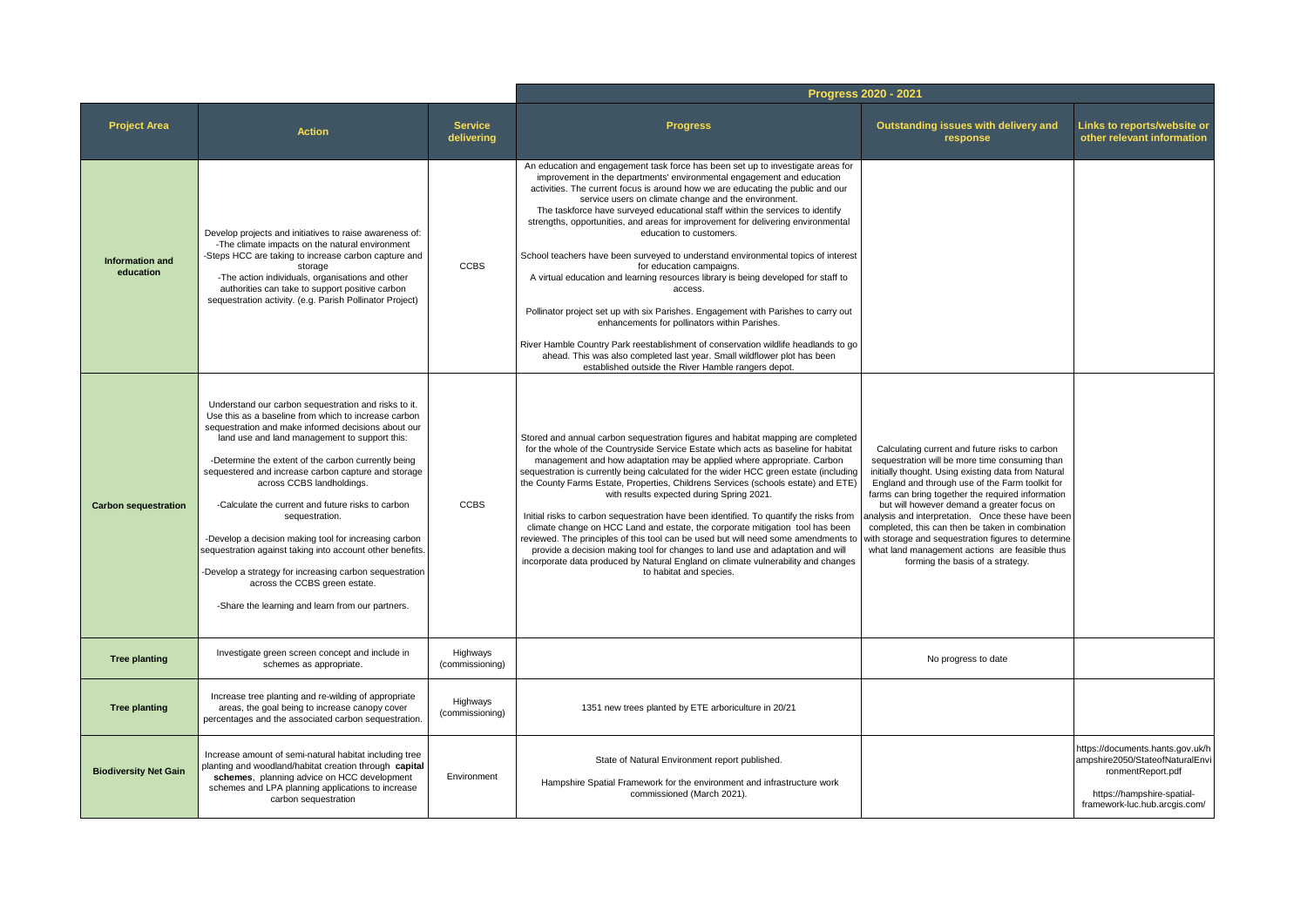|                                    |                                                                                                                                                                                                                                                                                                                                                                |                              | Progress 2020 - 2021                                                                                                                                                                                                                                                                                                                                                                                                                                                                                                                                                                                                                                                                                                                                                                                                     |                                                  |                                                           |  |
|------------------------------------|----------------------------------------------------------------------------------------------------------------------------------------------------------------------------------------------------------------------------------------------------------------------------------------------------------------------------------------------------------------|------------------------------|--------------------------------------------------------------------------------------------------------------------------------------------------------------------------------------------------------------------------------------------------------------------------------------------------------------------------------------------------------------------------------------------------------------------------------------------------------------------------------------------------------------------------------------------------------------------------------------------------------------------------------------------------------------------------------------------------------------------------------------------------------------------------------------------------------------------------|--------------------------------------------------|-----------------------------------------------------------|--|
| <b>Project Area</b>                | <b>Action</b>                                                                                                                                                                                                                                                                                                                                                  | <b>Service</b><br>delivering | <b>Progress</b>                                                                                                                                                                                                                                                                                                                                                                                                                                                                                                                                                                                                                                                                                                                                                                                                          | Outstanding issues with delivery and<br>response | Links to reports/website or<br>other relevant information |  |
|                                    |                                                                                                                                                                                                                                                                                                                                                                |                              | <b>Organisational Emissions</b>                                                                                                                                                                                                                                                                                                                                                                                                                                                                                                                                                                                                                                                                                                                                                                                          |                                                  |                                                           |  |
| <b>Policy and Guidance</b>         | To review existing policies and procedures (i.e. Flexible<br>Working Policy, Expenses Policy) to ensure they align<br>with HCC's Climate Change Action Plan and Strategy.<br>For example, introducing a Climate Change Impact<br>Assessment                                                                                                                    | <b>HR</b>                    | Work in this area is currently being scoped, including what the review will consist of<br>and which policies/how to guides are a priority                                                                                                                                                                                                                                                                                                                                                                                                                                                                                                                                                                                                                                                                                |                                                  |                                                           |  |
| <b>Purchased</b><br>goods/services | Purchased Goods: Develop climate related KPIs for<br>existing suppliers and climate related contractual terms<br>for new suppliers / contracts. Work with existing<br>suppliers to implement KPIs.<br>Apply new contractual terms to future tenders once<br>approved, to incorporate climate considerations into<br>purchase of goods through County Supplies. | <b>CCBS</b>                  | All tenders issued by County Supplies are now required to include evaluation criteria<br>and KPIs relating to sustainability and climate change.<br>Climate change related KPIs are also being introduced to Suppliers on contracts not<br>due for renewal before the end of 2021.<br>Development of a set of prompts, evaluation criteria and KPIs for inclusion in<br>contracts has begun.<br>A bank of questions and KPIs for sustainable procurement has been created. This is<br>a living document designed to help guide commissioners and procurement officers<br>when planning new projects.<br>A procurement exercise is underway in County Supplies for warehouse packaging.<br>For the first time, this exercise has included evaluation criteria with a focus on<br>sustainability and environmental impact. |                                                  |                                                           |  |
| <b>Purchased</b><br>goods/services | Procurement of catering suppliers and products with<br>objective of reducing food packaging and / or ensuring<br>packaging is 100% compostable, recyclable or<br>biodegradable                                                                                                                                                                                 | <b>CCBS</b>                  | It has been agreed that we can introduce KPIs and contractual terms for our<br>departmental food frameworks to require packaging to be 100% compostable,<br>recyclable or biodegradable by 2025.<br>The sandwiches and food to go contract is due for renewal soon and we will be<br>looking to introduce a KPI for more sustainable packaging within this.                                                                                                                                                                                                                                                                                                                                                                                                                                                              |                                                  |                                                           |  |
| <b>Purchased</b><br>goods/services | Develop the Council's procurement processes to<br>accommodate the Council's Climate Change<br>policy/strategy and associated Action Plan                                                                                                                                                                                                                       | Procurement                  | (see below)                                                                                                                                                                                                                                                                                                                                                                                                                                                                                                                                                                                                                                                                                                                                                                                                              |                                                  |                                                           |  |
| <b>Purchased</b><br>goods/services | Update the Council's procurement strategy to<br>incorporate the Council's Climate Change<br>policy/strategy                                                                                                                                                                                                                                                    | Procurement                  | The sandwiches and food to go contract is due for renewal soon and we will be<br>looking to introduce a KPI for more sustainable packaging within this.                                                                                                                                                                                                                                                                                                                                                                                                                                                                                                                                                                                                                                                                  |                                                  |                                                           |  |
| <b>Purchased</b><br>goods/services | *complete<br>Update procurement guidance to ensure it signposts to<br>relevant information on Climate Change considerations<br>when procuring goods, works and services.                                                                                                                                                                                       | Procurement                  | Completed<br>Procurement guidance has been updated to include Climate Change considerations.                                                                                                                                                                                                                                                                                                                                                                                                                                                                                                                                                                                                                                                                                                                             |                                                  |                                                           |  |
| <b>HCC emissions</b>               | T21 estates review to include sustainabiliy                                                                                                                                                                                                                                                                                                                    | Public health                | T21 estates review to include sustainabiliy                                                                                                                                                                                                                                                                                                                                                                                                                                                                                                                                                                                                                                                                                                                                                                              |                                                  |                                                           |  |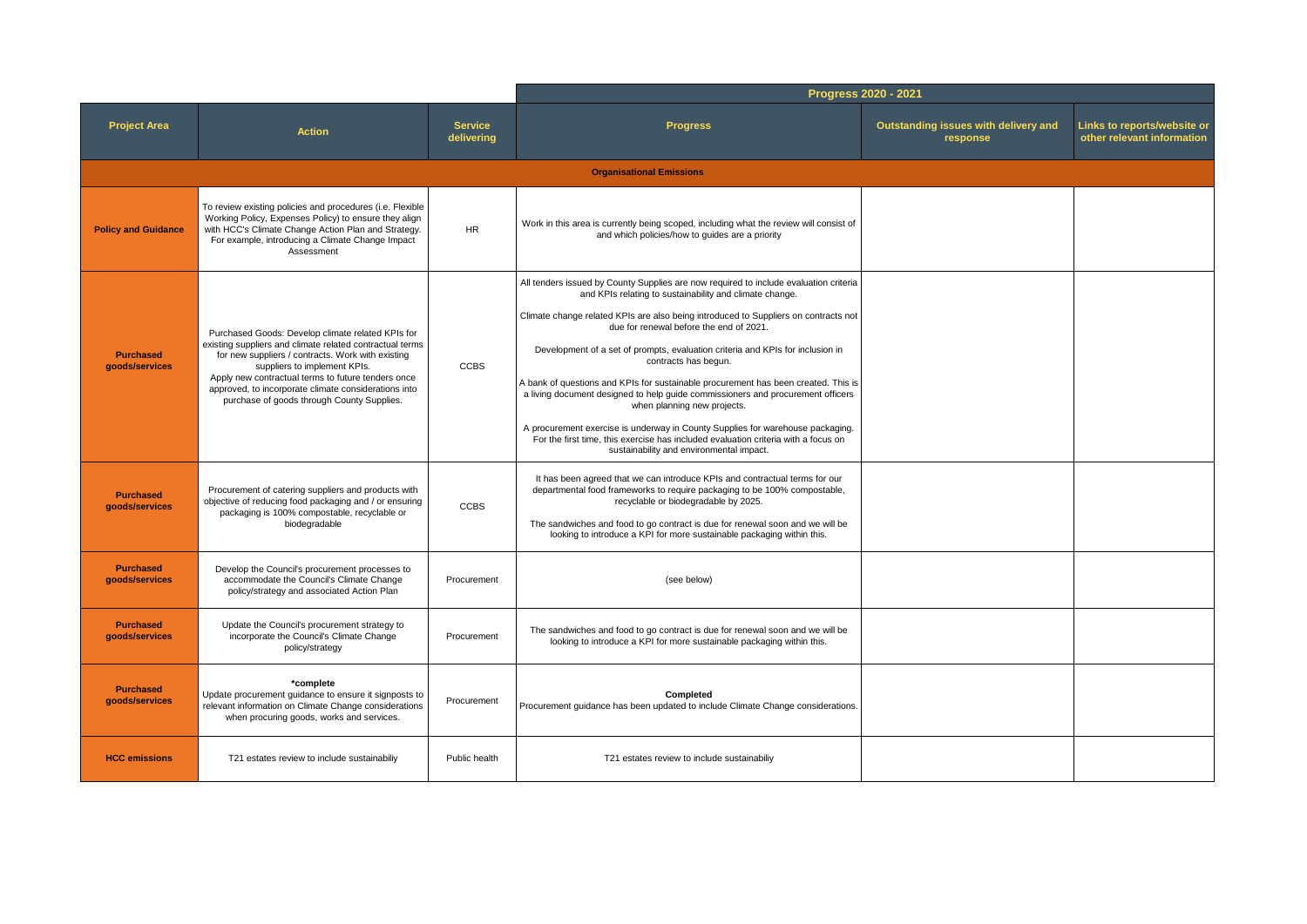|                                                     |                                                                                                                                                                                                                                                                                           |                              | Progress 2020 - 2021                                                                                                                                                                                                                                                                    |                                                                                                                                                                                                                                                                                                                                                   |                                                                                                                                     |
|-----------------------------------------------------|-------------------------------------------------------------------------------------------------------------------------------------------------------------------------------------------------------------------------------------------------------------------------------------------|------------------------------|-----------------------------------------------------------------------------------------------------------------------------------------------------------------------------------------------------------------------------------------------------------------------------------------|---------------------------------------------------------------------------------------------------------------------------------------------------------------------------------------------------------------------------------------------------------------------------------------------------------------------------------------------------|-------------------------------------------------------------------------------------------------------------------------------------|
| <b>Project Area</b>                                 | <b>Action</b>                                                                                                                                                                                                                                                                             | <b>Service</b><br>delivering | <b>Progress</b>                                                                                                                                                                                                                                                                         | Outstanding issues with delivery and<br>response                                                                                                                                                                                                                                                                                                  | Links to reports/website or<br>other relevant information                                                                           |
|                                                     |                                                                                                                                                                                                                                                                                           |                              | <b>Behaviour Change</b>                                                                                                                                                                                                                                                                 |                                                                                                                                                                                                                                                                                                                                                   |                                                                                                                                     |
| <b>Encouraging behaviour</b><br>change in staff     | Participate in the annual Green Office Week in May.                                                                                                                                                                                                                                       | Childrens' services          |                                                                                                                                                                                                                                                                                         | This did not take place as offices are closed due to<br>COVID-19. This will be picked up May 2022.                                                                                                                                                                                                                                                |                                                                                                                                     |
| <b>Encouraging behaviour</b><br>change in staff     | Promoting and incentivising materials recycling culture<br>for staff and service users                                                                                                                                                                                                    | Adults social care           | The shift to home working for a significant proportion of AHC staff and increased<br>digital working has reduced the amount of printed materials, and materials being<br>disposed of at HCC offices.                                                                                    | Further work may be helpful to understand staff<br>attitudes towards recycling and any barriers to<br>improving recycling rates across staff and service<br>users in different settings to inform next steps. This<br>will be considered as part of a planned workshop<br>on the Department's future, strategic resposne to<br>carbon mitigation. |                                                                                                                                     |
| <b>Encouraging behaviour</b><br>change in staff     | Encouraging / incentivising service providers to increase<br>environmental awareness and record their approach                                                                                                                                                                            | Adults social care           | An updated reference to the HCC Carbon Mitigation plan is being included in all<br>MPS statements, to promote awareness.<br>Further work required to promote awareness and understanding (via the<br>newsletter/CRM)                                                                    |                                                                                                                                                                                                                                                                                                                                                   | https://www.hants.gov.uk/socialc<br>areandhealth/adultsocialcare/strat<br>eqy-market-position                                       |
| <b>Encouraging behaviour</b><br>change in residents | Identify or develop and deliver resources to support<br>children to engage with the climate change discussions<br>and to encourage each to make one commitment.                                                                                                                           | Childrens' services          |                                                                                                                                                                                                                                                                                         | Impacted by Covid-19. Meetings planned May 2021<br>to resume thinking and action planning.                                                                                                                                                                                                                                                        |                                                                                                                                     |
| <b>Active travel</b>                                | Support on the reduction in car journeys to school<br>through the engagement with schools on travel planning<br>measures to promote active and sustainable modes,<br>using the national Modeshift STARS accreditation<br>scheme as a recording mechanism of activity and<br>achievement.; | <b>Strategic Transport</b>   | Continuing to deliver a broad range of support services to school. HCC is also<br>seeking to pilot a number of school streets. This is road closures outside schools<br>where school drop off is an issue. However, modal split surveys have not been<br>collected during the pandemic. |                                                                                                                                                                                                                                                                                                                                                   | Pilot scheme to create safer and<br>healthier 'School Streets' gets the<br>green light   Hampshire County<br>Council (hants.gov.uk) |
| <b>Active travel</b>                                | The use of a localised active and sustainable travel<br>brand, My Journey, between HCC, PCC and SCC<br>including a one-stop shop website with journey planning<br>tool and various social media channels.                                                                                 | <b>Strategic Transport</b>   | Brand recognition study has been undertaken. The results of this are being<br>considered before finalising the reviews                                                                                                                                                                  |                                                                                                                                                                                                                                                                                                                                                   |                                                                                                                                     |
| <b>Energy</b>                                       | Education of staff, carers and children to be developed<br>and rolled out to ensure all aware of individual<br>responsibilities and impact.                                                                                                                                               | Childrens' services          |                                                                                                                                                                                                                                                                                         | Impacted by covid-19 response. Meetings planned<br>May 2021 to resume thinking and action planning.                                                                                                                                                                                                                                               |                                                                                                                                     |
| Food                                                | Ambassadors of Climate Change to be identified for the<br>Children's Homes and foster carers to lead on changing<br>shopping habits to utilise food waste where available in<br>communities and reduce all waste.                                                                         | Childrens' services          |                                                                                                                                                                                                                                                                                         | Impacted by covid-19 response. Meetings planned<br>May 2021 to resume thinking and action planning.                                                                                                                                                                                                                                               |                                                                                                                                     |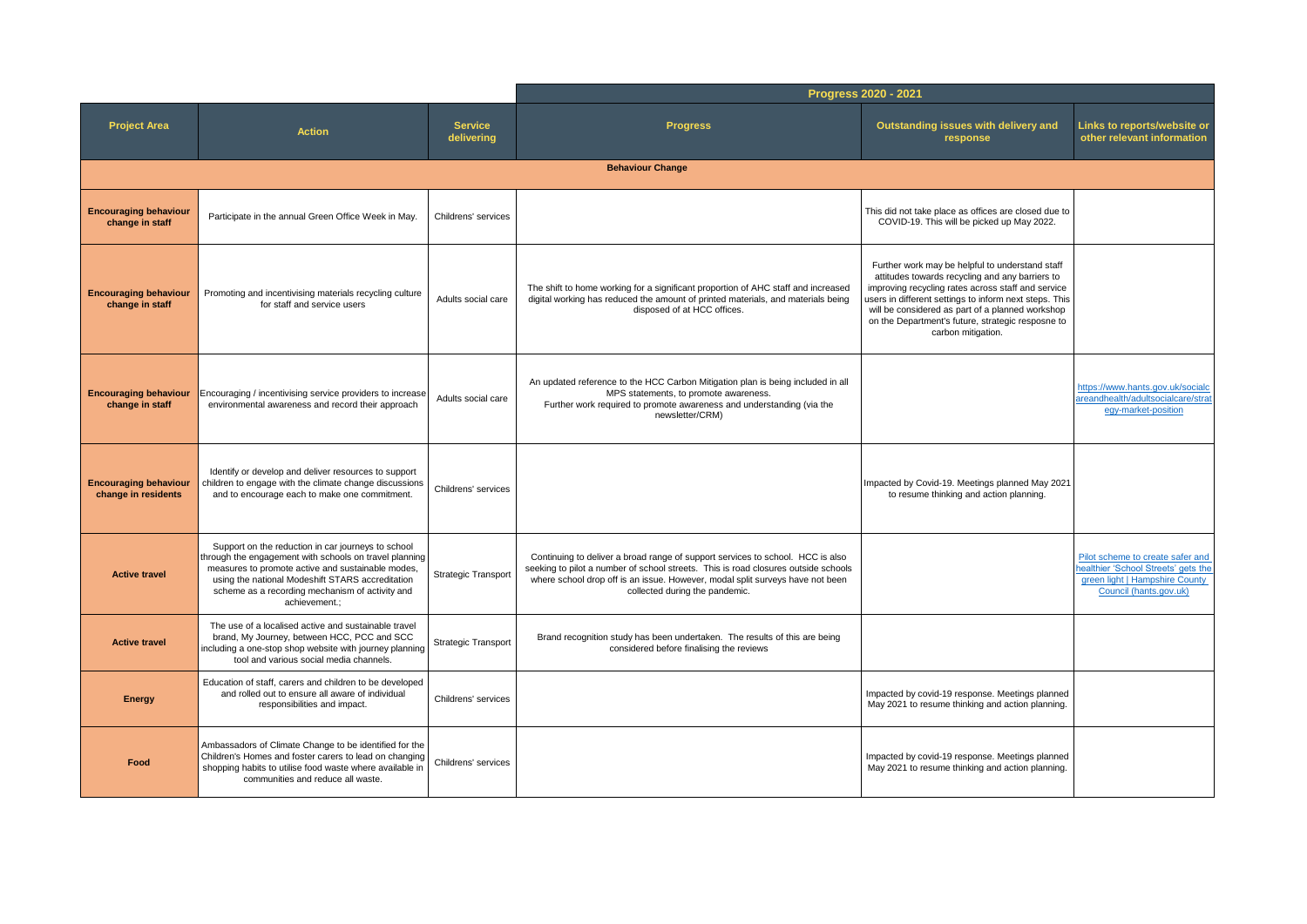|                     |                                                                                                                                                                                                                |                                  |                                                                                                                                                                                                                                                                                                                                                                                                                                                                       | Progress 2020 - 2021                                                                                                                                                                                                                                                                      |                                                           |
|---------------------|----------------------------------------------------------------------------------------------------------------------------------------------------------------------------------------------------------------|----------------------------------|-----------------------------------------------------------------------------------------------------------------------------------------------------------------------------------------------------------------------------------------------------------------------------------------------------------------------------------------------------------------------------------------------------------------------------------------------------------------------|-------------------------------------------------------------------------------------------------------------------------------------------------------------------------------------------------------------------------------------------------------------------------------------------|-----------------------------------------------------------|
| <b>Project Area</b> | <b>Action</b>                                                                                                                                                                                                  | <b>Service</b><br>delivering     | <b>Progress</b>                                                                                                                                                                                                                                                                                                                                                                                                                                                       | Outstanding issues with delivery and<br>response                                                                                                                                                                                                                                          | Links to reports/website or<br>other relevant information |
| Food                | Prevent and reduce waste arisings, incl food waste in<br>particular through active public engagement. Activities<br>include home composting, recipes for leftovers, correct<br>food storage and menu planning. | Waste and resource<br>management | Resident engagement in 2020 was hampered by the lack of public face to face<br>events. Engagement shifted largely to online/social media including paid campaigns<br>which highlighted the impact of food waste on climate change. Training for the<br>community champions has also shifted online. The grant fund has funded a range of<br>community projects which deliver waste prevention projects at a local level.                                              | Unspent delivery budget has been rolled over for<br>delivery in 2021/22 and the delivery plan updated.<br>Plans are in place to procure both a digital food<br>waste solution and a practical toolkit for residents<br>meaning that engagement is less reliant on face to<br>face events. |                                                           |
| Food                | Increase number of low carbon (vegetarian and plant-<br>based) meal options on the menus provided by CCBS<br>services.                                                                                         | <b>CCBS</b>                      | The services involved have set individual targets for this action and progress will be<br>assessed in 2022 and on an ongoing basis.<br>Targets include changing food purchasing and increasing the number of vegetarian<br>and plant based meals on menus, where feasible.                                                                                                                                                                                            | This activity has been delayed due to Covid<br>restrictions meaning catering outlets have been<br>closed for much of 2020 and into the early part of<br>2021.                                                                                                                             |                                                           |
| Food                | Shift red meat-based meals to lower carbon carnivorous<br>options (white meat, poultry, fish) provided by CCBS<br>services.                                                                                    | <b>CCBS</b>                      | The services involved have set individual targets for this action and progress will be<br>assessed in 2022 and on an ongoing basis.<br>Targets relate to reducing red meat purchasing and / or reducing the proportion of<br>red meats purchased and increasing availability of lower carbon meals on menus<br>where practicable.                                                                                                                                     | This activity has been delayed due to Covid<br>restrictions meaning catering outlets have been<br>closed for much of 2020 and into the early part of<br>2021.                                                                                                                             |                                                           |
| Food                | Behaviour change: Re-arrange layout of menus and re-<br>word product descriptions to better promote low carbon<br>options                                                                                      | <b>CCBS</b>                      | Services involved have committed to rewording, and changing the layout of, menus.<br>This will promote lower carbon (e.g. vegetarian) meal options.<br>The first menu to change has been drafted and recipes are being developed. Menu<br>roll-out is planned for May 2021. Country Park site(s) to be agreed prior to re-<br>opening<br>Primary school non-meat option for the classic two course hot meal menu is at the<br>top from after the 2021 Easter holiday. | This activity has been delayed due to Covid<br>restrictions meaning catering outlets have been<br>closed for much of 2020 and into the early part of<br>2021.                                                                                                                             |                                                           |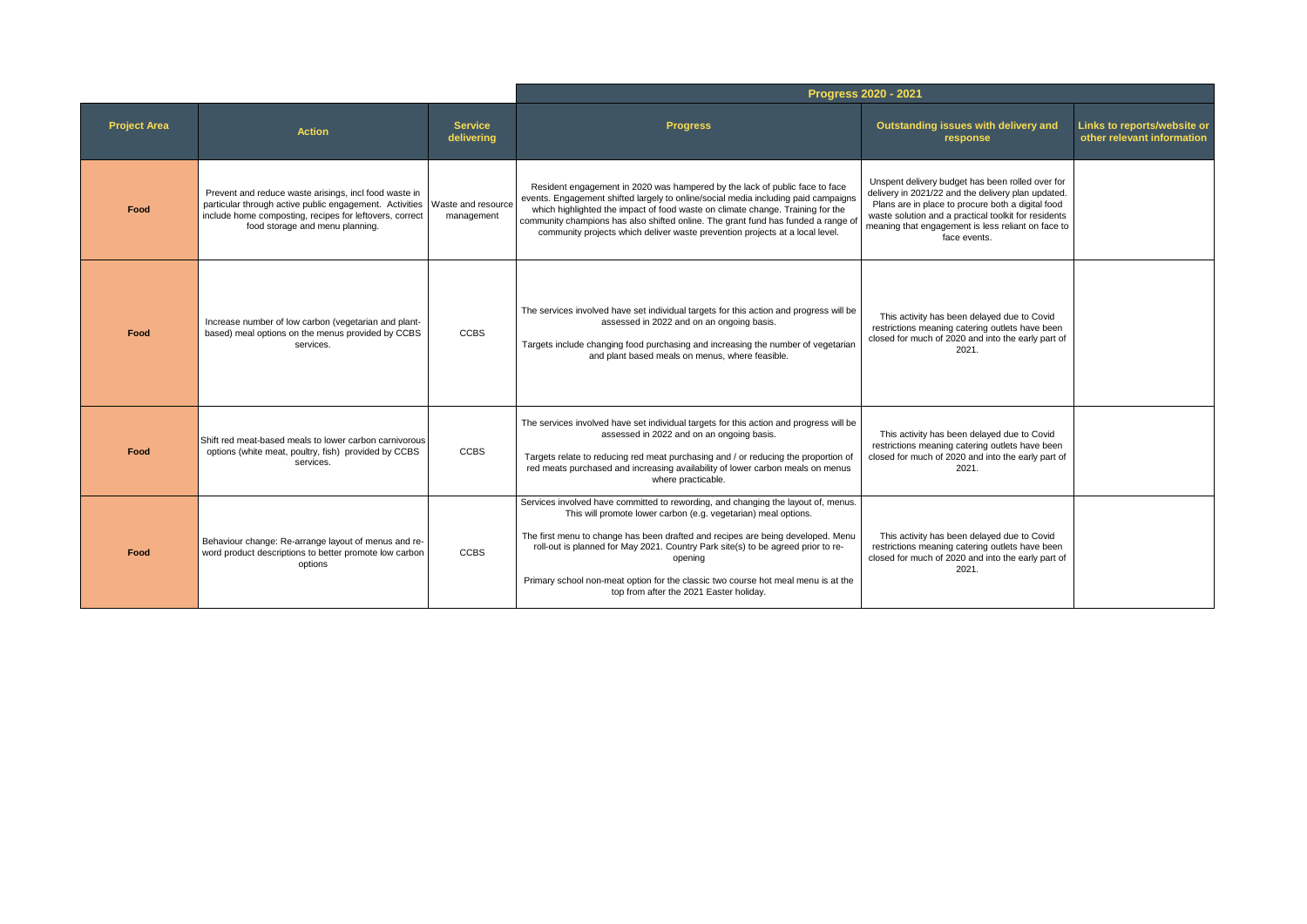## **Climate Change Resilience Action Plan 2020-2025 Progress 2020-21**

|                               |                                                                                                                                                                                                                                                                                                                                                                                                                                                                                                                                   |                              | <b>Progress 2020 - 2021</b>                                                                                                                                                                                                                                                                                                                                                                                       |                                                                                                                                                                                                                                                                                |                                                                                                                 |
|-------------------------------|-----------------------------------------------------------------------------------------------------------------------------------------------------------------------------------------------------------------------------------------------------------------------------------------------------------------------------------------------------------------------------------------------------------------------------------------------------------------------------------------------------------------------------------|------------------------------|-------------------------------------------------------------------------------------------------------------------------------------------------------------------------------------------------------------------------------------------------------------------------------------------------------------------------------------------------------------------------------------------------------------------|--------------------------------------------------------------------------------------------------------------------------------------------------------------------------------------------------------------------------------------------------------------------------------|-----------------------------------------------------------------------------------------------------------------|
| <b>Project Area</b>           | <b>Action</b>                                                                                                                                                                                                                                                                                                                                                                                                                                                                                                                     | <b>Service</b><br>delivering | <b>Progress</b>                                                                                                                                                                                                                                                                                                                                                                                                   | <b>Outstanding issues with delivery</b><br>and response                                                                                                                                                                                                                        | Links to<br>reports/website or<br>other relevant<br>information                                                 |
|                               |                                                                                                                                                                                                                                                                                                                                                                                                                                                                                                                                   |                              | <b>Resilient Buildings and Non-Highway Infrastructure</b>                                                                                                                                                                                                                                                                                                                                                         |                                                                                                                                                                                                                                                                                |                                                                                                                 |
| <b>Buildings</b>              | Education of staff, families and children<br>Include impact of a 2 degree rise in temperature in health and<br>safety audits now to plan for the future<br>Work with providers to educate around climate resilience to<br>ensure that buildings can cope with an increase in temperature<br>Consider flood action plans in risk management in children's<br>homes<br>Educate staff and carers about potential risk of increased<br>flooding in the future and encourage thinking about mitigations<br>or actions should it occur. | Childrens' services          |                                                                                                                                                                                                                                                                                                                                                                                                                   | Education of staff, families and children has<br>been impacted by the COVID-19 response.<br>Meetings are scheduled for May 2021 to<br>take this forwards. The current external<br>provider frameworks are being developed<br>ahead of retendering so this will be<br>included. |                                                                                                                 |
| <b>HCC owned</b><br>buildings | Develop the measures for building resilience to the impacts of a<br>2 degree C global temperature rise as part of a State of the<br>Estate report                                                                                                                                                                                                                                                                                                                                                                                 | <b>CCBS</b>                  | Thinking has taken place around how climate change is likely to affect<br>buildings on the Corporate Estate, and will be developed further in 2021.<br>The 'State of the Estate' report in 2021 and will include narrative around<br>risks to a 2 degree C temperature rise for the Corporate Estate and<br>improving resilience.                                                                                 |                                                                                                                                                                                                                                                                                |                                                                                                                 |
| <b>Planning</b>               | Preparation of design guides and bulletins for land release /<br>development sites - establishing parameters that encourage<br>robust GI, connectivity for walking/cycling routes etc, and<br>promoting the benefits offered by landscape and biodiversity for<br>ameliorating climate within urban areas.                                                                                                                                                                                                                        | Planning and<br>Environment  | State of the Natural Environment Report published (January 2021).<br>Hampshire Spatial Framework for the environment and infrastructure<br>work commissioned (March 2021) and due to be completed by July 2021.<br>Collaborating with Partnership for South Hampshire on publication of<br>design bulletins. Centre for Active Travel Excellence established and<br>policies for Healthy Places embedded in LTP4. |                                                                                                                                                                                                                                                                                | https://documents.hants.go<br>v.uk/hampshire2050/Stateof<br>NaturalEnvironmentReport.<br>pdf                    |
| <b>Planning</b>               | Work with the Environment Agency, local planning authorities<br>and other partners to develop the planning skills and capabilities<br>to advise developers on how adaptive approaches should<br>inform strategic local plans, and enable climate resilient places.                                                                                                                                                                                                                                                                | Planning and<br>Environment  | Collaborating with HIPOG on the response to the Planning White Paper.<br>Regular meetings with the EA. Collaborating with Partnership for South<br>Hampshire on publication of design bulletins. Commitment to building<br>capacity for adaptive approaches captured in Policy 4 of the new Local<br>Flood and Water Management Strategy                                                                          |                                                                                                                                                                                                                                                                                | https://documents.hants.go<br>v.uk/flood-water-<br>management/local-flood-<br>water-management-<br>strategy.pdf |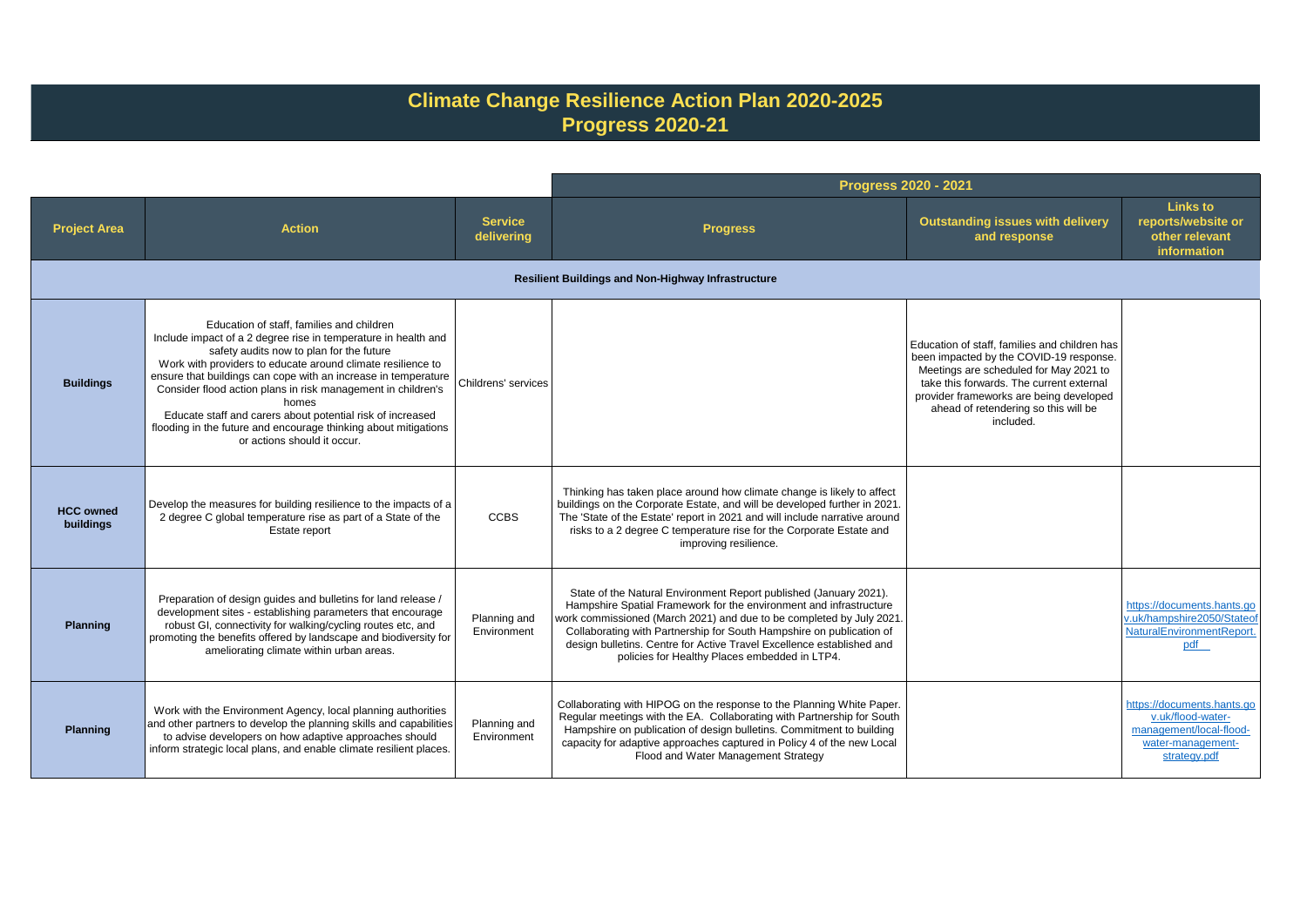|                        |                                                                                                                                                                                                                                                                                                                                                                                                                                                                                                                                                                                                                                                                                                                                                            |                              | Progress 2020 - 2021                                                                                                                                                                                                                                                                                                                                                                                                                                                       |                                                                                                                                                                   |                                                                                                                                                                                    |
|------------------------|------------------------------------------------------------------------------------------------------------------------------------------------------------------------------------------------------------------------------------------------------------------------------------------------------------------------------------------------------------------------------------------------------------------------------------------------------------------------------------------------------------------------------------------------------------------------------------------------------------------------------------------------------------------------------------------------------------------------------------------------------------|------------------------------|----------------------------------------------------------------------------------------------------------------------------------------------------------------------------------------------------------------------------------------------------------------------------------------------------------------------------------------------------------------------------------------------------------------------------------------------------------------------------|-------------------------------------------------------------------------------------------------------------------------------------------------------------------|------------------------------------------------------------------------------------------------------------------------------------------------------------------------------------|
| <b>Project Area</b>    | <b>Action</b>                                                                                                                                                                                                                                                                                                                                                                                                                                                                                                                                                                                                                                                                                                                                              | <b>Service</b><br>delivering | <b>Progress</b>                                                                                                                                                                                                                                                                                                                                                                                                                                                            | <b>Outstanding issues with delivery</b><br>and response                                                                                                           | <b>Links to</b><br>reports/website or<br>other relevant<br>information                                                                                                             |
| <b>Planning policy</b> | HCC Policy - Better implementation of Hampshire Minerals and<br>Waste Policy Climate Change Policy (validation), increased<br>emphasis on recycled aggregates / DM event - highlight policy<br>requirements / Review and update of HMWP Climate Change<br>policies / Plan as a whole (e.g. net gain) / Seek formal<br>consultation response from Climate Change experts?<br>HCC Influence on Local Plan making and major development<br>proposals - encourage and promote use of smart and<br>challenging planning policies with CC emphasis that are<br>enforced.<br>HCC provided data/evidence (demography, land supply, HBIC,<br>HE, transport etc.) HCC State of the Environment report and<br>HCC Spatial Framework to better inform decision making. | Strategic planning           | Work has commenced on reviewing the validation checklist. Approval<br>now given to commence the partial update of the HMWP. Continue to<br>engage with LPAs on local plans and major developments. Engagement<br>with PfSH and HIPOG on climate issues. State of the Natural<br>Environment Report published (January 2021). Hampshire Spatial<br>Framework for the environment and infrastructure work commissioned<br>(March 2021) and due to be completed by July 2021. | Question as to whether we need to seek<br>external expert advice on climate change<br>issues to feed into conusltation responses<br>and planning decision making. | https://democracy.hants.gov<br>.uk/ieListDocuments.aspx?<br>Cld=163&Mld=6561&Ver=4<br>https://documents.hants.go<br>v.uk/hampshire2050/Stateof<br>NaturalEnvironmentReport.<br>pdf |
| <b>Planning policy</b> | Review Hampshire Minerals & Waste Plan policies to ensure<br>suitable consideration given to location of minerals and waste<br>infrastructure to be resilient to climate change.                                                                                                                                                                                                                                                                                                                                                                                                                                                                                                                                                                           | <b>Strategic Planning</b>    | Following the 2020 Review of the HMWP, authority to proceed with a<br>partial update of Plan given by Cabinet and Council in Jan/Feb 2021 with<br>Local Development Scheme agreed. Agreement from all partners also<br>now in place.                                                                                                                                                                                                                                       |                                                                                                                                                                   | https://democracy.hants.gov<br>.uk/ieListDocuments.aspx?<br>Cld=163&Mld=6561&Ver=4<br>https://documents.hants.go<br>v.uk/hampshire2050/Stateof<br>NaturalEnvironmentReport.<br>pdf |
| Landscape              | Review and update Landscape and Development Checklist - To<br>include requirement for development to demonstrate a net<br>environmental gain                                                                                                                                                                                                                                                                                                                                                                                                                                                                                                                                                                                                               | Planning and<br>Environment  | Strategic planning: Validation checklist being reviewed and will cover<br>ENG. Collaborating with HIPOG and HLGLG on the review and updating<br>of the Landscape and Development Checklist                                                                                                                                                                                                                                                                                 |                                                                                                                                                                   | https://www.vumpu.com/en/<br>document/read/26434364/la<br>ndscape-development-<br>checklistindd-southampton-<br>city-council                                                       |
| Landscape              | Review and revise Hampshire Townscape Character<br>Assessment to assess sensitivity to climate related changes.                                                                                                                                                                                                                                                                                                                                                                                                                                                                                                                                                                                                                                            | Environment                  |                                                                                                                                                                                                                                                                                                                                                                                                                                                                            | No progress to date.                                                                                                                                              |                                                                                                                                                                                    |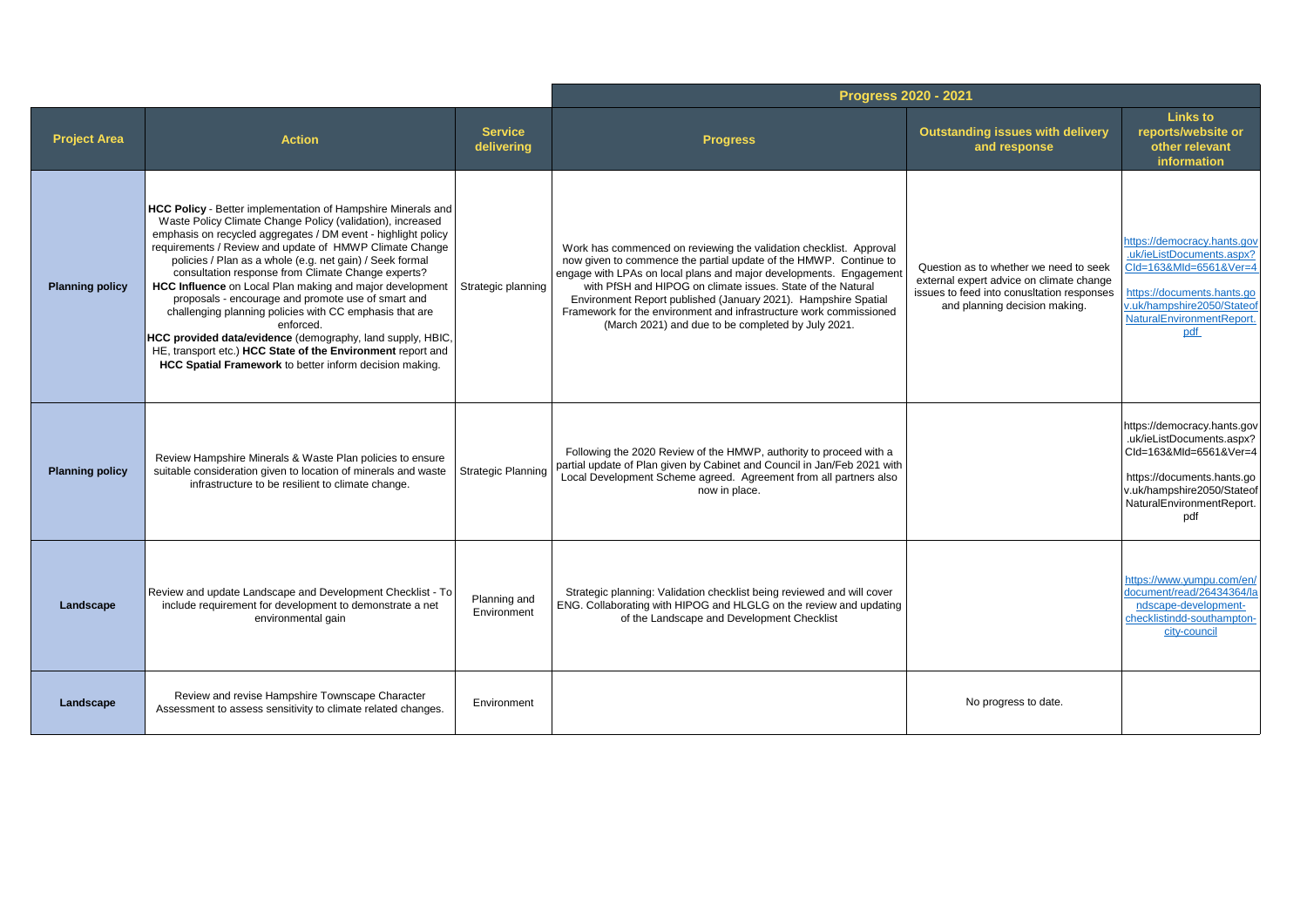|                                              |                                                                                                                                                                                                                                                                                                                         | Progress 2020 - 2021         |                                                                               |                                                         |                                                                        |
|----------------------------------------------|-------------------------------------------------------------------------------------------------------------------------------------------------------------------------------------------------------------------------------------------------------------------------------------------------------------------------|------------------------------|-------------------------------------------------------------------------------|---------------------------------------------------------|------------------------------------------------------------------------|
| <b>Project Area</b>                          | <b>Action</b>                                                                                                                                                                                                                                                                                                           | <b>Service</b><br>delivering | <b>Progress</b>                                                               | <b>Outstanding issues with delivery</b><br>and response | <b>Links to</b><br>reports/website or<br>other relevant<br>information |
| <b>Preservation of</b><br>historic buildings | . Commitment to maintaining the HER as the evidence base to<br>monitor the state of the historic environment, and any decline<br>and the efficacy of any intervention/project /strategy.<br>2. Support Citizan programme or equivalent (community based<br>archaeological recording of archaeology revealed in erosion) | Environment                  | Histroic Environment Record is maintained and up to date                      |                                                         |                                                                        |
| <b>Preservation of</b><br>historic buildings | 1. Identify and map areas of wetland with this potential, map on<br>to HER.<br>2. Programme of precautionary palaeo environmental sampling<br>before loss.                                                                                                                                                              | Environment                  |                                                                               | No progress to date.                                    |                                                                        |
| <b>Preservation of</b><br>historic buildings | Ensure that Defra have an active policy regarding historic<br>landscape resilience (and within their stewardship schemes)<br>and understanding and measuirng change. Ensure designated<br>landscapes (National Parks and AONBs) have an active policy<br>as above                                                       | Environment                  | currently historic enviroment issues are being addressed in the ELMs<br>pilot |                                                         |                                                                        |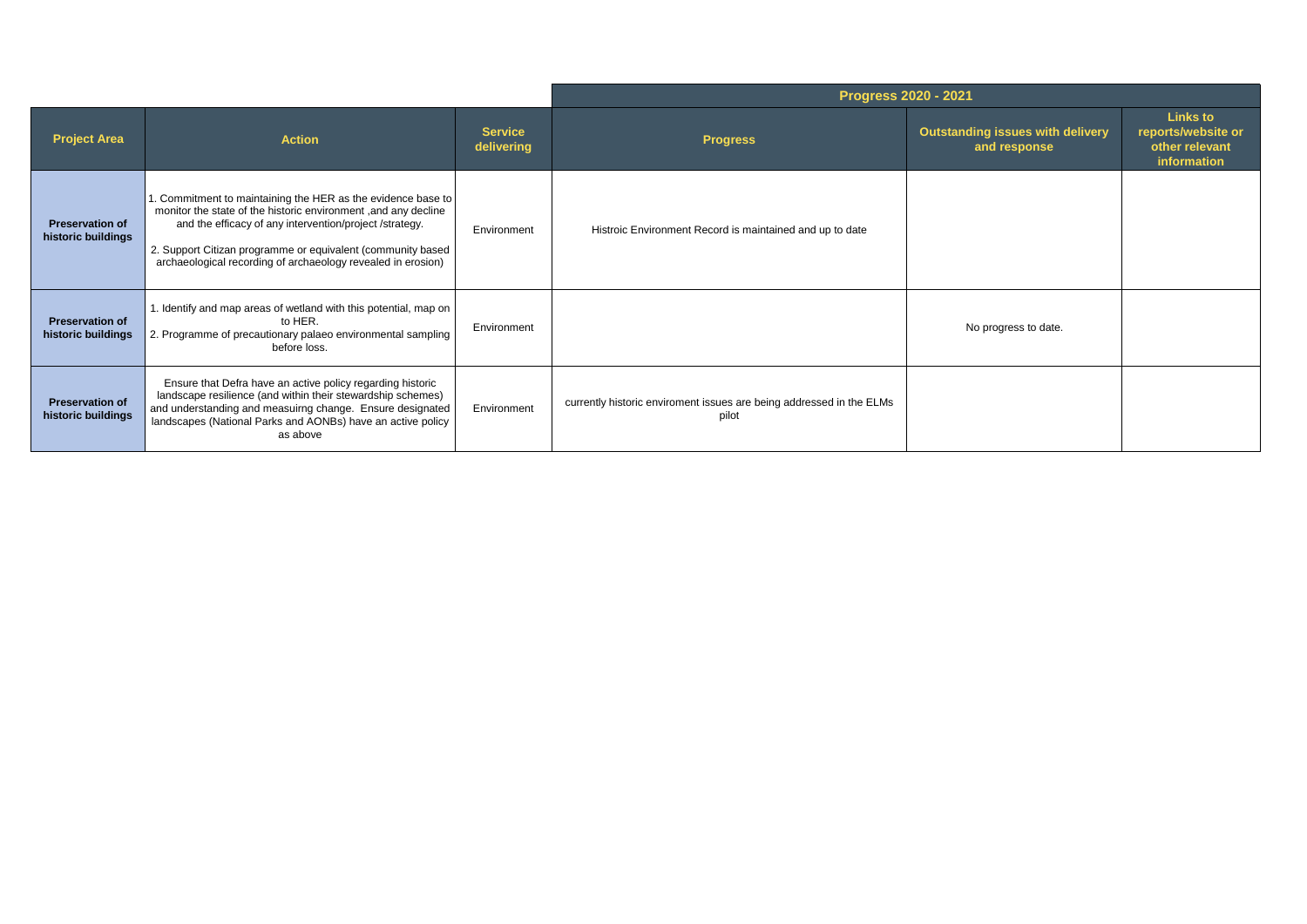|                           |                                                                                                                                                                                                                     |                                                             | Progress 2020 - 2021                                           |                                                         |                                                                                                                 |
|---------------------------|---------------------------------------------------------------------------------------------------------------------------------------------------------------------------------------------------------------------|-------------------------------------------------------------|----------------------------------------------------------------|---------------------------------------------------------|-----------------------------------------------------------------------------------------------------------------|
| <b>Project Area</b>       | <b>Action</b>                                                                                                                                                                                                       | <b>Service</b><br>delivering                                | <b>Progress</b>                                                | <b>Outstanding issues with delivery</b><br>and response | Links to<br>reports/website or<br>other relevant<br>information                                                 |
|                           |                                                                                                                                                                                                                     |                                                             | <b>Resilient Transport Systems and Highways Infrastructure</b> |                                                         |                                                                                                                 |
| <b>Highways Materials</b> | Amend design commissioin Task Orders to include a Climate<br>Change section requiring design for effects of climate change<br>(higher temperatures for longer periods / more intense rainfall /<br>costal erosion). | Highways<br>(commissioning)                                 |                                                                | This is under discussion and needs to be<br>progressed  |                                                                                                                 |
| <b>Highways drainage</b>  | Improve Drainage systems as issues are identified                                                                                                                                                                   | Highways<br>(commissioning)                                 | 31 no. Operation Resilience schemes delivered in 20/21         |                                                         |                                                                                                                 |
| <b>Highways drainage</b>  | Increase capacity of soakaways / SUDs                                                                                                                                                                               | Highways<br>(commissioning)                                 | ETE Technical Guidance notes updated                           |                                                         |                                                                                                                 |
| <b>Highways drainage</b>  | Consider use of new and emerging sensors to help manage just<br>in time cleansing of gullies etc                                                                                                                    | Highways<br>(commissioning)                                 | Trial is being developed for delivery during 2021.             |                                                         |                                                                                                                 |
| <b>Highways drainage</b>  | SUDS - use of open drainage systems, to encourage greener<br>space, bio diversity and tie in the LLFA's also to plan layout with<br>regards to flood events.                                                        | Highways<br>(commissioning),<br>Planning and<br>Environment | Local Flood and Water Management Strategy published            |                                                         | https://documents.hants.go<br>v.uk/flood-water-<br>management/local-flood-<br>water-management-<br>strategy.pdf |
| <b>Highways drainage</b>  | Tree pits/attenuation built into one system along side of<br>highways                                                                                                                                               | Highway<br>(Commissioning)                                  |                                                                | No progress to date.                                    |                                                                                                                 |
| <b>Network resilience</b> | Consider design of new schemes to ensure long-term durability<br>of carriageways and footways in clay soil areas                                                                                                    | Highways<br>(commissioning)                                 |                                                                | No progress to date.                                    |                                                                                                                 |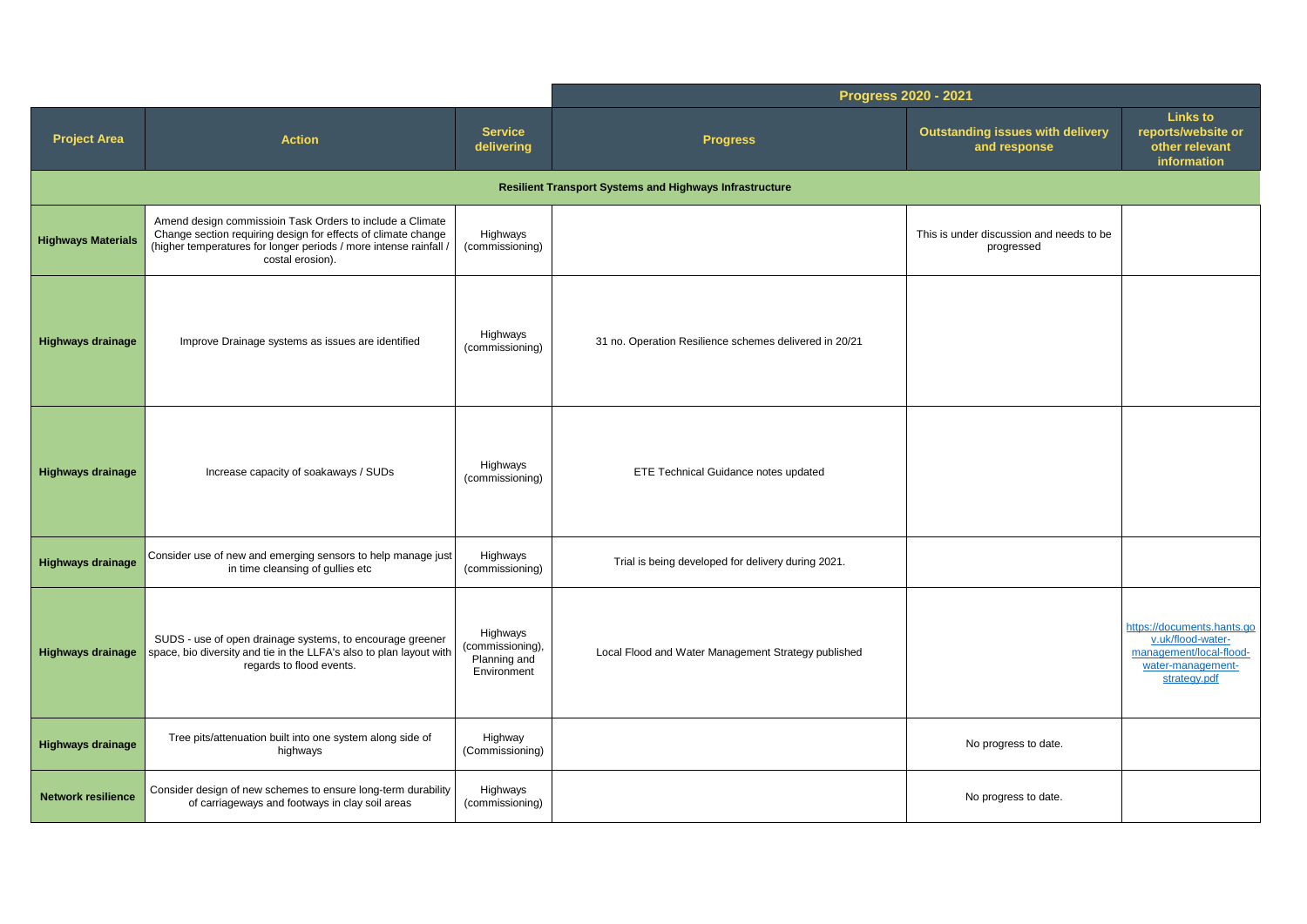|                                     |                                                                                                                                                                                                        |                              | Progress 2020 - 2021                                                                                                                                         |                                                         |                                                                        |
|-------------------------------------|--------------------------------------------------------------------------------------------------------------------------------------------------------------------------------------------------------|------------------------------|--------------------------------------------------------------------------------------------------------------------------------------------------------------|---------------------------------------------------------|------------------------------------------------------------------------|
| <b>Project Area</b>                 | <b>Action</b>                                                                                                                                                                                          | <b>Service</b><br>delivering | <b>Progress</b>                                                                                                                                              | <b>Outstanding issues with delivery</b><br>and response | <b>Links to</b><br>reports/website or<br>other relevant<br>information |
| <b>Network resilience</b>           | Identification of routes on the highway network prone to treefall.<br>Include in Network Resilient Plan and Weather Emergency<br>Plan. Develop mitigation measures                                     | Highways<br>(commissioning)  | Ongoing mapping as part of the resilient network review and hot spots<br>with Asset Management.                                                              |                                                         |                                                                        |
| <b>Network resilience</b>           | Ensure Winter Emergency Plan is fit for pupose and link to the<br>Network Resilient Plan (review both regularly). Indentify<br>hotspots on resilient network and develop mitigation measures.          | Highways<br>(commissioning)  | A full review of the winter maintenace treated network is under review.<br>Upon completion a review of oportunitoes for efficiencies will be carried<br>out. |                                                         |                                                                        |
| <b>Network resilience</b>           | Ensure flooding events and high risk areas are recorded on<br>GIS. Data collection, routine cleansing and schemes to be<br>prioritised accordingly. Develop and implement a Network<br>Resilience Plan | Highways<br>(commissioning)  | Ongoing mapping as part of the resilient network review and hot spots<br>with Asset Management.                                                              |                                                         |                                                                        |
| <b>Network resilience</b>           | Identification of routes on the highway network prone to<br>groundwater flooding. Include in Network Resilient Plan and<br>Weather Emergency Plan. Develop mitigation measures                         | Highways<br>(commissioning)  | Ongoing mapping as part of the resilient network review and hot spots<br>with Asset Management.                                                              |                                                         |                                                                        |
| <b>Weather resistant</b><br>network | Potentially increase SCRIM and other technical survey<br>frequency to monitor impact and risk                                                                                                          | Highways<br>(commissioning)  |                                                                                                                                                              | No progress to date.                                    |                                                                        |
| <b>Weather resistant</b><br>network | Consider increasing survey regime in potentially affected<br>structures                                                                                                                                | Highways<br>(commissioning)  |                                                                                                                                                              | No progress to date.                                    |                                                                        |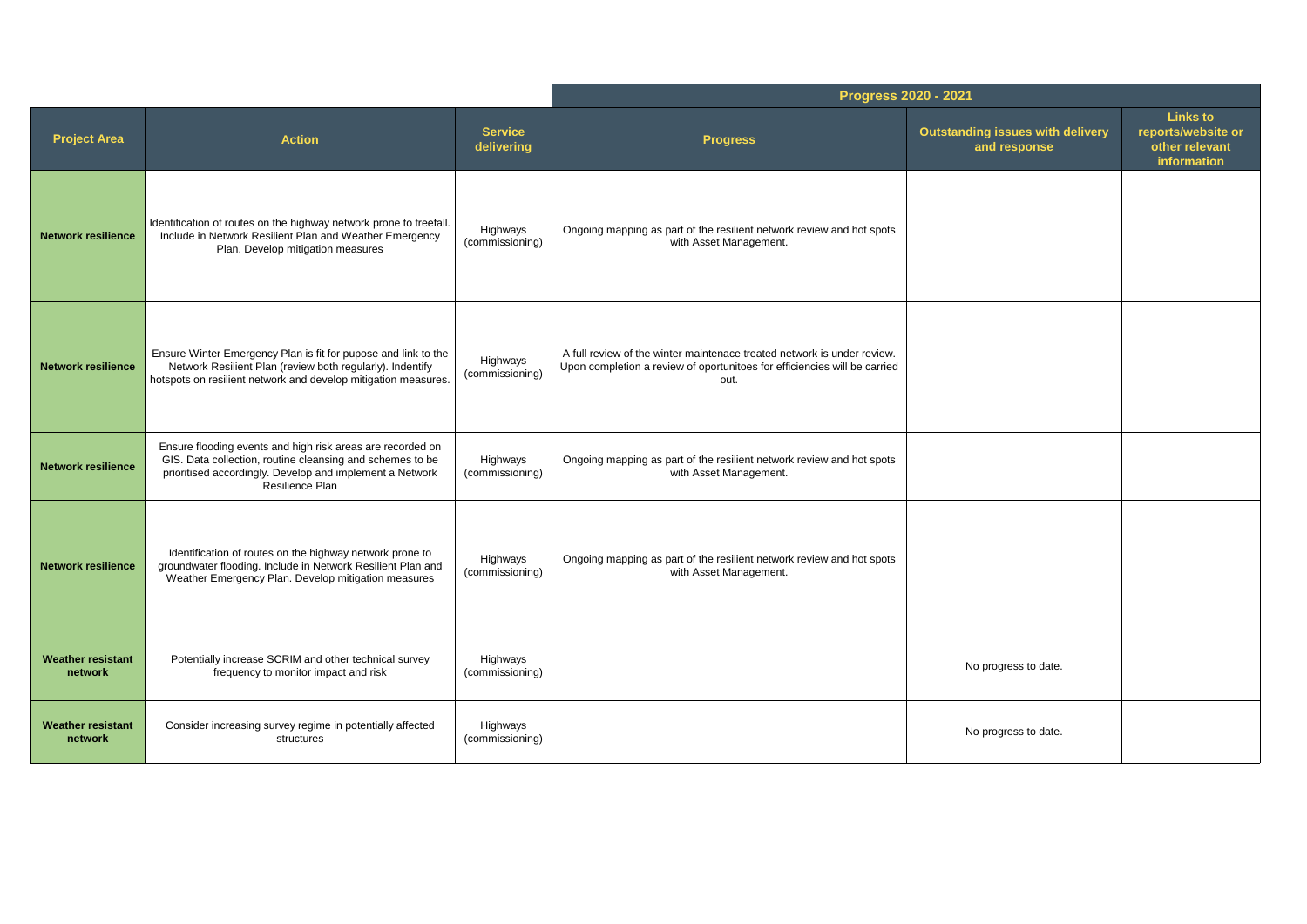|                                     |                                                                                                                                                                                  |                              | Progress 2020 - 2021                                                                                                                                                                                                               |                                                         |                                                                                                                                                                                                                                                                       |
|-------------------------------------|----------------------------------------------------------------------------------------------------------------------------------------------------------------------------------|------------------------------|------------------------------------------------------------------------------------------------------------------------------------------------------------------------------------------------------------------------------------|---------------------------------------------------------|-----------------------------------------------------------------------------------------------------------------------------------------------------------------------------------------------------------------------------------------------------------------------|
| <b>Project Area</b>                 | <b>Action</b>                                                                                                                                                                    | <b>Service</b><br>delivering | <b>Progress</b>                                                                                                                                                                                                                    | <b>Outstanding issues with delivery</b><br>and response | <b>Links to</b><br>reports/website or<br>other relevant<br>information                                                                                                                                                                                                |
| <b>Weather resistant</b><br>network | Consider increase in surveys/monitoring and cross party<br>collaboration with EA and other appropriate bodies                                                                    | Highways<br>(commissioning)  | Collaborating with Coastal Protection Authorities, Coastal Partners and<br>Environment Agency on coastal defence projects for areas at risk e.g.<br>Hayling Island / Langstone, Stokes Bay, Hurst Spit to Lymington                |                                                         | https://consult.environment-<br>agency.gov.uk/solent-and-<br>south-downs/hurst-spit-to-<br>lymington-<br>project/#:~:text=The%20Hu<br>rst%20Spit%20to%20Lvmin<br>gton%20project%20aims%<br>20to%20investigate%20ho<br>w.potential%20works%20th<br>at%20is%20proposed. |
| <b>Weather resistant</b><br>network | Identification of embankments and assessment of slope stability<br>and establish routine surveys                                                                                 | Highways<br>(commissioning)  |                                                                                                                                                                                                                                    | No progress to date.                                    |                                                                                                                                                                                                                                                                       |
| <b>Claims</b>                       | Review claims processes and procedures. Review Insurance<br>type and cover.                                                                                                      | Highways<br>(commissioning)  |                                                                                                                                                                                                                                    | No progress to date.                                    |                                                                                                                                                                                                                                                                       |
| <b>Highways</b><br>infrastructure   | Upgrade/modify susceptible equipment/install fans                                                                                                                                | Highways (traffic)           | Installation would be subject to operational issues anticipated in the future<br>and pro-active installation is not consdiered necessary at this time. This<br>will be kept under review.                                          |                                                         |                                                                                                                                                                                                                                                                       |
| <b>Highways</b><br>infrastructure   | Enhanced base seals/fit mesh to air vents                                                                                                                                        | Highways (traffic)           | Installation would be subject to operational issues anticipated in the future<br>and pro-active installation is not consdiered necessary at this time. This<br>will be kept under review.                                          |                                                         |                                                                                                                                                                                                                                                                       |
| <b>Highways</b><br>infrastructure   | Enhanced base seals/raise cabinets                                                                                                                                               | Highways (traffic)           | Installation would be subject to operational issues anticipated in the future<br>and pro-active installation is not consdiered necessary at this time. This<br>will be kept under review.                                          |                                                         |                                                                                                                                                                                                                                                                       |
| <b>Highways</b><br>infrastructure   | Upgrade electrical installations to extra low voltage                                                                                                                            | Highways (traffic)           | New and replacement installations are extra low voltage where technically<br>feasible.                                                                                                                                             |                                                         |                                                                                                                                                                                                                                                                       |
| <b>Scheme</b><br>programming        | Investigate impact of climate change on scheme programming<br>(ecology windows / weather / temperature)                                                                          | Engineering<br>Consultancy   |                                                                                                                                                                                                                                    | No progress to date.                                    |                                                                                                                                                                                                                                                                       |
| Governance                          | Project development - Review and update Good Governance /<br>Gateway process to recognise importance of Climate Change Strategic Transport<br>adaptation / mitigation objectives |                              | Review is being scoped as part of the LTP4 which includes a topic paper<br>on scheme selection, development and delivery. Work planed to<br>conclude in December 21. Project gateway refresh to include Climate<br>Change element. |                                                         |                                                                                                                                                                                                                                                                       |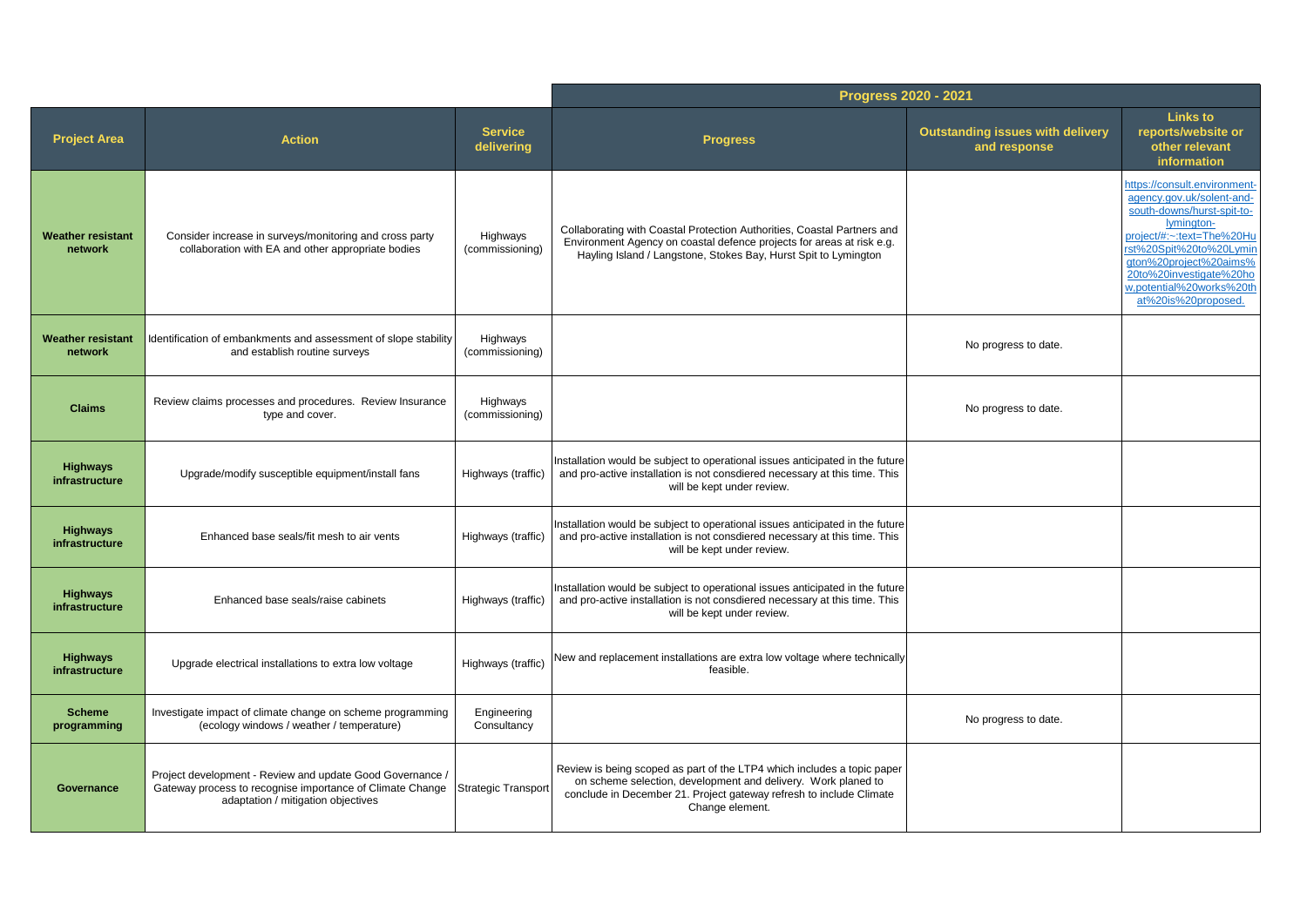|                     |                                                                                                                      |                                                                   | <b>Progress 2020 - 2021</b>                                                                                                                |                                                  |                                                                        |
|---------------------|----------------------------------------------------------------------------------------------------------------------|-------------------------------------------------------------------|--------------------------------------------------------------------------------------------------------------------------------------------|--------------------------------------------------|------------------------------------------------------------------------|
| <b>Project Area</b> | <b>Action</b>                                                                                                        | <b>Service</b><br>delivering                                      | <b>Progress</b>                                                                                                                            | Outstanding issues with delivery<br>and response | <b>Links to</b><br>reports/website or<br>other relevant<br>information |
| Data                | Adopt Ecosystems Services tool to establish baseline value of<br>existing natural environment assets e.g. CAVAT      | Highways<br>(Commissioning -<br>Arboriculture) and<br>Environment |                                                                                                                                            | No progress to date.                             |                                                                        |
| <b>Strategy</b>     | <b>Ensure Highays Management Action Plan integrates countywide (Commissioning),</b><br>Green Infrastructure Strategy | Highways<br>Planning and<br>Environment                           | Hampshire Spatial Framework for the environment and infrastructure<br>work commissioned (March 2021) and due to be completed by July 2021. |                                                  | https://hampshire-spatial-<br>framework-<br>luc.hub.arcgis.com/        |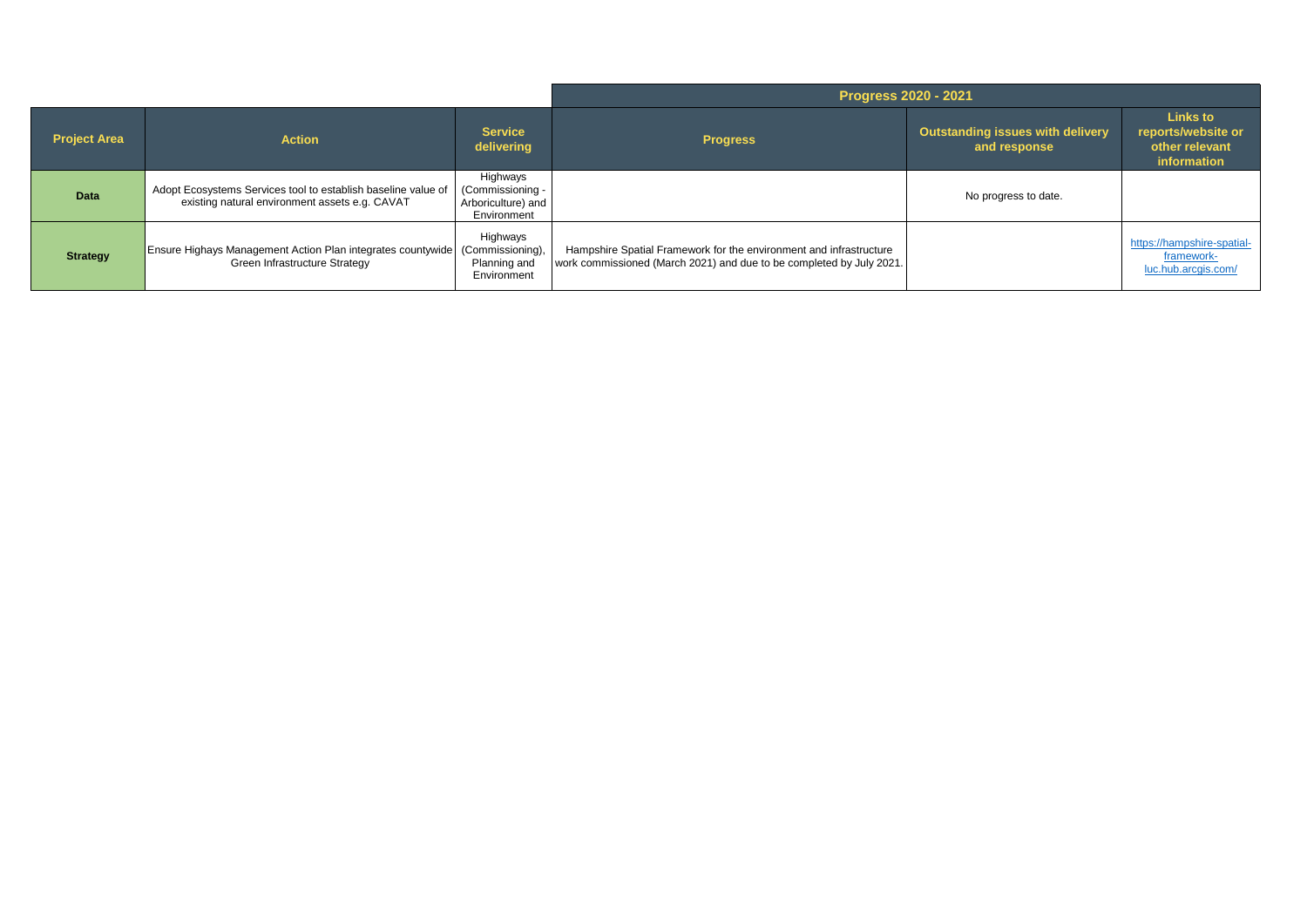|                             |                                                                                                                                                                                                                                      |                                                | <b>Progress 2020 - 2021</b>                                                                                                                                                                                                                                                                                                                                                                                                                                                                         |                                                                                                                                                                                                                                                                                |                                                                        |
|-----------------------------|--------------------------------------------------------------------------------------------------------------------------------------------------------------------------------------------------------------------------------------|------------------------------------------------|-----------------------------------------------------------------------------------------------------------------------------------------------------------------------------------------------------------------------------------------------------------------------------------------------------------------------------------------------------------------------------------------------------------------------------------------------------------------------------------------------------|--------------------------------------------------------------------------------------------------------------------------------------------------------------------------------------------------------------------------------------------------------------------------------|------------------------------------------------------------------------|
| <b>Project Area</b>         | <b>Action</b>                                                                                                                                                                                                                        | <b>Service</b><br>delivering                   | <b>Progress</b>                                                                                                                                                                                                                                                                                                                                                                                                                                                                                     | <b>Outstanding issues with delivery</b><br>and response                                                                                                                                                                                                                        | <b>Links to</b><br>reports/website or<br>other relevant<br>information |
|                             |                                                                                                                                                                                                                                      |                                                | <b>Waste and Circular Economy (inc water resource)</b>                                                                                                                                                                                                                                                                                                                                                                                                                                              |                                                                                                                                                                                                                                                                                |                                                                        |
| <b>Water recycling</b>      | Grey water recycling in ETE depots                                                                                                                                                                                                   | Highways<br>(commissioning)                    |                                                                                                                                                                                                                                                                                                                                                                                                                                                                                                     | No progress to date.                                                                                                                                                                                                                                                           |                                                                        |
| <b>Waste infrastructure</b> | Review, baseline (where we are now) and develop appropriate<br>plans.<br>Use previous work undertaken on NI188 to help identify risks<br>and mitigations                                                                             | Waste & resource<br>management                 |                                                                                                                                                                                                                                                                                                                                                                                                                                                                                                     | Progress has been limited by workloads and<br>restrictions on site visits as a result of the<br>pandemic. Climate change will be<br>considered as part of process in any future<br>infrastructure decisions.                                                                   |                                                                        |
| <b>Closed landfill</b>      | Review, baseline (where we are now) and develop appropriate<br>plans. Use previous work undertaken on NI188 to help identify<br>risks and mitigations                                                                                | Waste & resource<br>management                 |                                                                                                                                                                                                                                                                                                                                                                                                                                                                                                     | Progress has been limited by workloads and<br>restrictions on site visits as a result of the<br>pandemic.                                                                                                                                                                      |                                                                        |
| <b>Behaviour change</b>     | Education of staff, families and children about the impact of<br>climate change on the availability of water supplies and<br>encouragement of water saving strategies across all settings<br>(eg. Turn tap off when brushing teeth). | Childrens' services                            |                                                                                                                                                                                                                                                                                                                                                                                                                                                                                                     | Education of staff, families and children has<br>been impacted by the COVID-19 response.<br>Meetings are scheduled for May 2021 to<br>take this forwards. The current external<br>provider frameworks are being developed<br>ahead of retendering so this will be<br>included. |                                                                        |
| <b>Water storage</b>        | Planting trees: increase shading, reduce temperatures, increase<br>evapotranspiration, increase water infiltration, reduce speed of<br>overland flows, improve biodiversity etc.                                                     | Highways<br>(Commissioning)<br>and Environment | Strategic meeting with Southern Water CEO and response submitted to<br>Water for Life - Hampshire consultation. Water stewardship objectives<br>reflected in Local Flood and Water Management Strategy. Involvement<br>with development of new Drainage and Wastewater Management Plans<br>(Thames, Wessex and Southern Water) and Water Resources South<br>East Catchment Workshops. No progress for ETE Commissioning to<br>date ref tree planting, we will need to better understand risk areas. |                                                                                                                                                                                                                                                                                |                                                                        |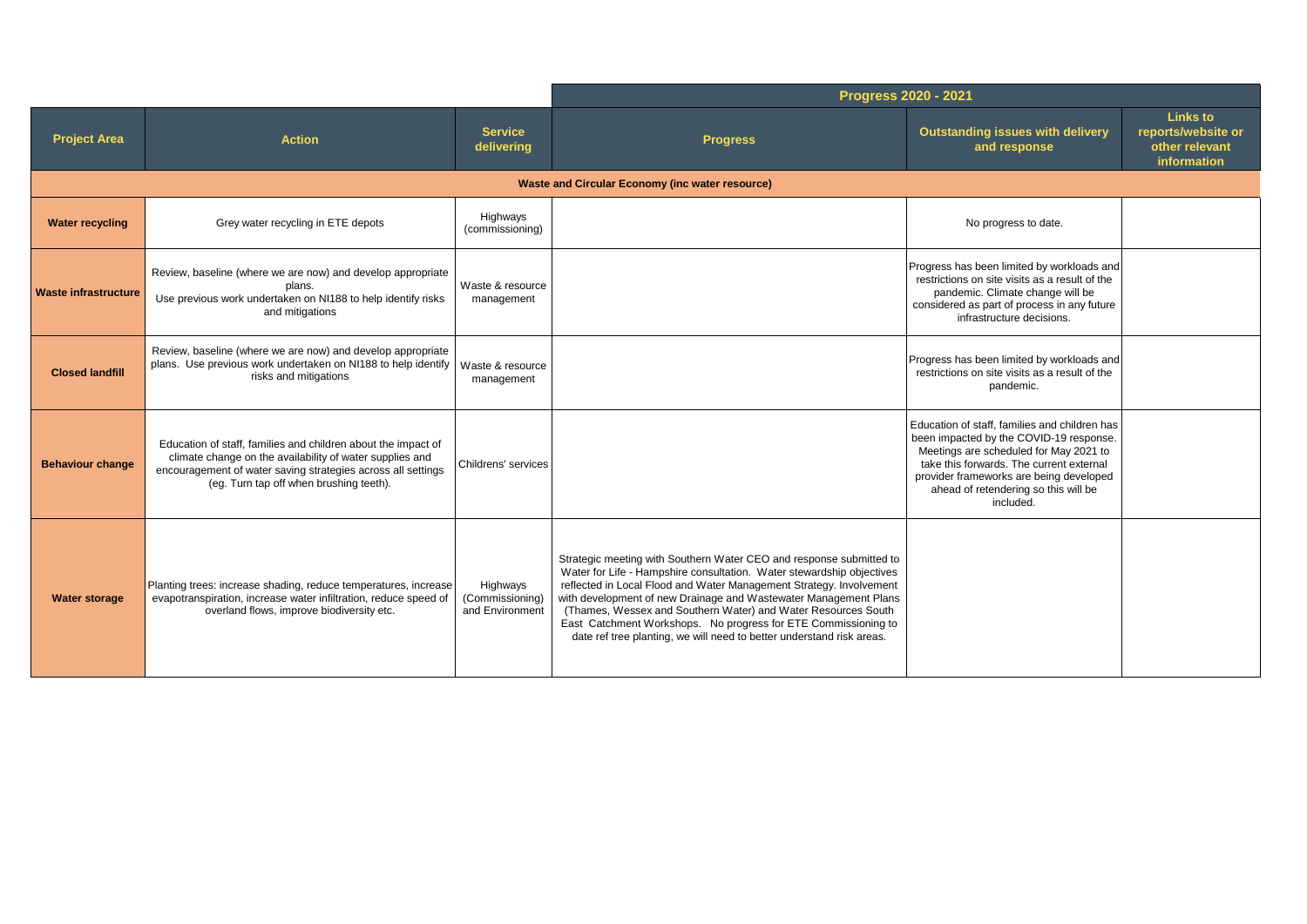|                                                               |                                                                                                                                                                                                                                                                                                                                                                                                                                                                                                                                                                                             |                              | Progress 2020 - 2021                                                                                                                                                                                                                                                                                                                                                                                                                                                                                                                                                           |                                                                                                                                                                                               |                                                                                                                                                                                                                         |
|---------------------------------------------------------------|---------------------------------------------------------------------------------------------------------------------------------------------------------------------------------------------------------------------------------------------------------------------------------------------------------------------------------------------------------------------------------------------------------------------------------------------------------------------------------------------------------------------------------------------------------------------------------------------|------------------------------|--------------------------------------------------------------------------------------------------------------------------------------------------------------------------------------------------------------------------------------------------------------------------------------------------------------------------------------------------------------------------------------------------------------------------------------------------------------------------------------------------------------------------------------------------------------------------------|-----------------------------------------------------------------------------------------------------------------------------------------------------------------------------------------------|-------------------------------------------------------------------------------------------------------------------------------------------------------------------------------------------------------------------------|
| <b>Project Area</b>                                           | <b>Action</b>                                                                                                                                                                                                                                                                                                                                                                                                                                                                                                                                                                               | <b>Service</b><br>delivering | <b>Progress</b>                                                                                                                                                                                                                                                                                                                                                                                                                                                                                                                                                                | <b>Outstanding issues with delivery</b><br>and response                                                                                                                                       | <b>Links to</b><br>reports/website or<br>other relevant<br>information                                                                                                                                                  |
|                                                               |                                                                                                                                                                                                                                                                                                                                                                                                                                                                                                                                                                                             |                              | <b>Resilient Natural Environment</b>                                                                                                                                                                                                                                                                                                                                                                                                                                                                                                                                           |                                                                                                                                                                                               |                                                                                                                                                                                                                         |
| <b>Biodiversity/habitat</b><br>preservation or<br>restoration | Provision of data and specialist advice: to protect all remaining<br>areas of priority habitat, and to restore and re-create new areas<br>of native habitat and green infrastructure to improve overall<br>resillience to climate change through being 'more, bigger,<br>better, joined up'; ensuring a more permeable landscape of<br>sufficient habitat connectivity and quality to facilitate species<br>dispersal and adaptation as their climatic space moves, to<br>improve capacity of land to absorb more carbon, and to provide<br>cooling and improved air quality in urban areas | Environment                  | Annual Biodiversity Monitoring Report updated.<br>Ecological Network Mapping updated.<br>Carbon storage mapping (by habitat type) available to inform habitat<br>restoration/re-creation proposals.<br>HBIC data made available to 25 funding partners and >500 developer<br>requests.                                                                                                                                                                                                                                                                                         | Delayed implementation of mandatory<br>Biodivervisty Net Gain due to delay to the<br>passing of the Environment Bill. No<br>statistics as yet on BNG regarding County<br>applications/schemes | https://documents.hants.go<br>v.uk/biodiversity/HBICAnnu<br>alBiodiversityMonitoringRep<br>ort2019-20.pdf<br>http://documents.hants.gov.<br>uk/biodiversity/Mappingthe<br>HampshireEcologicalNetwo<br>rkFinalReport.pdf |
| <b>Biodiversity/habitat</b><br>preservation or<br>restoration | Contributing to the South Downs Joint Accord - preserving<br>national parks and encouraging physical activity                                                                                                                                                                                                                                                                                                                                                                                                                                                                               | Public Health                | Ongoing                                                                                                                                                                                                                                                                                                                                                                                                                                                                                                                                                                        |                                                                                                                                                                                               |                                                                                                                                                                                                                         |
| <b>Biodiversity/habitat</b><br>preservation or<br>restoration | Review Hampshire Minerals & Waste Plan to ensure restoration<br>policies given suitable consideration to climate change<br>resilience e.g. flood attenuation storage, green/blue infrastruture<br>networks etc.                                                                                                                                                                                                                                                                                                                                                                             | <b>Strategic Planning</b>    | Following the 2020 Review of the HMWP, authority to proceed with a<br>partial update of Plan given by Cabinet and Council in Jan/Feb 2021 with<br>Local Development Scheme agreed. Agreement from all partners also<br>now in place.                                                                                                                                                                                                                                                                                                                                           |                                                                                                                                                                                               | https://democracy.hants.gov<br>.uk/ieListDocuments.aspx?<br>Cld=163&Mld=6561&Ver=4                                                                                                                                      |
| <b>Biodiversity/habitat</b><br>preservation or<br>restoration | Increased resilience through expanding and connecting<br>habitats.<br>Opportunities for nature recovery and rewilding identified.<br>Adaptive and updated management practices reviewed through<br>updated management plans.<br>Adopted Pollinator Action Plan                                                                                                                                                                                                                                                                                                                              | <b>CCBS</b>                  | We are looking to make a statement about what rewilding means for the<br>Natural Environment.<br>Pollinator strategy has been developed and is underway. This involves<br>working to increase pollinator habitats in Parishes. Working with Parish<br>Councils to enable them to locate relevant pollinator information online<br>via the Parish Pages and this will be live this year.<br>The Countryside Service have launched a tree project which includes a<br>service-wide system to identify possible tree planting locations within the<br>Countryside Service Estate. |                                                                                                                                                                                               |                                                                                                                                                                                                                         |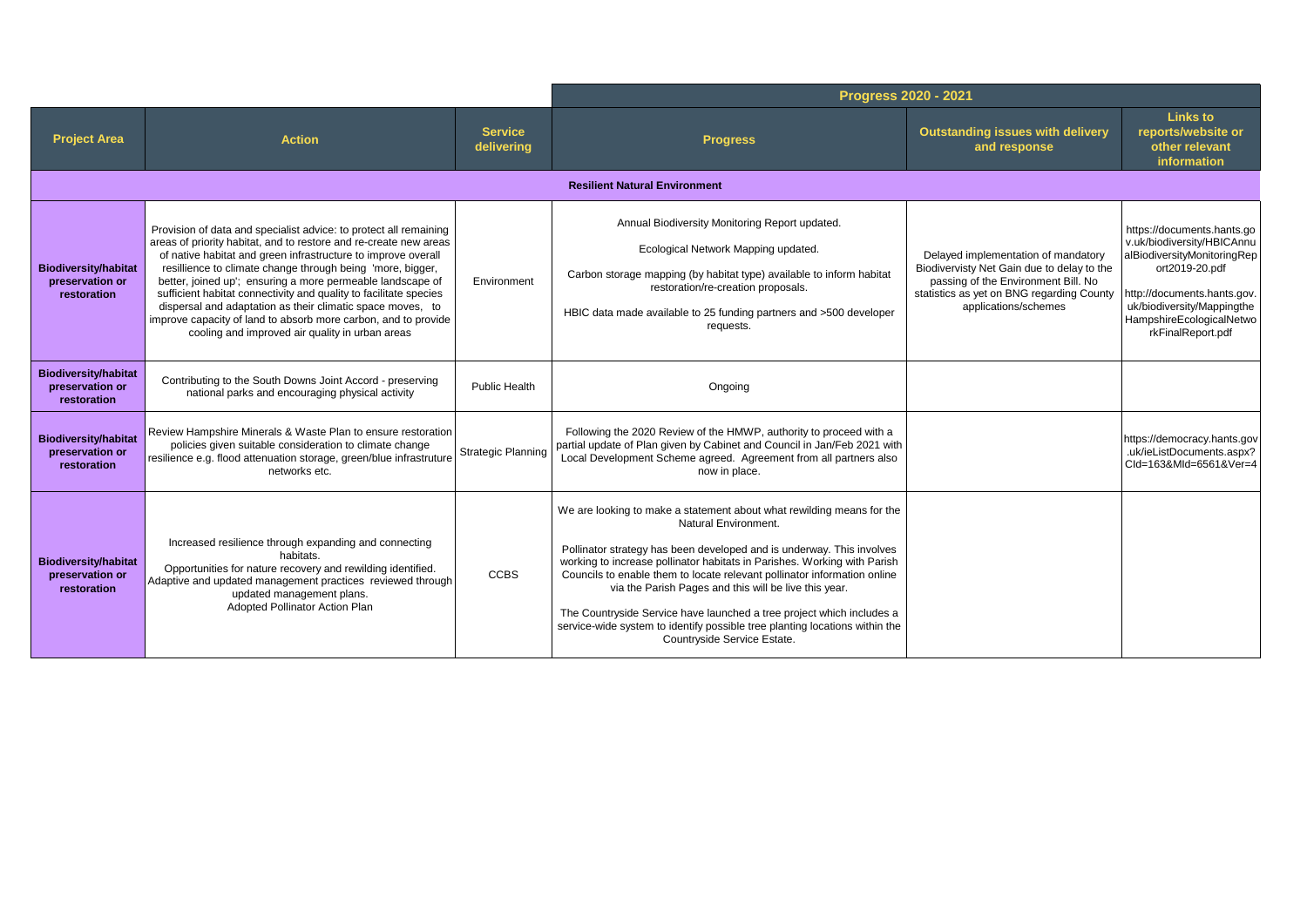|                                                               |                                                                                                                                                                                                                                                                                                                                                                                                                                                                                                                                                                                                                                     |                                                                   | Progress 2020 - 2021                                                                                                                                                                                                                                                                                                                                                                                                                                                                                                                                                                                                                                                                                                                                                                                                                                                                                             |                                                                                                                                                                                                                                                                                                                                                                                                                                                                                                                          |                                                                                               |
|---------------------------------------------------------------|-------------------------------------------------------------------------------------------------------------------------------------------------------------------------------------------------------------------------------------------------------------------------------------------------------------------------------------------------------------------------------------------------------------------------------------------------------------------------------------------------------------------------------------------------------------------------------------------------------------------------------------|-------------------------------------------------------------------|------------------------------------------------------------------------------------------------------------------------------------------------------------------------------------------------------------------------------------------------------------------------------------------------------------------------------------------------------------------------------------------------------------------------------------------------------------------------------------------------------------------------------------------------------------------------------------------------------------------------------------------------------------------------------------------------------------------------------------------------------------------------------------------------------------------------------------------------------------------------------------------------------------------|--------------------------------------------------------------------------------------------------------------------------------------------------------------------------------------------------------------------------------------------------------------------------------------------------------------------------------------------------------------------------------------------------------------------------------------------------------------------------------------------------------------------------|-----------------------------------------------------------------------------------------------|
| <b>Project Area</b>                                           | <b>Action</b>                                                                                                                                                                                                                                                                                                                                                                                                                                                                                                                                                                                                                       | <b>Service</b><br>delivering                                      | <b>Progress</b>                                                                                                                                                                                                                                                                                                                                                                                                                                                                                                                                                                                                                                                                                                                                                                                                                                                                                                  | <b>Outstanding issues with delivery</b><br>and response                                                                                                                                                                                                                                                                                                                                                                                                                                                                  | <b>Links to</b><br>reports/website or<br>other relevant<br>information                        |
| <b>Biodiversity/habitat</b><br>preservation or<br>restoration | Later and reduced frequency of mowing on highways vergers to<br>enable plants to flower and set seed, to increase biodiversity<br>and pollinator species                                                                                                                                                                                                                                                                                                                                                                                                                                                                            | Highways<br>(commissioning)<br>and Environment                    | The grass cutting regime was changed at the start of the new Highways<br>service contract in 2017 to reduce the number of 1m cuts to one cut<br>between April and June and to leave the verges unmown between July<br>and September to allows plants to flower and set seed to be set, and<br>increase availability of nectaring sources for pollinators. Full width cuts<br>then take place later in the year every alternative year to reduce scrub<br>encroachment. Areas of grass verge cut for highway safety purposes will<br>continue to be cut as required.<br>4 new RVEIs (Road Verges of Ecological Importance) were added to the<br>RVEI programme since July 2020 bringing the total to 208. RVEIs<br>receive cuts at particular times of year appropriate to their needs. The 4<br>added over the past year are important for glow worms, ancient woodland<br>flora, downland flora and rare plants | The proposed trial of re-wilding verges did<br>not take place due to the delays and<br>difficulties with Covid last year, however it is<br>still the intention to re-wild some wide<br>verges in East Hampshire as a trail to<br>establish what works are necessary and<br>understand the impacts on the various<br>verge cutting regimes. The areas (exact<br>locations to be agreed and finalised) will be<br>prepared later this year and into 2022 with<br>the full trail taking place during next<br>calendar year. | See: Grass cutting and<br>weed killing   Hampshire<br><b>County Council</b><br>(hants.gov.uk) |
| <b>Biodiversity/habitat</b><br>preservation or<br>restoration | look at separating footpaths and cycle ways out and crafting<br>corridors of trees to filter polutants from cars                                                                                                                                                                                                                                                                                                                                                                                                                                                                                                                    | Highways<br>(Commissioning -<br>Arboriculture) and<br>Environment |                                                                                                                                                                                                                                                                                                                                                                                                                                                                                                                                                                                                                                                                                                                                                                                                                                                                                                                  | No progress to date.                                                                                                                                                                                                                                                                                                                                                                                                                                                                                                     |                                                                                               |
| <b>Management of</b><br>coastal habitats                      | Joint departmental / long term strategic planning to prioritise key<br>sites for change including those holding the line, managed<br>retreat etc. May include need for adaptation and mitigation<br>measures on reserves and/or adjacent/local sites and coastal<br>access. Long term strategy required.                                                                                                                                                                                                                                                                                                                            | <b>CCBS</b>                                                       | Thinking is underway at key sites particularly Titchfield Haven and<br>Lymington and Keyhaven. Also under consideration are Hooke with<br>Warsash along this part of the coastline. In addition a number of sites are<br>under consideration for benefits for mitigation, for nitrates, brent geese,<br>and for sites on Hayling island with regard to inundation and coastal<br>erosion/access.                                                                                                                                                                                                                                                                                                                                                                                                                                                                                                                 |                                                                                                                                                                                                                                                                                                                                                                                                                                                                                                                          |                                                                                               |
| <b>Management of</b><br>coastal habitats                      | Provision of data and specialist advice: to protect undeveloped<br>areas of coastline & estuary from development to; allow<br>'managed retreat', 'managed realignment', and restoration/re-<br>creation of coastal habitats, to allow habitats to 'roll back' and<br>link to others to improve overall resillience through being 'more,<br>bigger, better, joined up'; will reduce nitrates levels reaching<br>coastal waters; and improve capacity of land to absorb more<br>flood water and carbon. More natural habitats such as wetlands<br>and woodland have the potential to soak up water and mitigate<br>flooding elsewhere | Environment                                                       | Refresh of North Solent Shoreline Management Plan commenced in<br>2019                                                                                                                                                                                                                                                                                                                                                                                                                                                                                                                                                                                                                                                                                                                                                                                                                                           |                                                                                                                                                                                                                                                                                                                                                                                                                                                                                                                          |                                                                                               |
| <b>Management of</b><br>coastal habitats                      | Understanding of impacts of sea level rise and climate change<br>on the Hampshire coastline and landscape character areas.                                                                                                                                                                                                                                                                                                                                                                                                                                                                                                          | Environment                                                       | Hampshire Spatial Framework for the environment and infrastructure<br>work commissioned (March 2021) and due to be completed by July 2021.                                                                                                                                                                                                                                                                                                                                                                                                                                                                                                                                                                                                                                                                                                                                                                       |                                                                                                                                                                                                                                                                                                                                                                                                                                                                                                                          |                                                                                               |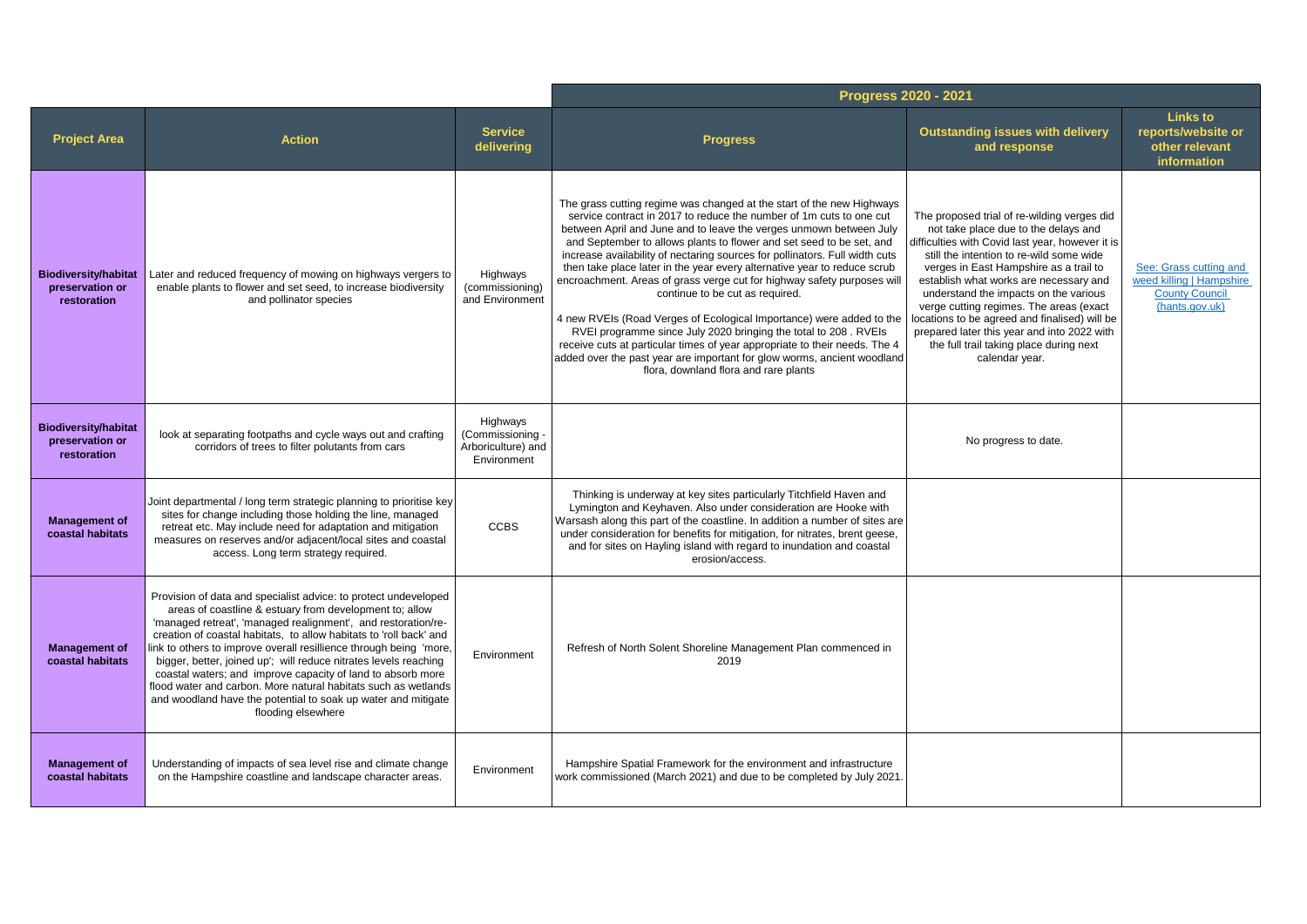|                                           |                                                                                                                                                                                                        |                                                | Progress 2020 - 2021                                                                                                                                                                                                                                                                                                                                                                                                                    |                                                         |                                                                        |
|-------------------------------------------|--------------------------------------------------------------------------------------------------------------------------------------------------------------------------------------------------------|------------------------------------------------|-----------------------------------------------------------------------------------------------------------------------------------------------------------------------------------------------------------------------------------------------------------------------------------------------------------------------------------------------------------------------------------------------------------------------------------------|---------------------------------------------------------|------------------------------------------------------------------------|
| <b>Project Area</b>                       | <b>Action</b>                                                                                                                                                                                          | <b>Service</b><br>delivering                   | <b>Progress</b>                                                                                                                                                                                                                                                                                                                                                                                                                         | <b>Outstanding issues with delivery</b><br>and response | <b>Links to</b><br>reports/website or<br>other relevant<br>information |
| <b>Management of</b><br>coastal habitats  | Raise awareness and understanding of the impacts of Climate<br>Change on the Solent and appropriate mitigation, resilience and<br>adaptation measures (Solent Forum Business Plan: Objective<br>6)     | Environment                                    | Continued progress at meetings                                                                                                                                                                                                                                                                                                                                                                                                          |                                                         |                                                                        |
| <b>Management of</b><br>coastal habitats  | Collaborate on review of strategically important Shoreline<br>Management Plans where significant infrastructure and HCC<br>landholdings are implicated e.g. Hayling Island, Hurst Spit,<br>Calshot etc | Environment and<br><b>CCBS</b>                 | A review has started on all three areas: Calshot, Hurst Spit and Hayling<br>Island. Hurst Spit-Data collection and analysis and local stakholder<br>engagement underway. A stakeholder Advisory group has been set up.<br>Starting to consider options analysis. Review of Calshot and Hayling<br>Island (Billy line) is underway.                                                                                                      |                                                         |                                                                        |
| <b>Management of</b><br>coastal habitats  | Support Regional Flood and Coastal Committees for Southern,<br>Thames and Wessex regions                                                                                                               | Environment                                    | Ongoing officer and member attendance at RFCC meetings                                                                                                                                                                                                                                                                                                                                                                                  |                                                         |                                                                        |
| <b>Resilient trees</b>                    | Increase appropriate standard tree planting Highway and non-<br>highway land                                                                                                                           | Highways<br>(Commissioning)<br>and Environment | 1351 new trees planted by ETE arboriculture in 20/21                                                                                                                                                                                                                                                                                                                                                                                    |                                                         |                                                                        |
| Adaptive<br>management of rural<br>estate | Adaptive management practices, review of cropping, livestock<br>type and disease resistent varieties / breeds / crops. Animal<br>health status set up.                                                 | <b>CCBS</b>                                    | This work has started. A farm strategy has been drafted and includes<br>climate change and nature recovery aspects to it. We are reviewing our<br>internal management plans with a view to tracking adaptive management<br>and monitoring systems. These will be updated over time. A review of<br>internal management plans, which forms part of an operational change,<br>has started. A review of the farm strategy is now underway. |                                                         |                                                                        |
| <b>Highways vegetation</b>                | Cut and collect trails of grass verges.                                                                                                                                                                | Highways<br>(commissioning)                    | The cut and collect trial of some entral reserves has commenced in 2021.<br>This will take a full year to complete and then finding will be made<br>available.                                                                                                                                                                                                                                                                          |                                                         |                                                                        |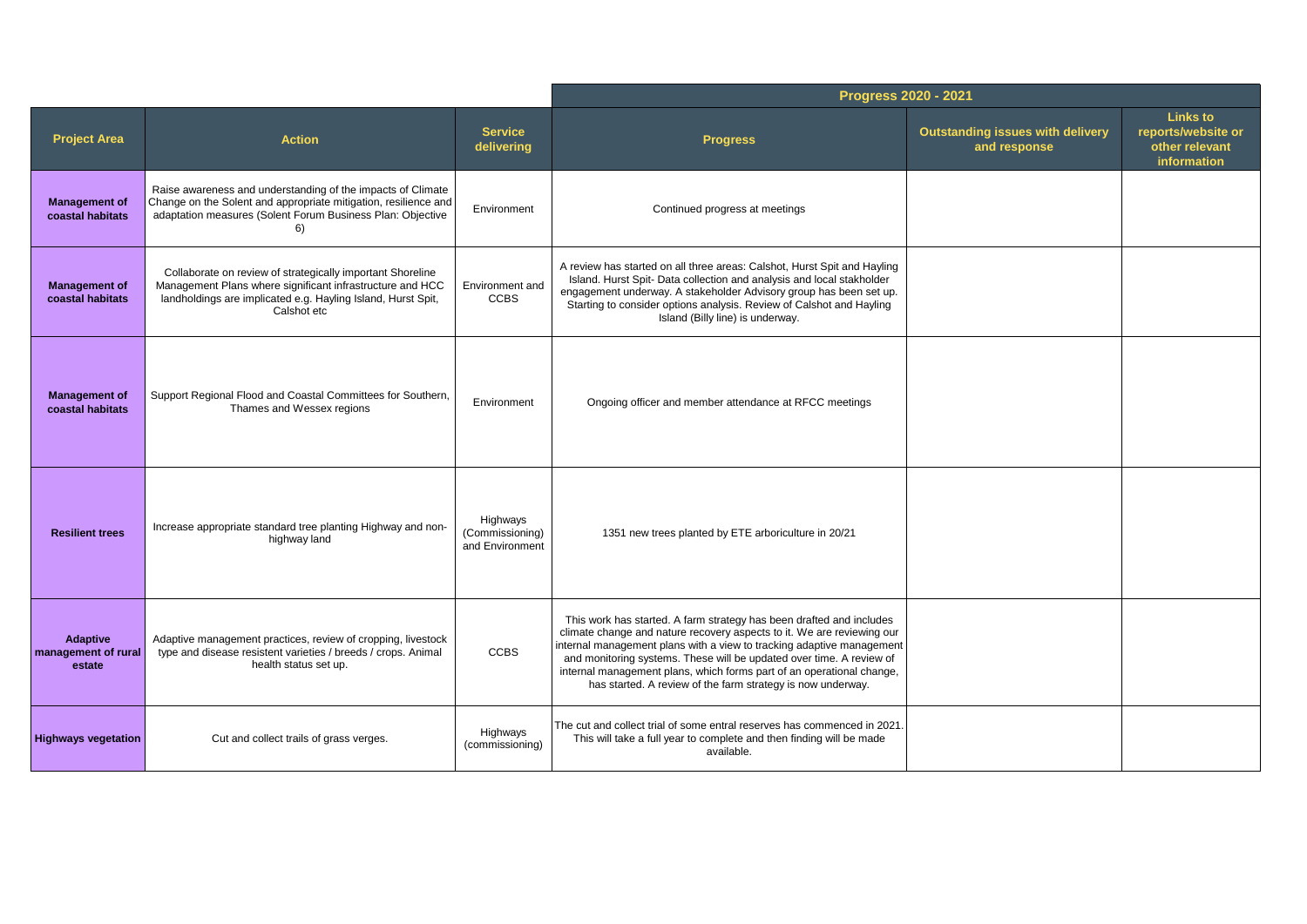|                                      |                                                                                                                                                                                                                                                                                                                                                                                                                                                                                                        |                                                | <b>Progress 2020 - 2021</b>                                                                                                                                                                                                                                                           |                                                         |                                                                                       |
|--------------------------------------|--------------------------------------------------------------------------------------------------------------------------------------------------------------------------------------------------------------------------------------------------------------------------------------------------------------------------------------------------------------------------------------------------------------------------------------------------------------------------------------------------------|------------------------------------------------|---------------------------------------------------------------------------------------------------------------------------------------------------------------------------------------------------------------------------------------------------------------------------------------|---------------------------------------------------------|---------------------------------------------------------------------------------------|
| <b>Project Area</b>                  | <b>Action</b>                                                                                                                                                                                                                                                                                                                                                                                                                                                                                          | <b>Service</b><br>delivering                   | <b>Progress</b>                                                                                                                                                                                                                                                                       | <b>Outstanding issues with delivery</b><br>and response | <b>Links to</b><br>reports/website or<br>other relevant<br>information                |
| <b>Highways vegetation</b>           | Ensure sufficient resources are in place to secure management,<br>maintenance and benefits of ecosystem services i.e. new<br>planting and grass, for at least a period equivalent to that<br>required in planning approval.                                                                                                                                                                                                                                                                            | Highways<br>(Commissioning)<br>and Environment | Linked to reviewing Good Governance / Gateway process action. The<br>recent HTT Climate Change Workshop has started the process of looking<br>at all areas of activity in the design, decision making and delivery of policy<br>and schemes.                                          |                                                         |                                                                                       |
| <b>Flood and water</b><br>management | Publication and application of new Local Flood and Water<br>Management Strategy and surface water policies to ensure<br>development is designed to reduce flood risk i.e. Policies written<br>to ensure that only developments which can prove they have<br>enough attenuation on site for a 1% probability rainfall event<br>plus a 40% upgrade for climate change (guidance from EA re<br>percentages for different sites - anywhere between 20 and<br>40%); Undertake research for Defra (current). | Environment                                    | Local Flood and Water Management Strategy published. Catchment<br>Area Action Plans and policies in development. Support provided to<br>Defra for the preparation of "Report of a review of the arrangements for<br>determining responsibility for surface water and drainage assets" |                                                         | Surface water and<br>drainage: review of<br>responsibilities - GOV.UK<br>(www.gov.uk) |
| <b>Flood and water</b><br>management | Develop 18 prioritised Catchment Area Action Plans - Working<br>with communities to highlight flood and water management<br>issues; Support for Parish Lengthsman schemes                                                                                                                                                                                                                                                                                                                              | Environment                                    | In development. Due for completion 2021/22                                                                                                                                                                                                                                            |                                                         |                                                                                       |
| <b>Flood and water</b><br>management | Promote delivery of biodiversity, tree planting programmes and<br>landscape enhancement to support flood risk reduction<br>outcomes; Use of landholdings for flood attenuation; online<br>storage, reed bed systems (flood attenuation and filtration) e.g.<br>Education Estate, County Farms, Country Parks etc; application<br>of Natural Flood Management principles e.g. Watercress and<br>Winterbournes project.                                                                                  | Environment                                    | Unsuccessful EOI submitted to Environment Agency Resilience<br>Innovation Programme. Key concepts and ideas to be further developed<br>and applied through Outer Winchester - Strategic Flood and Water<br>Management Pilot Programme                                                 |                                                         | https://democracy.hants.gov<br>.uk/documents/s62243/Rep<br>ort.pdf                    |
| <b>Flood and water</b><br>management | Implement and adopt Sustainable Drainage Systems (drainage<br>hierarchy) to reduce flood risk, reduce maintenance and<br>increase ecology and biodiversity. Promote better management<br>/ control through policies in new Local Flood and Water<br>Management Strategy and Catchment Management Plans.                                                                                                                                                                                                | Environment                                    | Local Flood and Water Management Strategy published. Catchment<br>Area Action Plans and policies in development.                                                                                                                                                                      |                                                         |                                                                                       |
| <b>Flood and water</b><br>management | Refresh and relaunch Hampshire Strategic Flood and Water<br>Management Partnership Board as annual FWM conference                                                                                                                                                                                                                                                                                                                                                                                      | Environment                                    | Review of purpose and terms of reference for Partnership Board<br>completed.                                                                                                                                                                                                          |                                                         |                                                                                       |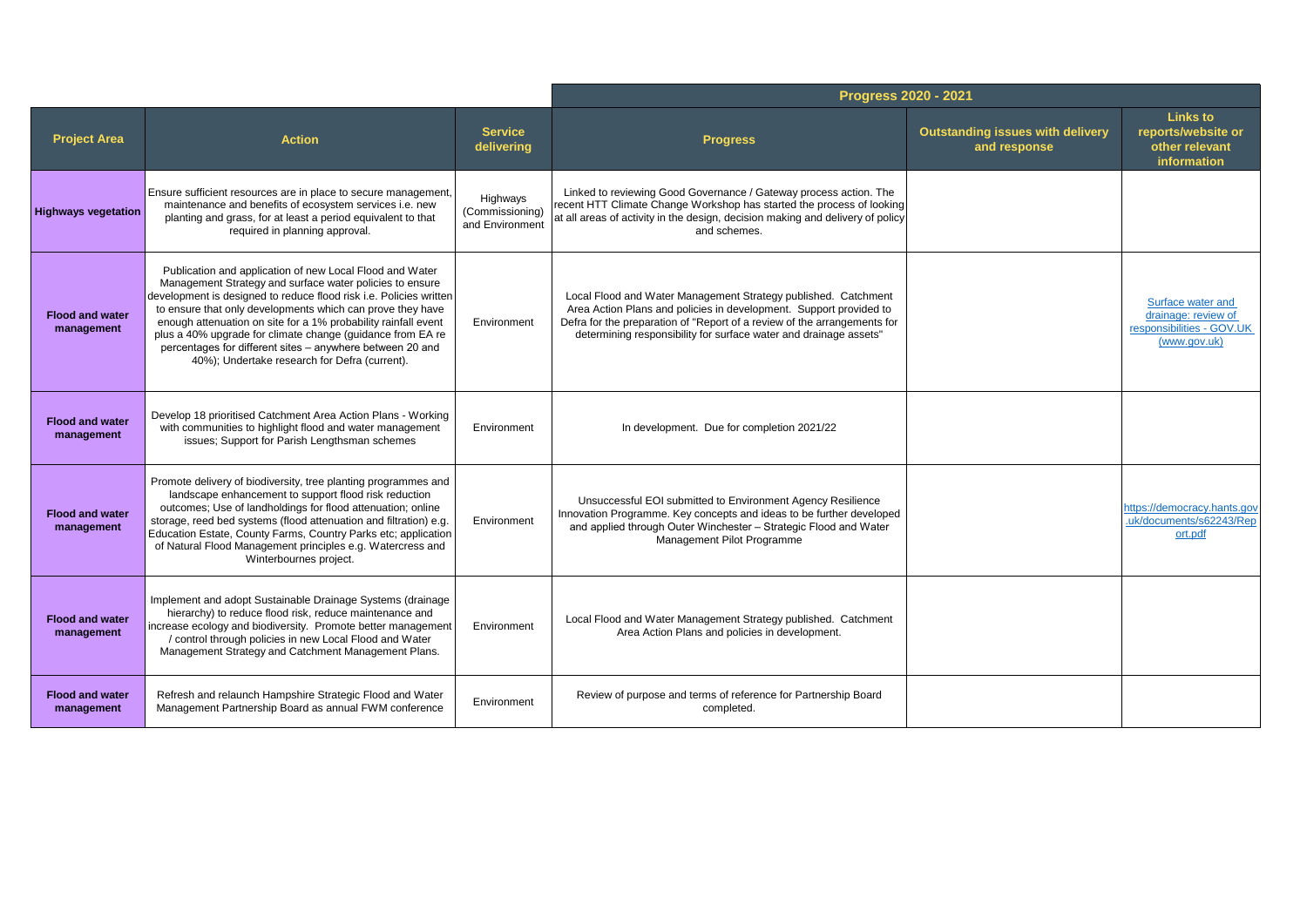|                                      |                                                                                                                                                                                                             |                              | Progress 2020 - 2021                                                                                                                                                                                                                |                                                         |                                                                                          |
|--------------------------------------|-------------------------------------------------------------------------------------------------------------------------------------------------------------------------------------------------------------|------------------------------|-------------------------------------------------------------------------------------------------------------------------------------------------------------------------------------------------------------------------------------|---------------------------------------------------------|------------------------------------------------------------------------------------------|
| <b>Project Area</b>                  | <b>Action</b>                                                                                                                                                                                               | <b>Service</b><br>delivering | <b>Progress</b>                                                                                                                                                                                                                     | <b>Outstanding issues with delivery</b><br>and response | <b>Links to</b><br>reports/website or<br>other relevant<br>information                   |
| <b>Flood and water</b><br>management | Advising riparian owners on maintaining and managing<br>watercourses; Regulation and consent for work on Ordinary<br>Watercourses                                                                           | Environment                  | New guidance developed and made available through website and social<br>media platforms                                                                                                                                             |                                                         | <b>Riparian Responsibility -</b><br>YouTube                                              |
| <b>Flood and water</b><br>management | Plan, develop and deliver flood risk and coastal defence<br>schemes                                                                                                                                         | Environment                  | Major flood alleviation schemes at Buckskin, Romsey and Winchester<br>completed                                                                                                                                                     |                                                         | <b>Flood Alleviation Projects I</b><br><b>Hampshire County Council</b><br>(hants.gov.uk) |
| <b>Flood and water</b><br>management | Review of Hampshire Minerals & Waste Plan to ensure steady<br>and adequate supply of aggregates to ensure availability of<br>material for flood event materials e.g. sand bags, beach<br>replenishment etc. | <b>Strategic Planning</b>    | Following the 2020 Review of the HMWP, authority to proceed with a<br>partial update of Plan given by Cabinet and Council in Jan/Feb 2021 with<br>Local Development Scheme agreed. Agreement from all partners also<br>now in place |                                                         | https://democracy.hants.gov<br>.uk/ieListDocuments.aspx?<br>Cld=163&Mld=6561&Ver=4       |
| Landscape                            | Develop countywide Green and Blue Infrastructure Strategy<br>integrating Ecological Network mapping and Nature Recovery<br>Networks etc                                                                     | Environment                  | Collaborating with LNP, Wildlife Trust, National Parks etc. Tracking<br>National Pilot Local Nature Recovery Strategies. Will accelerate with the<br>Environment Act.                                                               |                                                         |                                                                                          |
|                                      | Develop and implement Tree Strategy including 1 million trees<br>on the Highways project.                                                                                                                   | Environment                  | Work started on Hampshire Tree Strategy Action Plan. Collaboration<br>with LNP, Wildlife Trust, Forestry Commission, Streets for Trees,<br>Greening Campaign and other partners                                                     |                                                         |                                                                                          |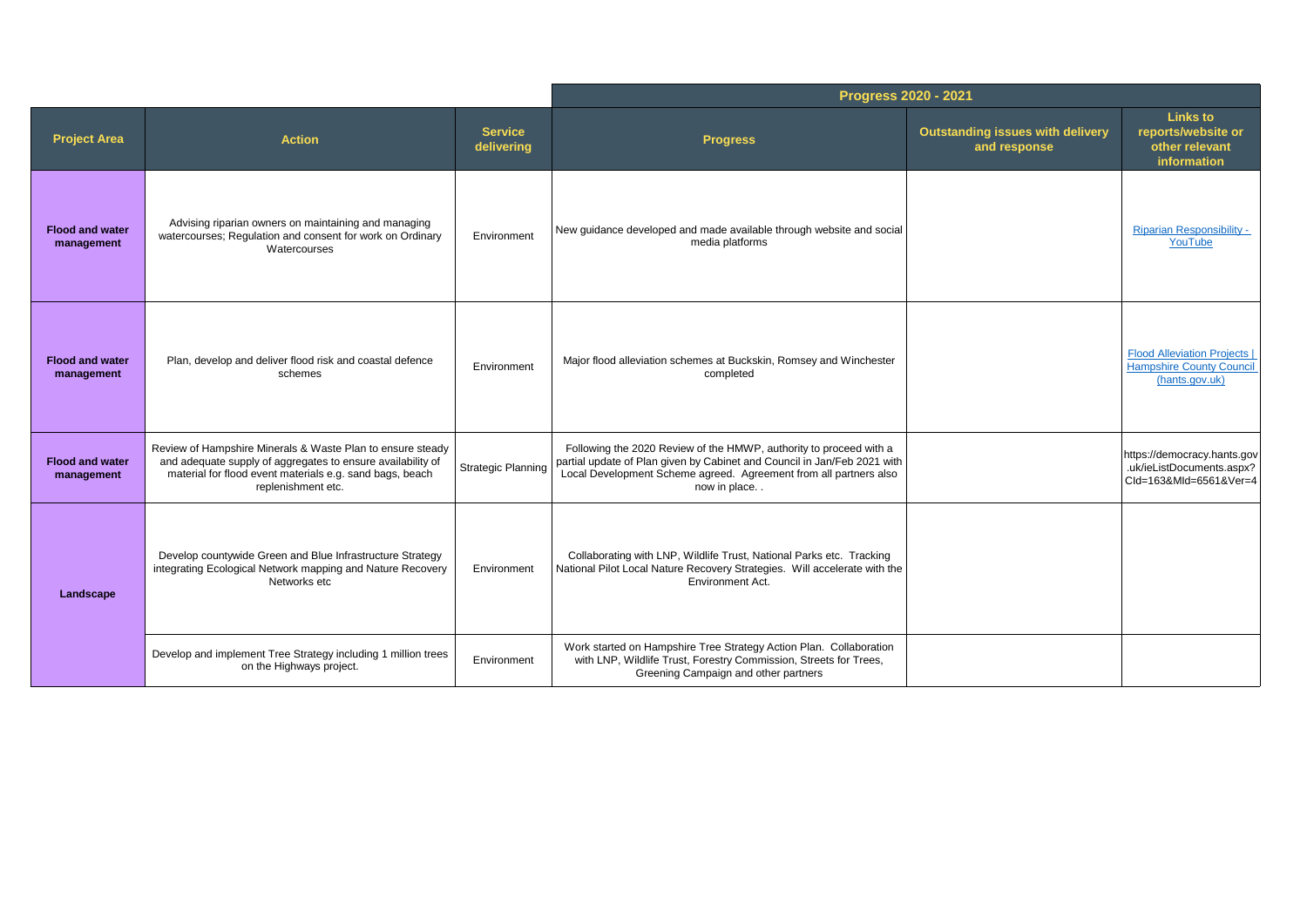|                                             |                                                                                                                                                                                                                                                                                                                                                                                       |                                          | Progress 2020 - 2021                                                                                                                                                                                                                                                                                                                                                                                                                                                                                                                                                                                                                                                                                                                                                                                                      |                                                                                                                                                                                                               |                                                                        |
|---------------------------------------------|---------------------------------------------------------------------------------------------------------------------------------------------------------------------------------------------------------------------------------------------------------------------------------------------------------------------------------------------------------------------------------------|------------------------------------------|---------------------------------------------------------------------------------------------------------------------------------------------------------------------------------------------------------------------------------------------------------------------------------------------------------------------------------------------------------------------------------------------------------------------------------------------------------------------------------------------------------------------------------------------------------------------------------------------------------------------------------------------------------------------------------------------------------------------------------------------------------------------------------------------------------------------------|---------------------------------------------------------------------------------------------------------------------------------------------------------------------------------------------------------------|------------------------------------------------------------------------|
| <b>Project Area</b>                         | <b>Action</b>                                                                                                                                                                                                                                                                                                                                                                         | <b>Service</b><br>delivering             | <b>Progress</b>                                                                                                                                                                                                                                                                                                                                                                                                                                                                                                                                                                                                                                                                                                                                                                                                           | <b>Outstanding issues with delivery</b><br>and response                                                                                                                                                       | <b>Links to</b><br>reports/website or<br>other relevant<br>information |
|                                             |                                                                                                                                                                                                                                                                                                                                                                                       |                                          | <b>Resilient Communities</b>                                                                                                                                                                                                                                                                                                                                                                                                                                                                                                                                                                                                                                                                                                                                                                                              |                                                                                                                                                                                                               |                                                                        |
| <b>Community planning</b><br>and resilience | Emergency planning for a range of events that may occur<br>secondary to climate related adverse weather conditions that<br>can impact on health such as: heatwaves; cold weather;<br>mosquitos; ticks; and flooding. This also encompasses<br>providing information about the physical and mental health<br>effects of emergencies such as flooding.                                  | Adults' health and<br>care/public health |                                                                                                                                                                                                                                                                                                                                                                                                                                                                                                                                                                                                                                                                                                                                                                                                                           | Impacted by Covid-19 response. No<br>progress to date                                                                                                                                                         |                                                                        |
| <b>Community planning</b><br>and resilience | Generate and issue reguar communciations and incorporate<br>into audits to check it is not missed or overlooked. Plans include<br>measures to mitigate effects of global warming such as extreme<br>weather and personal resilience. Service business continuity<br>plans to include consideration of how the service will remain<br>resilient in the face of climate change impacts. | Adults' health and<br>care/public health | Specific mitigation actions are also included in emergency response<br>plans (heatwave and cold weather plans for example) and these plans<br>are updated annually.                                                                                                                                                                                                                                                                                                                                                                                                                                                                                                                                                                                                                                                       | Audits / reviews of service business<br>continuity plans are due to commence in the<br>Summer 2021                                                                                                            |                                                                        |
| <b>Community planning</b><br>and resilience | Meals on Wheels service delivering hot nutritious meals who<br>need support to manage and maintain nutrition. Procedures in<br>place to deliver accessible meals to these individuals even in<br>severe weather and highlight if support is required from local<br>friends or relatives                                                                                               | Adults' health and<br>care/public health | Public Health has stated scoping links and opportunities in response to<br>Food Poverty.<br>During the pandemic, AHC was able to work effectively with partners to<br>ensure that vital basic food parecels were delivered to vulnerable who<br>were self isolated or shielding across the county                                                                                                                                                                                                                                                                                                                                                                                                                                                                                                                         |                                                                                                                                                                                                               |                                                                        |
| <b>Community planning</b><br>and resilience | Visits are prioritised according to need and risk<br>Business continuity plans are updated regularly for priority<br>services<br>Alternative, flexible working arrangements are embedded so<br>more local travel is possible<br>Where appropriate, other methods of contact such as Skype are<br>used to engage with families                                                         | Childrens' services                      | Behavioural change has been a direct result of the pandemic resulting in<br>flexible working arrangements and contact with families virtually which<br>has accelerated the achievement of this action.                                                                                                                                                                                                                                                                                                                                                                                                                                                                                                                                                                                                                    | Whilst behavioural change has been<br>achieved within a pandemic situation, the<br>branch is now undertaking work to agree a<br>set of principles to embed and sustain these<br>changes as business as usual. |                                                                        |
| Health                                      | Develop Air Quality Management Plan including working with<br>schools, workplaces and communities to raise awareness of air<br>quality issues and what can be done to reduce exposure to<br>pollutants through the routes taken, green walls, turning engines<br>off and so on.                                                                                                       | <b>Strategic Transport</b>               | Clean Air Zones investigated in 4 locations (inc. Southampton) have<br>taken place including the development of actions plan. However, the<br>pandemic has impacted traffic levels which means this last year has seen<br>a drop in emmisions levels and so monitoring performance is not<br>considered representative of action plans yet. PH and ETE continue to<br>liaise with District/Bourough LA's with AQMA's to identify opportunities to<br>reduce vehilcle related emmissions such as CAZ's, and Environmental<br>Health written Supplimentary Planning Documents drafted to reduce<br>impact of mew housing developments in infrastructure and emmissions.<br>Winchester CC has consultaed on its SPD. An event for plannerrs,<br>ETE/PH and EH reps to achieve relevent implementable SPD's has<br>been held. |                                                                                                                                                                                                               |                                                                        |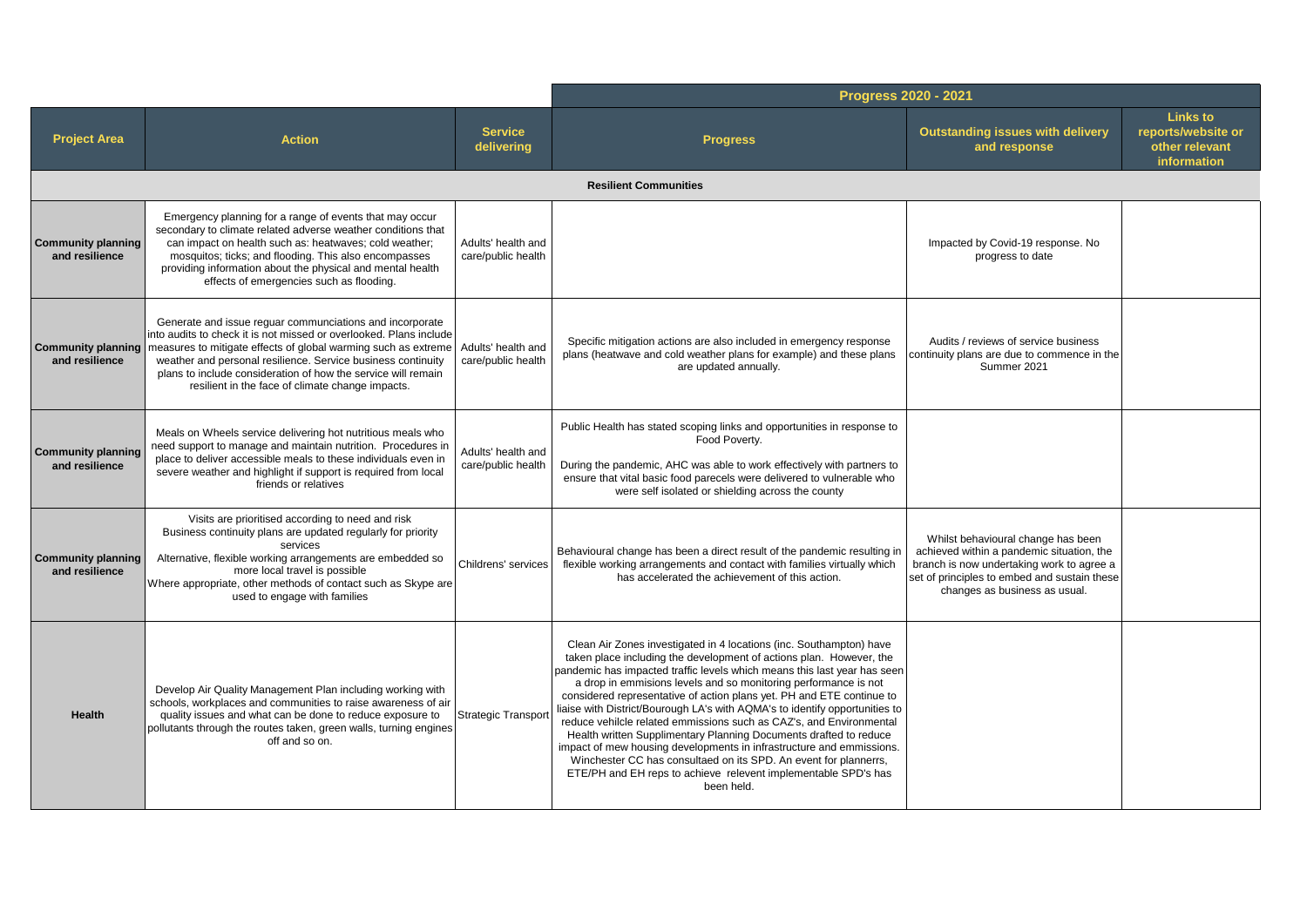|                                    |                                                                                                                                                                                                                                                                   |                              | Progress 2020 - 2021                                                                                                                                                                                                                                                                                                                                                                                                                                                                                                                                                                                                                                                                                                                                           |                                                         |                                                                        |
|------------------------------------|-------------------------------------------------------------------------------------------------------------------------------------------------------------------------------------------------------------------------------------------------------------------|------------------------------|----------------------------------------------------------------------------------------------------------------------------------------------------------------------------------------------------------------------------------------------------------------------------------------------------------------------------------------------------------------------------------------------------------------------------------------------------------------------------------------------------------------------------------------------------------------------------------------------------------------------------------------------------------------------------------------------------------------------------------------------------------------|---------------------------------------------------------|------------------------------------------------------------------------|
| <b>Project Area</b>                | <b>Action</b>                                                                                                                                                                                                                                                     | <b>Service</b><br>delivering | <b>Progress</b>                                                                                                                                                                                                                                                                                                                                                                                                                                                                                                                                                                                                                                                                                                                                                | <b>Outstanding issues with delivery</b><br>and response | <b>Links to</b><br>reports/website or<br>other relevant<br>information |
| <b>Health</b>                      | Education of carers and staff to ensure appropriate use of<br>sunblock and increased fluid intake                                                                                                                                                                 | Childrens' services          | There is advice available to foster carers, this needs to be more obvious<br>within the Foster Carers' Handbook. It is embedded practice that<br>guidance and advice is given each time we receive a heatwave alert.<br>[PH/EP also issue alerts to childcare settings and schools, issue public<br>facing comms, and training support to early years settings].                                                                                                                                                                                                                                                                                                                                                                                               | Advice to be included in the FC Handbook.               |                                                                        |
| Health                             | Reduce exposure by i) using more efficent protective clothing ii)<br>consider greater use of evening/overnight working in summer<br>months.                                                                                                                       | Highways<br>(commissioning)  | 2 reports in 2020 via the HHSC contract. The HHSC is looking to roll-out<br>twlight gangs to help reduce potential for sunburn and heat exposure,<br>along with improving productivity.<br>Long sleeve tops are mandatory requirement to manage sun exposure.                                                                                                                                                                                                                                                                                                                                                                                                                                                                                                  |                                                         |                                                                        |
| Energy efficiency and<br>reduction | A freephone advice line and online advice service. Providing<br>straightforward advice about climate change and sustainability,<br>including energy efficiency and home insulation, to support<br>communities involved with the Greening Campaign                 | Climate Change               | The Environment Centre have responded to 376 telephone enquiries,<br>have received 688 unique website views and have facilitated wide social<br>media engagement (approx. 55k 'impressions' (views/likes etc.))<br>The greatest proportion of enguiries were in relation to the Government's<br>Green Homes Grant schemes (308), followed by energy efficiency (224)<br>and renewable energy generation (98) enquiries. Approximately 40% of<br>both energy efficiency enquiries and renewable energy generation<br>enquiries were subsequently referred for further specialist installation<br>advice.                                                                                                                                                        |                                                         |                                                                        |
| <b>Community energy</b>            | Supporting and enabling local communities to be more energy<br>efficient and to build their own capacity for renewable energy by<br>establishing a Community Energy Network across Hampshire. A<br>pilot project will find start-up projects for community groups | Climate Change               | A survey received 80 responses, and helped to identify five community<br>groups.<br>Community Energy South hosted an online 'Masterclass' in May 2021,<br>attended by up to 90 participants, to share the training, guidance and best<br>practice across all Hampshire groups.<br>Community Energy South are now working with one community group in-<br>depth to assist them to take their community projects to the next stage.<br>This will include developing technical and feasibility aspects, project<br>financing and financial feasibility, production of a business plan and the<br>establishment of a legal entity. Other frontrunner communities will also be<br>supported through the development of a bespoke 'Kick-Start' mentoring<br>package. |                                                         |                                                                        |
| <b>Community energy</b>            | Solar Together group buying scheme. Providing the opportunity<br>for selected homeowners and small to medium businesses to<br>buy high quality solar panels at a highly competitive price.<br>Reverse-auction scheme which usually favours local suppliers        | Climate Change               | Registration for Solar Together Hampshire was open from 15 February to<br>23 March and 8,007 residents registered for the scheme. The supplier<br>auction, held on the 23 March, attracted an average 36% discount across<br>all systems compared to prevailing market rates. Following the action,<br>1,436 registrants accepted their Solar PV quotation and 131 accepted<br>their battery quotation for installation. The acceptance rate for solar PV<br>was 19% versus a target of 15%.<br>Detailed surveys are now being undertaken by the winning installer and<br>installations are planned to be completed by the end of October 2021.                                                                                                                |                                                         |                                                                        |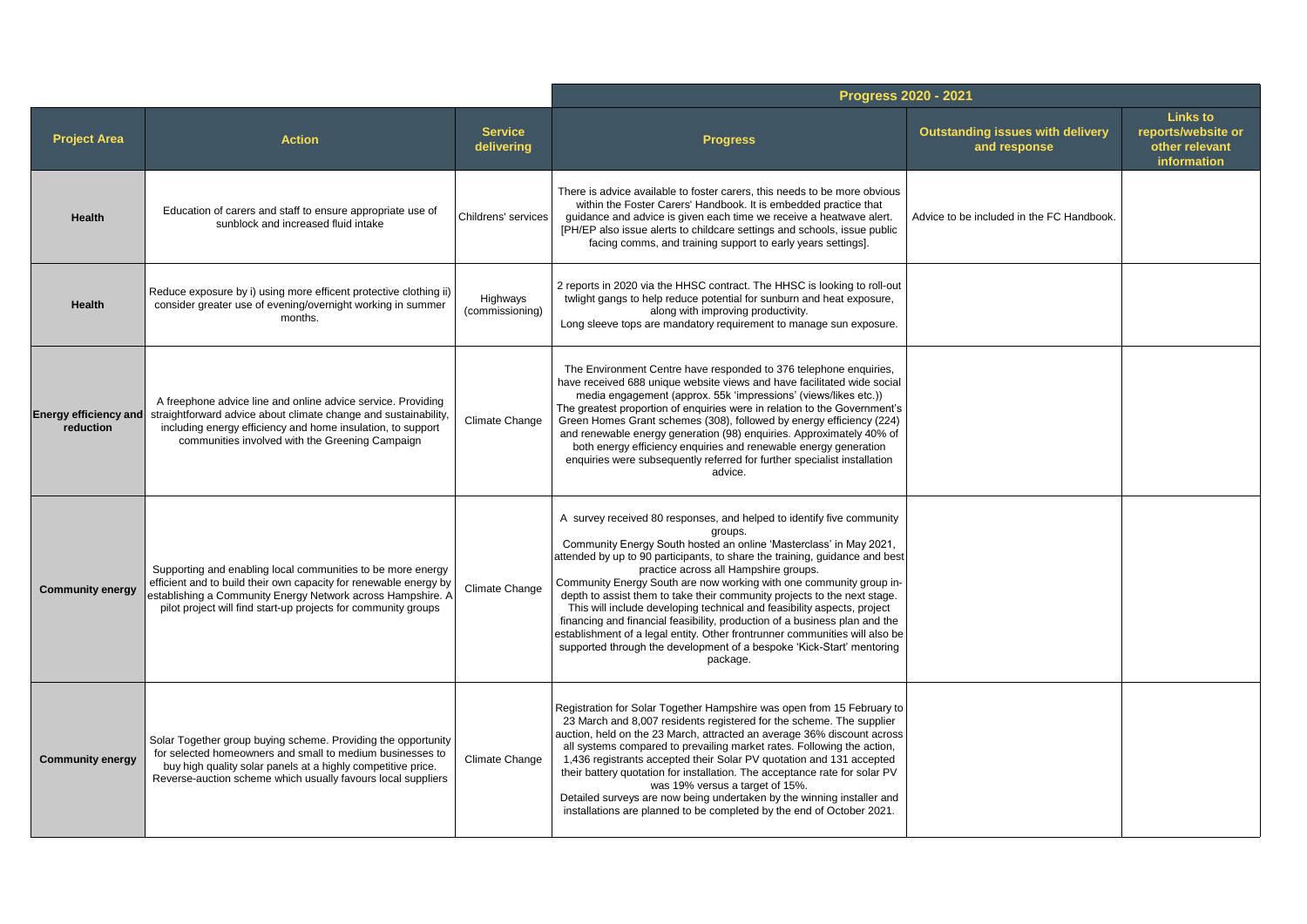|                          |                                                                                                                                                                                                                                                                                                                    |                              | <b>Progress 2020 - 2021</b>                                                                                                                                                                                                                                                                                                                                                                 |                                                         |                                                                 |
|--------------------------|--------------------------------------------------------------------------------------------------------------------------------------------------------------------------------------------------------------------------------------------------------------------------------------------------------------------|------------------------------|---------------------------------------------------------------------------------------------------------------------------------------------------------------------------------------------------------------------------------------------------------------------------------------------------------------------------------------------------------------------------------------------|---------------------------------------------------------|-----------------------------------------------------------------|
| <b>Project Area</b>      | <b>Action</b>                                                                                                                                                                                                                                                                                                      | <b>Service</b><br>delivering | <b>Progress</b>                                                                                                                                                                                                                                                                                                                                                                             | <b>Outstanding issues with delivery</b><br>and response | Links to<br>reports/website or<br>other relevant<br>information |
| <b>Behaviour change</b>  | Greening Campaign - supporting community groups, via parish<br>councils, progress through a series of phases to make carbon<br>savings in their homes and within communities. Each Phase<br>contains an Information Pack, on-line resources, videos and<br>supports residents by email. Training is also provided. | Climate Change               | In the last year, the Greening Campaign has engaged with 40 groups in<br>Hampshire. Of these, 16 groups are currently active, and 2 groups have<br>completed Phase 1 – and these groups have already outlined their<br>interest to commence Phase 2 (rewilding, retrofit and health & wellbeing).<br>The groups are distributed across 7 of the District and Borough Council<br>areas.      |                                                         |                                                                 |
| <b>Residential homes</b> | Providing input into local plans including the design of new build<br>homes and their heating, cooling and ventilation systems as well<br>as influencing the role of community development workers and<br>how this may link with emergency planning                                                                | Planning and<br>Environment  | Primarily Local Planning Authority issue but HCC will influence where<br>possible through Hampshire & Isle of Wight Planning Officers Group and<br>where extra care/supported housing is planned. Public Health also review<br>large scale planning applications (housing) to consider health impact in<br>relation to dwellings but also active travel, access to green/blue space<br>etc. |                                                         |                                                                 |